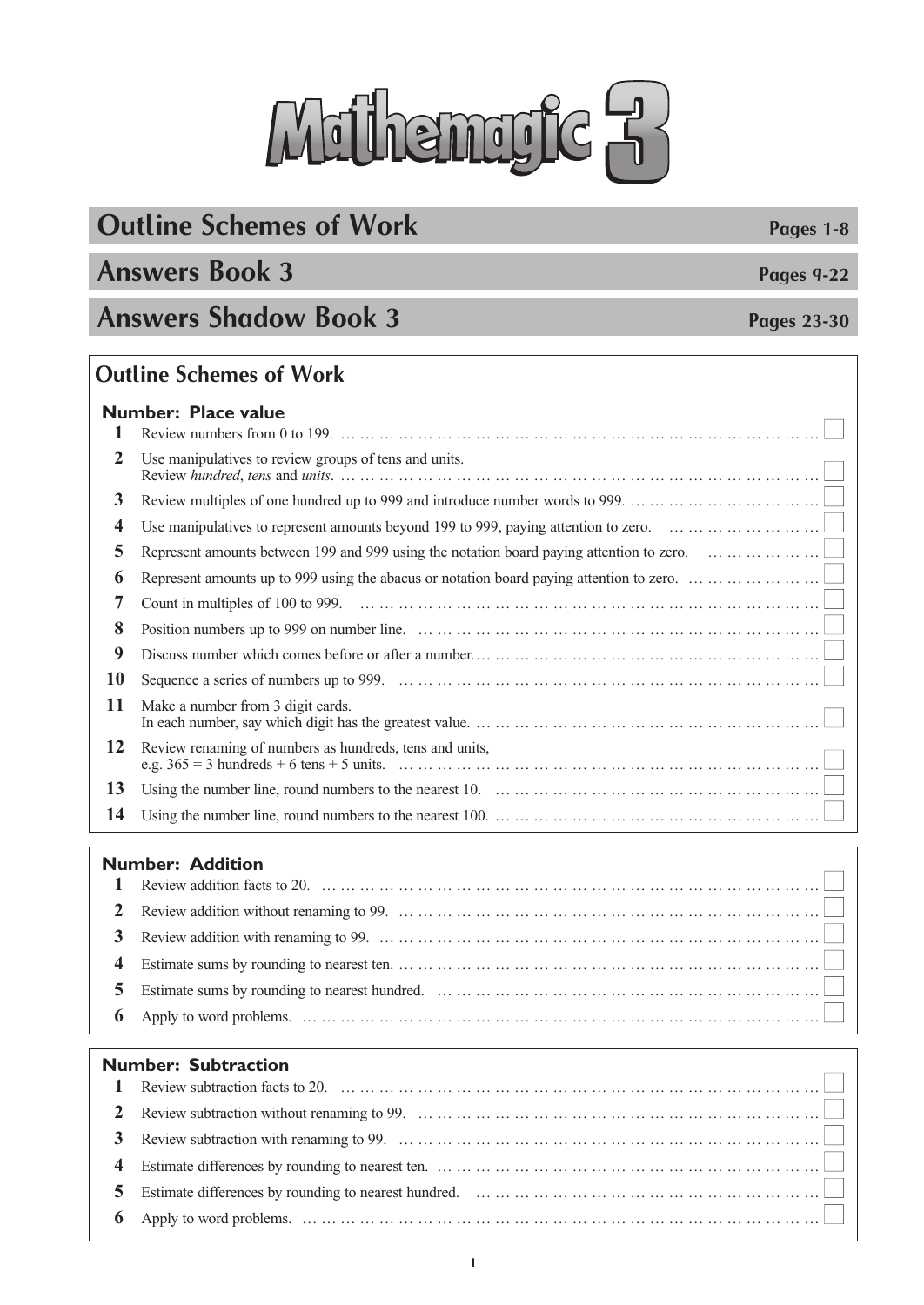|                | <b>Number: Multiplication</b>                                                                                                                                       |
|----------------|---------------------------------------------------------------------------------------------------------------------------------------------------------------------|
| 1              | Review repeated addition in twos, using manipulatives, number line, hundred square.                                                                                 |
| $\overline{2}$ |                                                                                                                                                                     |
| 3              | Record addition sentences as multiplication sentences                                                                                                               |
|                | $2+2+2+2+2 =$ socks<br>e.g.                                                                                                                                         |
|                | 5 groups of 2 $=$ _ socks                                                                                                                                           |
|                | $5 \times 2$<br>$=$ socks                                                                                                                                           |
| 4              |                                                                                                                                                                     |
| 5              |                                                                                                                                                                     |
| 6              |                                                                                                                                                                     |
| 7              |                                                                                                                                                                     |
| 8              | Follow a similar approach with groups of 5, 10. $\dots \dots \dots \dots \dots \dots \dots \dots \dots \dots \dots \dots \dots \dots \dots \dots \dots \dots \dots$ |
| 9              |                                                                                                                                                                     |
| 10             | Explore the commutative property of multiplication using manipulatives and the number line                                                                          |
|                |                                                                                                                                                                     |
| <b>11</b>      | Explore the distributive property of multiplication using manipulatives and the number line                                                                         |
|                | i.e. $5 \times 6 = (3 \times 6) + (2 \times 6)$ (5 groups of 6 is the same as 3 groups of 6 and 2 groups of 6).                                                     |
| 12             | Explore the zero property of multiplication using manipulatives and the number line                                                                                 |
|                |                                                                                                                                                                     |
| 13             | Use properties of multiplication and strategies to develop ability to recall facts. $\dots \dots \dots \dots \dots \dots \dots \dots \dots$                         |
| 14             |                                                                                                                                                                     |
| 15             | Explore multiplication of multiples of ten by 0-10 using manipulatives                                                                                              |
|                |                                                                                                                                                                     |
| <b>16</b>      | Use repeated addition to develop multiplication of 2-digit numbers by 0-10                                                                                          |
|                |                                                                                                                                                                     |
| 17             | Extend this approach to $15 \times 4 = (10 \times 4) + (5 \times 4) = 60$                                                                                           |
|                | 15                                                                                                                                                                  |
|                | $\times$ 4                                                                                                                                                          |
|                | 20<br>$(4 \times 5)$                                                                                                                                                |
|                | 40<br>$(4 \times 10)$                                                                                                                                               |
|                | 60                                                                                                                                                                  |
| 18             | Allow pupils to see renaming by using this shorter approach                                                                                                         |
|                | 15<br>$\times$ 4                                                                                                                                                    |
|                | <b>20</b>                                                                                                                                                           |
|                | 6<br>$\bf{0}$<br>(see page 149)<br>or                                                                                                                               |
| 19             | Finally, use the conventional approach – the short way                                                                                                              |
|                | 15                                                                                                                                                                  |
|                | $\times$ 4                                                                                                                                                          |
|                | $\boldsymbol{0}$                                                                                                                                                    |
| <b>20</b>      |                                                                                                                                                                     |
| 21             |                                                                                                                                                                     |
|                |                                                                                                                                                                     |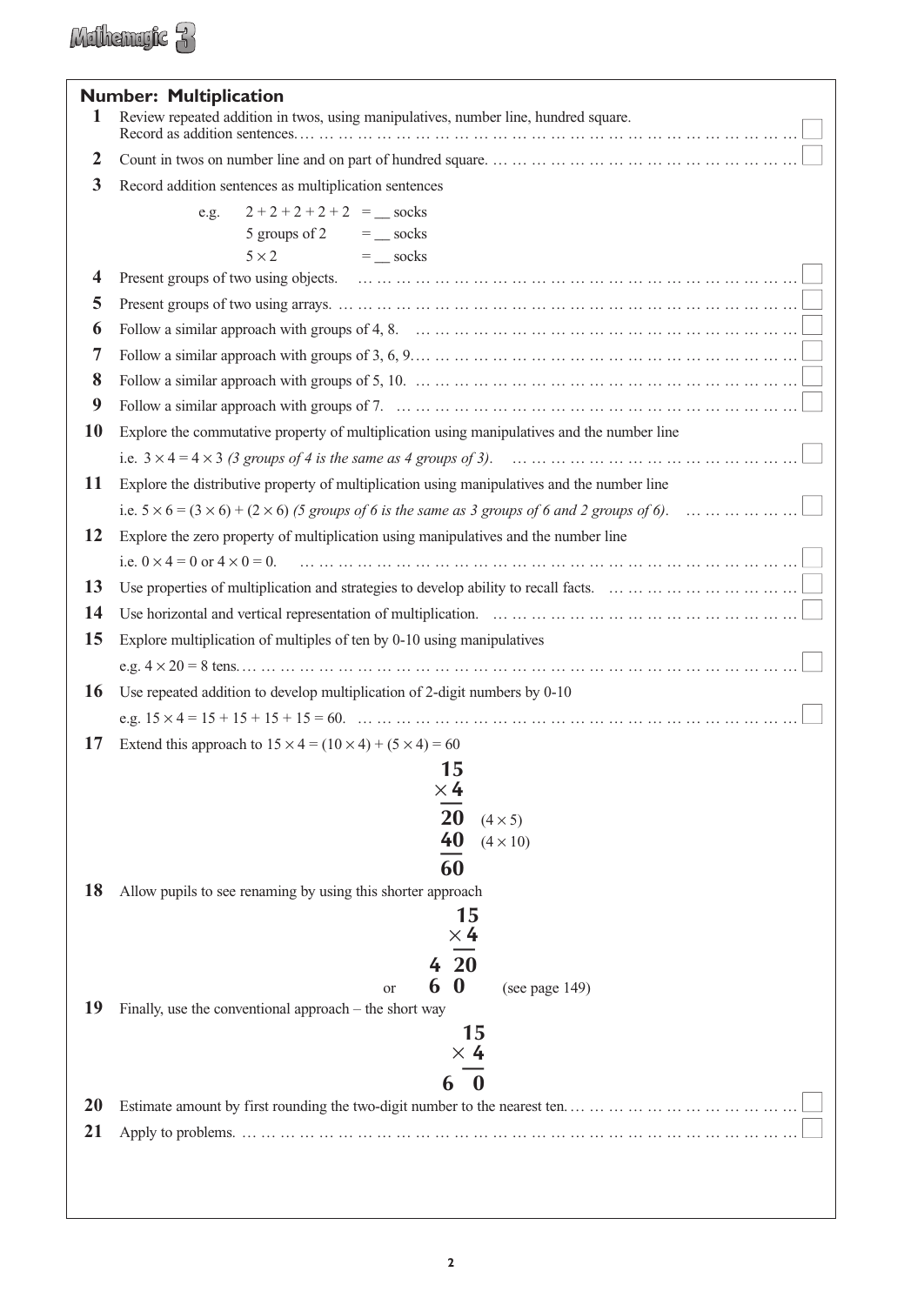### Mulhemryk 3

| 1  | <b>Number: Division</b>                                                                                                                                                                                                                                      |
|----|--------------------------------------------------------------------------------------------------------------------------------------------------------------------------------------------------------------------------------------------------------------|
| 2  |                                                                                                                                                                                                                                                              |
| 3  | Use repeated subtraction in twos or fours with similar examples to develop the concept of division.<br>Encourage child to 'undo' operation by using repeated addition. $\dots \dots \dots \dots \dots \dots \dots \dots \dots \dots \dots \dots \dots \dots$ |
| 4  | Divide sets into groups of 2 using manipulatives. Use number sentence $6 \div 2 = 3$                                                                                                                                                                         |
| 5  | Divide sets into groups of 4 using manipulatives. Use number sentence $12 \div 4 = 3$                                                                                                                                                                        |
| 6  | Develop recall of number facts by linking with multiplication. $\ldots \ldots \ldots \ldots \ldots \ldots \ldots \ldots \ldots \ldots \ldots \ldots \ldots$                                                                                                  |
| 7  |                                                                                                                                                                                                                                                              |
| 8  | Use a similar approach to introduce division by 8. $\dots \dots \dots \dots \dots \dots \dots \dots \dots \dots \dots \dots \dots \dots \dots \dots \dots \dots \dots$                                                                                       |
| 9  | Having dealt with multiplication of $3, 6, 9$ , use a similar approach                                                                                                                                                                                       |
| 10 | Having dealt with multiplication of 5, 10, use a similar approach                                                                                                                                                                                            |
| 11 | Having dealt with multiplication of 7, use a similar approach                                                                                                                                                                                                |
| 12 |                                                                                                                                                                                                                                                              |
| 13 | Explore remainders using repeated subtraction with manipulatives                                                                                                                                                                                             |
| 14 |                                                                                                                                                                                                                                                              |
| 15 | Divide two-digit numbers by a one-digit number without remainders.                                                                                                                                                                                           |
|    | 48 cubes $\div$ 3 children =                                                                                                                                                                                                                                 |
|    | (4 tens and 8 units) $\div$ 3 =                                                                                                                                                                                                                              |
|    | $(4 \text{ tens}) \div 3 = 1$ ten each with 1 ten extra left                                                                                                                                                                                                 |
|    | 1 ten and 8 units $= 18$ units altogether                                                                                                                                                                                                                    |
|    | 18 units $\div$ 3 = 6 units each                                                                                                                                                                                                                             |
|    | Each child gets 1 ten and 6 units i.e. 16 cubes                                                                                                                                                                                                              |
|    | Record using short way.                                                                                                                                                                                                                                      |
| 16 | Use a similar approach to dealing with remainders.                                                                                                                                                                                                           |
|    | 47 cubes $\div$ 3 children =                                                                                                                                                                                                                                 |
|    | (4 tens and 7 units) $\div$ 3 =                                                                                                                                                                                                                              |
|    | $(4 \text{ tens}) \div 3 = 1$ ten each with 1 extra ten left                                                                                                                                                                                                 |
|    | 1 ten and 7 units $= 17$ units altogether                                                                                                                                                                                                                    |
|    | 17 units $\div$ 3 = 5 units each and 2 units left over                                                                                                                                                                                                       |
|    | Each child gets 1 ten and 5 units i.e. 15 cubes each and there are 2 left over.                                                                                                                                                                              |
|    | Record using short way.                                                                                                                                                                                                                                      |
| 17 |                                                                                                                                                                                                                                                              |
| 18 |                                                                                                                                                                                                                                                              |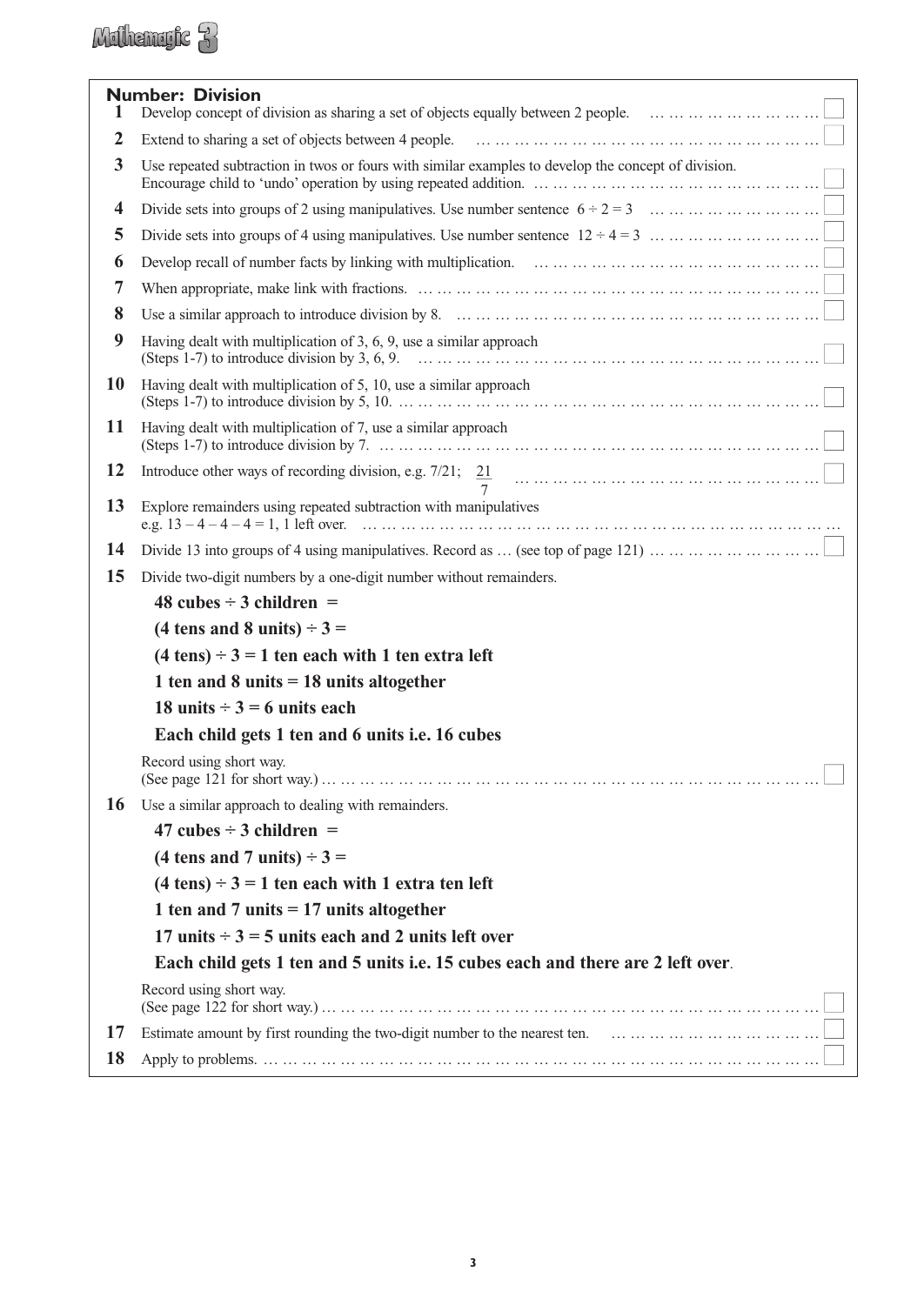|                         | <b>Number: Fractions</b>                                                                                                                                                                                         |
|-------------------------|------------------------------------------------------------------------------------------------------------------------------------------------------------------------------------------------------------------|
| 1                       |                                                                                                                                                                                                                  |
| $\overline{2}$          | Extend to finding the whole amount when given the fraction of e.g. $\angle$ of a number is 6,<br>what is the whole amount?<br>                                                                                   |
| 3                       | Introduce eighths and explore the relationship with half and quarter using paper folding. $\dots \dots \dots \dots \dots \dots$                                                                                  |
| $\overline{\mathbf{4}}$ |                                                                                                                                                                                                                  |
| 5                       | Recognise shapes divided in eighths. Discuss the necessary attributes<br>i.e. (a) shape must be divided in 8 parts, (b) the parts must be equal to each other. $\dots \dots \dots \dots \dots \dots \dots \dots$ |
| 6                       |                                                                                                                                                                                                                  |
| 7                       |                                                                                                                                                                                                                  |
| 8                       |                                                                                                                                                                                                                  |
| 9                       |                                                                                                                                                                                                                  |
| <b>10</b>               |                                                                                                                                                                                                                  |
| <b>11</b>               | Extend to finding the whole amount when given the fraction                                                                                                                                                       |
|                         |                                                                                                                                                                                                                  |
| <b>12</b>               |                                                                                                                                                                                                                  |
| 13                      |                                                                                                                                                                                                                  |
| 14                      |                                                                                                                                                                                                                  |
| 15                      |                                                                                                                                                                                                                  |
| 16                      |                                                                                                                                                                                                                  |
|                         | <b>Number: Decimals</b>                                                                                                                                                                                          |
| 1                       |                                                                                                                                                                                                                  |
| $\overline{2}$          | Divide the same unit strip again into ten equal parts, renaming each as $0.1$                                                                                                                                    |
| 3                       |                                                                                                                                                                                                                  |
| 4                       |                                                                                                                                                                                                                  |
| 5                       |                                                                                                                                                                                                                  |
| 6                       | Allow children to shade in selected parts of each shape and to write the amount                                                                                                                                  |
| 7                       | Introduce the <i>unit</i> as ten tenths or as ten $0.1$ s.<br>Display relationship between 1.0 and 0.1 on fraction wall, notation board and abacus.                                                              |
| 8                       |                                                                                                                                                                                                                  |
| $\boldsymbol{9}$        | Order and compare decimals using the fraction wall and number line. $\dots \dots \dots \dots \dots \dots \dots \dots \dots \dots \dots \dots$                                                                    |
| <b>10</b>               |                                                                                                                                                                                                                  |
|                         | Algebra: Number patterns and sequences                                                                                                                                                                           |
| 1                       | Review counting in ones, twos  tens from different numbers up to 100. $\dots \dots \dots \dots \dots \dots \dots \dots \dots \dots \dots$                                                                        |
| $\overline{2}$          | Use the hundred square to explore pattern in odd and even numbers. $\dots \dots \dots \dots \dots \dots \dots \dots \dots \dots \dots \dots$                                                                     |
| 3                       | Explore pattern in addition facts e.g. $6 + 5 = 11$ , $16 + 5 = 21$ , $26 + 5 = 31$ etc. using the hundred square.                                                                                               |
| 4                       | Extend pattern in addition facts e.g. addition of 10 to explore addition of 9 and 11 using the hundred square                                                                                                    |
| 5                       | Explore pattern in multiplication facts e.g. links between 2, 4 and 8 times tables using the hundred square.                                                                                                     |
| 6                       | Use number block beyond one hundred to explore number pattern to 999. $\dots \dots \dots \dots \dots \dots \dots \dots \dots \dots \dots$                                                                        |
| 7                       |                                                                                                                                                                                                                  |
| 8                       |                                                                                                                                                                                                                  |

**4**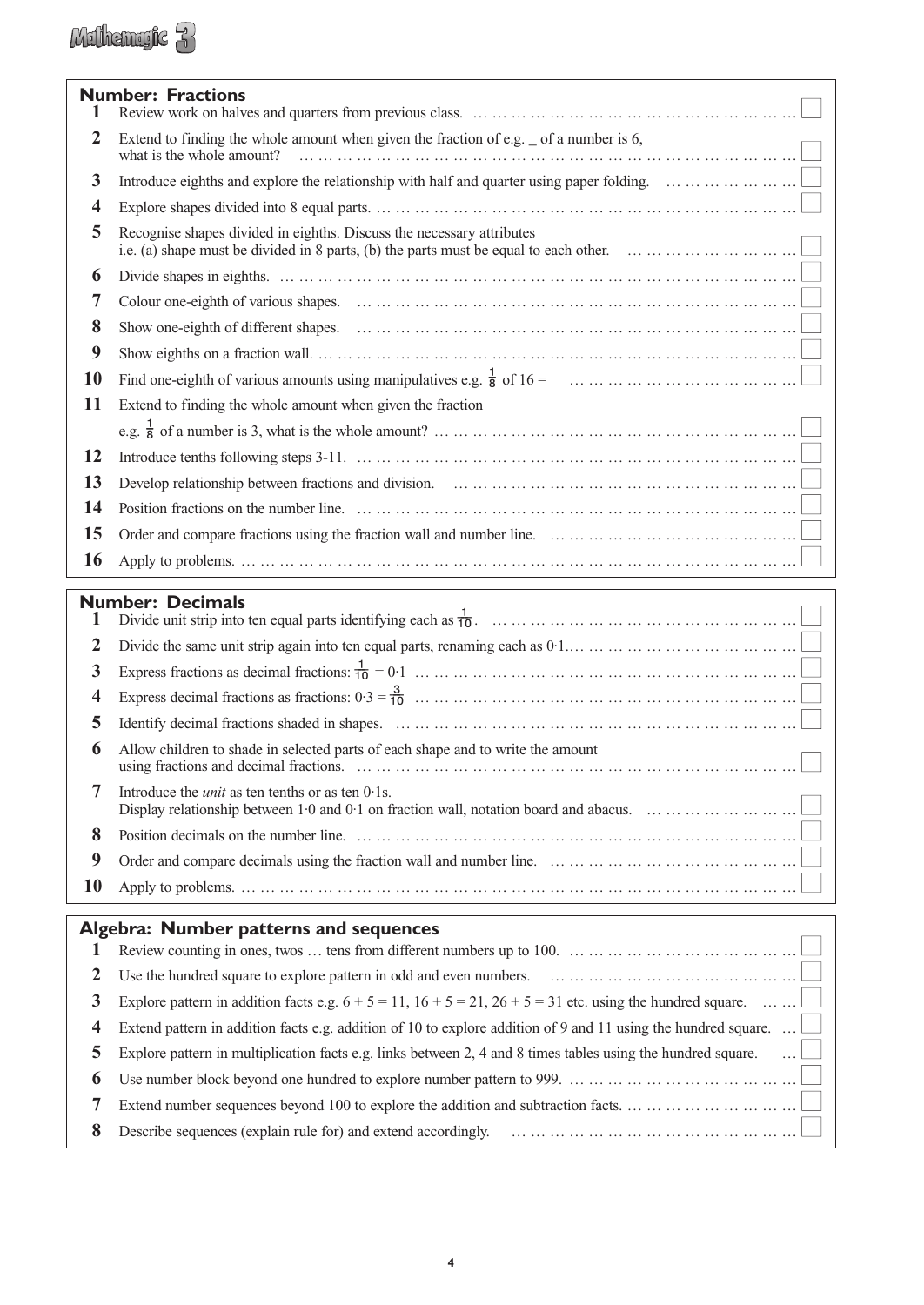|                | <b>Algebra: Number Sentences</b>                                                                                                                           |  |
|----------------|------------------------------------------------------------------------------------------------------------------------------------------------------------|--|
|                | Use stories to develop link between word problems and their written or symbolic representation. $\dots \dots \dots \dots \dots$                            |  |
|                | 2 Allow pupils to make up their own stories for written number sentences. $\dots \dots \dots \dots \dots \dots \dots \dots \dots \dots \dots$              |  |
| 3              |                                                                                                                                                            |  |
| $\overline{4}$ | Explain use of brackets and link to word problems. $\dots \dots \dots \dots \dots \dots \dots \dots \dots \dots \dots \dots \dots \dots \dots \dots \dots$ |  |
|                |                                                                                                                                                            |  |

|    | <b>Shape and Space: 2-D Shapes</b>                                                                                                  |
|----|-------------------------------------------------------------------------------------------------------------------------------------|
|    |                                                                                                                                     |
| 2  | Sort shapes e.g. square, rectangle, triangle, circle, semi-circle, oval and hexagon                                                 |
| 3  |                                                                                                                                     |
| 4  | Explore and describe the properties of each shape according to the number of sides,                                                 |
| 5  |                                                                                                                                     |
| 6  | Identify and discuss the use of examples of the hexagon in the environment. $\dots \dots \dots \dots \dots \dots \dots \dots \dots$ |
|    | Explore and describe the properties of the hexagon according to the number of sides,                                                |
| 8  |                                                                                                                                     |
| 9  |                                                                                                                                     |
| 10 |                                                                                                                                     |

#### **Shape and Space: 3-D Shapes**

|           | $S_1$ and $S_2$ and $S_3$ and $S_4$ and $S_5$                                                                                             |
|-----------|-------------------------------------------------------------------------------------------------------------------------------------------|
| 2         | Sort shapes e.g. cube, cuboid, cylinder, sphere, triangular, prism and pyramid                                                            |
| 3         | Identify and discuss the use of examples of each shape in the environment. $\dots \dots \dots \dots \dots \dots \dots \dots \dots \dots$  |
| 4         | Explore and describe the properties of each shape according to the number of faces, edges and corners. $\dots \dots \square$              |
| 5         |                                                                                                                                           |
| 6         |                                                                                                                                           |
| 7         | Explore and describe the properties of the triangular prism                                                                               |
| 8         |                                                                                                                                           |
| 9         | Identify and discuss the use of examples of the pyramid in the environment. $\dots \dots \dots \dots \dots \dots \dots \dots \dots \dots$ |
| <b>10</b> | Explore and describe the properties of the pyramid                                                                                        |
| 11        |                                                                                                                                           |
| 12        |                                                                                                                                           |
| 13        |                                                                                                                                           |

#### **Shape and Space: Symmetry**

|              | $\alpha$                                                                                          |
|--------------|---------------------------------------------------------------------------------------------------|
|              | Draw children's attention to symmetrical shapes in the environment e.g. leaves, insects etc       |
| <sup>2</sup> | Review work done on line symmetry. Fold paper in half. Draw and cut out a shape.                  |
| 3            | Take a piece of newspaper, fold it in half. Tear or cut along edges. Open and examine the pattern |
| 4            |                                                                                                   |
|              |                                                                                                   |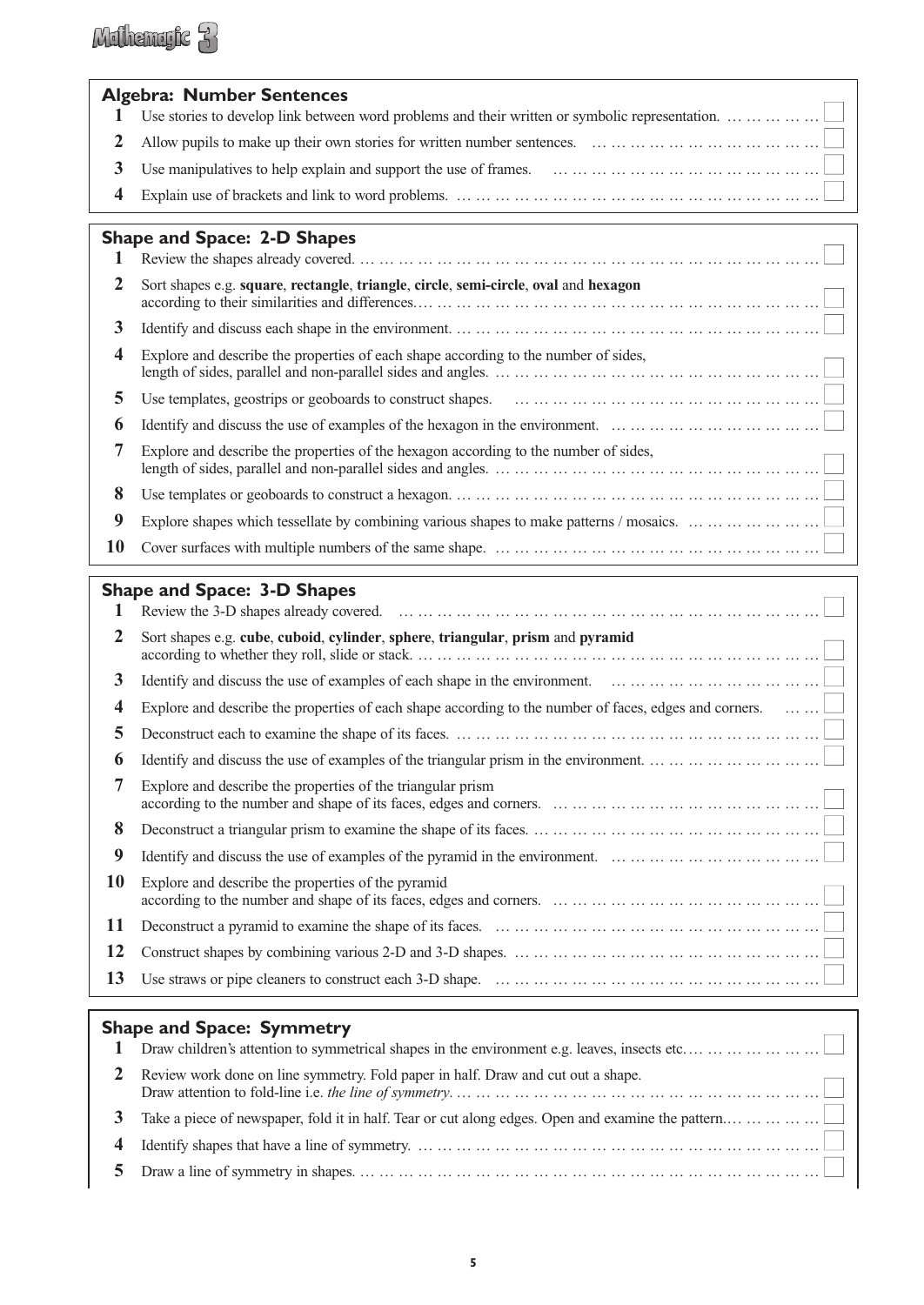### Mathematic 3

| 6 | Fold a piece of squared paper. Using a pin, make a number of holes in it.                                                                                                                                         |
|---|-------------------------------------------------------------------------------------------------------------------------------------------------------------------------------------------------------------------|
|   | Examine 2-D shapes for lines of symmetry.                                                                                                                                                                         |
|   | Examine letters of the alphabet for lines of symmetry.<br>Classify them according to the number of lines of symmetry. $\dots \dots \dots \dots \dots \dots \dots \dots \dots \dots \dots \dots \dots \dots \dots$ |

#### **Shape and Space: Lines and angles**

|              | m<br>Draw attention to lines in the environment. Describe them.                                                                    |
|--------------|------------------------------------------------------------------------------------------------------------------------------------|
| 2            | Introduce horizontal, vertical and parallel lines. Find examples in the environment.                                               |
| 3.           |                                                                                                                                    |
| 4            |                                                                                                                                    |
| 5.           | Discuss dynamic angles i.e. angles which are formed by the rotation of objects.<br>Look for examples of angles in the environment. |
| $\mathbf{a}$ | Review work done on right angles in previous class. Construct a right-angle measure.                                               |
|              |                                                                                                                                    |

#### **Measures: Length**

|                | <b>1</b> Review the <i>metre</i> . Use a metre stick or a metre string.               |
|----------------|---------------------------------------------------------------------------------------|
| <b>2</b>       |                                                                                       |
| 3              | Review the centimetre. Compare the centimetre with the metre.                         |
|                |                                                                                       |
| 5 <sup>1</sup> | Estimate and measure items in metres and centimetres. Use examples from the classroom |
|                |                                                                                       |
| 7              |                                                                                       |
| 8              |                                                                                       |

#### **Measures: Area**

|             | <u>казагез. Ага</u> |                                                                                                                                                                                                  |          |         |  |
|-------------|---------------------|--------------------------------------------------------------------------------------------------------------------------------------------------------------------------------------------------|----------|---------|--|
| 2           |                     | Establish the need for a standard unit of measurement.<br>Use a variety of 2-D shapes to cover surfaces.<br>Discuss the problems and disadvantages of using these shapes. Refer to tessellation. |          |         |  |
| 3           |                     | Discuss the advantages of using square units to cover various surfaces in the classroom.                                                                                                         |          |         |  |
|             |                     | Measure the area of various regular and irregular shapes and objects                                                                                                                             |          |         |  |
| 5.          |                     |                                                                                                                                                                                                  |          |         |  |
| $\mathbf b$ |                     |                                                                                                                                                                                                  |          |         |  |
|             |                     |                                                                                                                                                                                                  |          |         |  |
|             |                     | <i>item</i> name                                                                                                                                                                                 | estimate | measure |  |
|             |                     |                                                                                                                                                                                                  |          |         |  |
|             |                     | Use the geoboard / pinboard to discover the different shapes<br>which can be made from a particular number of square units.                                                                      |          |         |  |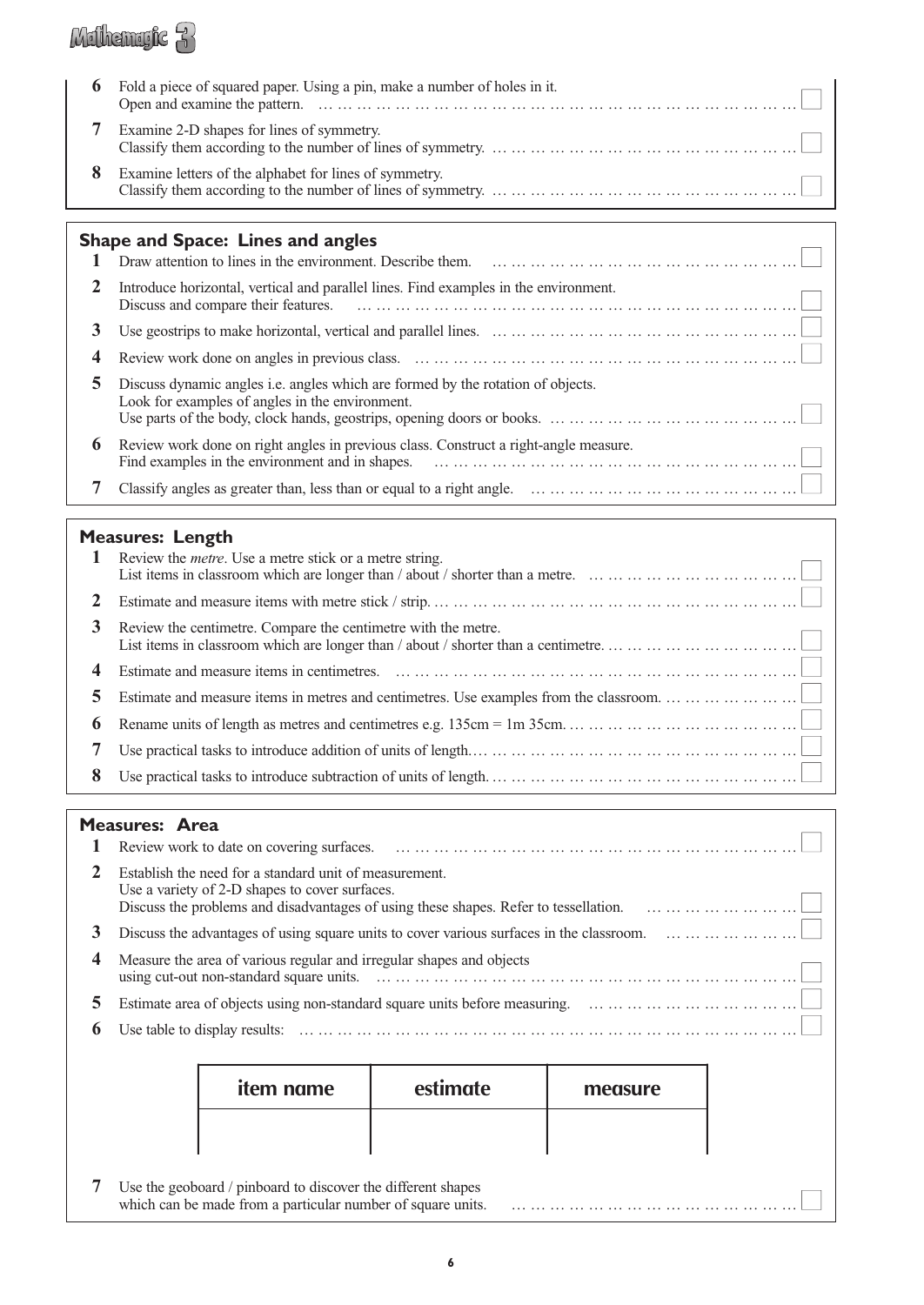### Millemyte 3

|           | <b>Measures: Weight</b><br>Review the kilogramme. Use a bag of sugar.<br>Use the balance to compare the non-standard units with a kilogramme.                   |
|-----------|-----------------------------------------------------------------------------------------------------------------------------------------------------------------|
| 2         | Estimate and measure items with kilogramme / bag of sugar. $\dots \dots \dots \dots \dots \dots \dots \dots \dots \dots \dots \dots \dots \dots \dots$          |
| 3         | Review the need for half kilogrammes and quarter kilogrammes.<br>Compare the half kilogramme and quarter kilogramme with the kilogramme and non-standard units. |
| 4         | Establish the need for a smaller unit of measurement.<br>Discuss the problems of describing weight as half kilogramme and quarter kilogramme.                   |
| 5         |                                                                                                                                                                 |
| 6         | Compare the gramme with non-standard units as well as the kilogramme, half kilogramme and<br>quarter kilogramme.                                                |
| 7         | List items in the classroom which are heavier than / about / lighter than a gramme. $\dots \dots \dots \dots \dots \dots \dots \dots$                           |
| 8         |                                                                                                                                                                 |
| 9         |                                                                                                                                                                 |
| <b>10</b> | Use practical tasks to introduce addition of units of weight. $\ldots \ldots \ldots \ldots \ldots \ldots \ldots \ldots \ldots \ldots \ldots \ldots \ldots$      |
| 11        | Use practical tasks to introduce subtraction of units of weight. $\ldots \ldots \ldots \ldots \ldots \ldots \ldots \ldots \ldots \ldots \ldots \ldots$          |

#### **Measures: Capacity**

|              | Review the litre. Use a milk carton.                                                                                                                                                                                                                                                        |
|--------------|---------------------------------------------------------------------------------------------------------------------------------------------------------------------------------------------------------------------------------------------------------------------------------------------|
| <sup>2</sup> |                                                                                                                                                                                                                                                                                             |
| 3            | Review the need for half litres and quarter litres.<br>Compare the half litre and quarter litre with the litre and non-standard units.<br>List items in classroom which hold more than / about / less than a litre. $\ldots \ldots \ldots \ldots \ldots \ldots \ldots \ldots \ldots \ldots$ |
| 4            | Establish the need for a smaller unit of measurement.<br>Discuss the problems of describing capacity as half litre and quarter litre. $\dots \dots \dots \dots \dots \dots \dots \dots \dots \dots$                                                                                         |
| 5.           |                                                                                                                                                                                                                                                                                             |
| 6            | Compare the millilitre with non-standard units as well as the litre, half litre and quarter litre. $\dots \dots \dots \dots \dots$                                                                                                                                                          |
|              | List items in the classroom which hold more than / about / less than a millilitre. $\dots \dots \dots \dots \dots \dots \dots \dots \dots$                                                                                                                                                  |
| 8            |                                                                                                                                                                                                                                                                                             |
| 9            |                                                                                                                                                                                                                                                                                             |
| 10           |                                                                                                                                                                                                                                                                                             |

### **Measures: Time**

| 1           | Review language of time. Review and sequence events in terms of the times of the day,                                                          |
|-------------|------------------------------------------------------------------------------------------------------------------------------------------------|
| 2           | Review previous work on the 12-hour analog and digital clocks                                                                                  |
| 3           |                                                                                                                                                |
| 4           | Read and recognise times in five-minute intervals e.g. 5 past 3, 25 to 6 on the 12-hour clockface                                              |
| 5           |                                                                                                                                                |
| $\mathbf b$ | Rename minutes as hours and minutes e.g. 75 minutes $= 1$ hour 15 minutes                                                                      |
|             | Use a calendar to read the day, date, month and season. Express weeks as days and vice versa.                                                  |
| 8           |                                                                                                                                                |
| 9           | Use practical tasks to introduce problems involving times and dates. $\dots \dots \dots \dots \dots \dots \dots \dots \dots \dots \dots \dots$ |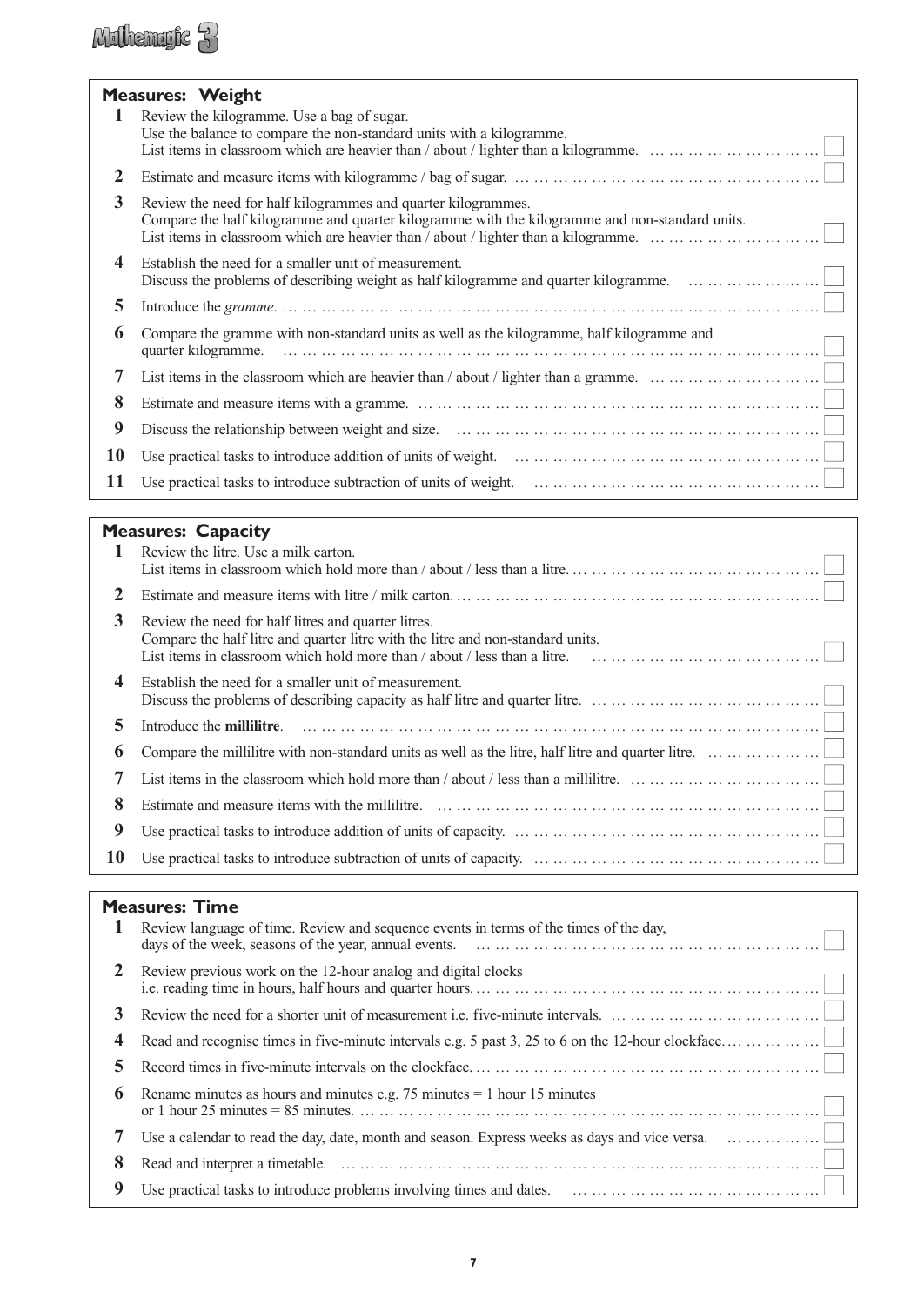### **Measures: Money**

Mulhemryte 3

|   | Measures: Money                                                                                                                                                 |
|---|-----------------------------------------------------------------------------------------------------------------------------------------------------------------|
|   | Review coins previously covered by recognising coins up to $\epsilon$ 2 coin,<br>exchanging them for others of an equal value and using them to solve problems. |
|   | Rename coins.<br>$\mathfrak{E}1 = 50c + 10c + 10c + 10c + 10c + 10c$ or $\mathfrak{E}2 = \mathfrak{E}1 + 50c + 10c + 10c + 10c + 10c + 10c$                     |
|   |                                                                                                                                                                 |
|   |                                                                                                                                                                 |
|   | Discuss how to use the decimal point when there is no full euro e.g. $60.55$                                                                                    |
| 6 | Use practical tasks to introduce addition of money. Encourage children to estimate the answer. $\dots \dots \dots \dots \dots$                                  |
|   | Use practical tasks to introduce subtraction of money.                                                                                                          |

#### **Data: Representing and interpreting data**

| -1 | Review the use of the pictogram to represent information. Tell / write the story of the pictogram.<br>Use this as the basis for simple calculations and comparison. $\dots \dots \dots \dots \dots \dots \dots \dots \dots \dots \dots \dots \dots \dots \dots$ |
|----|-----------------------------------------------------------------------------------------------------------------------------------------------------------------------------------------------------------------------------------------------------------------|
| 2  | Construct a pictogram using information relevant to and, if possible, collected by the children.                                                                                                                                                                |
| 3  | Review the use of the block graph to represent information. Tell / write the story of the block graph.                                                                                                                                                          |
| 4  | Construct a block graph using information relevant to and, if possible, collected by the children.                                                                                                                                                              |
| 5  | When gathering information, develop the concept of keeping a tally to discover the frequencies                                                                                                                                                                  |
| 6  | Display a completed bar chart representing the same / similar information. $\dots \dots \dots \dots \dots \dots \dots \dots \dots \dots$                                                                                                                        |
| 7  |                                                                                                                                                                                                                                                                 |
| 8  |                                                                                                                                                                                                                                                                 |
| 9  |                                                                                                                                                                                                                                                                 |
| 10 | Construct a bar chart using information relevant to and, if possible, collected by the children. $\dots \dots \dots \dots \dots$                                                                                                                                |
| 11 |                                                                                                                                                                                                                                                                 |
| 12 | Follow construction of the bar chart with interpretation, analysis and computation, as above. $\dots \dots \dots \dots \dots \dots$                                                                                                                             |
| 13 | Discuss the strengths and limitations of each type of representation of the data sets collected by the pupils.                                                                                                                                                  |

#### **Data: Chance**

| Introduce the language of <b>uncertainty</b> and <b>chance</b><br>e.g. certain, uncertain, possible, impossible, might, definitely, not sure, likely, very likely, unlikely.<br>Invite the children to use the words and discuss what emerges.                    |
|-------------------------------------------------------------------------------------------------------------------------------------------------------------------------------------------------------------------------------------------------------------------|
| Discuss the likelihood of events occurring.<br>Allow the pupils to offer suggestions in relation to each of the words listed above.                                                                                                                               |
| Use coloured cubes or counters to begin to identify and record random outcomes of simple processes.<br>Say whether this is possible, impossible, likely, unlikely, very likely etc $\ldots \ldots \ldots \ldots \ldots \ldots \ldots \ldots \ldots \ldots \ldots$ |
| Experiment with tossing a coin to see how many times this will fall on each side.<br>Try to predict what will happen the next time.<br>Repeat a number of times to determine the difference in outcomes.<br>Record and discuss                                    |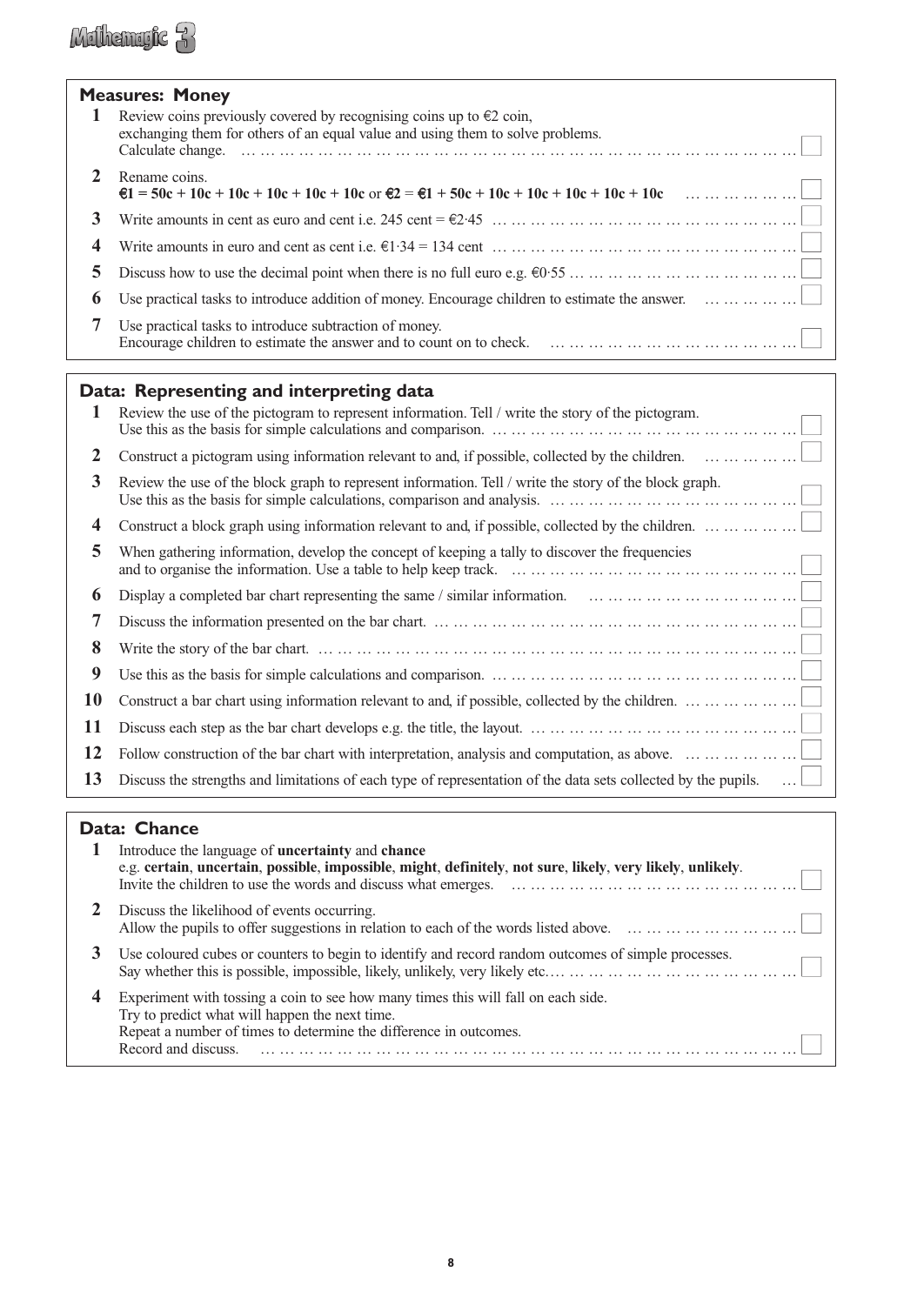### **Mathemagic Book 3 Answers**

**Chapter 1 Look back** Page 1 **1. (a)** 19 **(b)** 18 **(c)** 19 **(d)** 16 **(e)** 16 **(f)** 17 **(g)** 19 **(h)** 18 **(i)** 19 **(j)** 15 **(k)** 15 **(l)** 19 **2. (a)** 1 **(b)** 4, 3, 7, 1 **(c)** 9, 8, 4 **3.** 5, 9, 13, 17, 24, 30, 33, 37, 44, 48, 52, 56, 61, 65, 69, 73, 76, 80, 81, 85, 89, 94, 98, 100 **4. (a)** 14, 16, 18, 19, 20, 21 **(b)** 36, 38, 39, 41, 42 **(c)** 99, 100, 102, 104, 105 **(d)** 188, 190, 192, 193, 194 **(e)** 48, 51, 52, 54, 56 **(f)** 120, 122, 123, 125, 126 **(g)** 149, 150, 151, 153, 154, 155 **5. (a)** 12 **(b)** 22 **(c)** 32 **(d)** 42 **(e)** 19 **(f)** 29 **(g)** 39 **(h)** 49 **(i)** 52 **(j)** 62 **(k)** 72 **(l)** 82 **(m)** 33 **(n)** 43 **(o)** 53 **(p)** 63 Page 2 **1. (a)** 23 **(b)** 40 **(c)** 6 **(d)** 24 **(e)** 106 **(f)** 150 **2. (a)** 23 **(b)** 46 **(c)** 102 **(d)** 9 **(e)** 199 **3. (a)** 25 **(b)** 34 **(c)** 76 **(d)** 47 **(e)** 63 **(f)** 98 **(g)** 150 **(h)** 182 **4. (a)** fifty-four **(b)** sixty-three **(c)** seventy-seven **(d)** thirteen **(e)** one hundred and seventy-three **(f)** one hundred and nine **(g)** one hundred and ninety-six **5. (a)** 15 units **(b)** 16 units **(c)** 13 units **6. (a)** 16 > 14 **(b)** 28 < 30 **(c)** 59 > 43 **(d)** 42 = 42 **(e)** 99 > 86 **(f)** 73 > 37 **(g)** 46 < 64 **(h)** 87 > 78 **7. (a)** 164 **(b)** 75 **(c)** 198 **Page 3** 2. (a)  $\frac{1}{2}$  (b)  $\frac{1}{2}$  (c)  $\frac{1}{4}$  (d)  $\frac{1}{4}$  (e)  $\frac{1}{4}$ **3. (a)** 4 **(b)** 2 **(c)** 5 **(d)** 8 **(e)** 2 **(f)** 3 **(g)** 4 **(h)** 5 **(i)** 9 **(j)** 7 **(k)** 1 **(l)** 6 **4.**  $\frac{1}{2}$  past 6; 9 o'clock;  $\frac{1}{4}$  past 4;  $\frac{1}{4}$  to 8;  $\frac{1}{2}$  past 11 **6.** (**b**) 4 o'clock **(c)**  $\frac{1}{2}$  past 7 **(d)**  $\frac{1}{2}$  past 8 **(e)** 11 o'clock Page 4 **1. (a)** 20 **(b)** 20 **(c)** 40 **(d)** 50 **(e)** 70 **(f)** 90 **(g)** 90 **(h)** 60 **2. (a)** 70c **(b)** 50c **(c)** 75c **(d)** 37c **(e)** 90c **(f)** 62c **3. (a)** 20c **(b)** 20c **(c)** 5c **4. (a)** 10c **(b)** 20c **(c)** 20c **5. (a)** 10c **(b)** 8c **(c)** 15c **(d)** 14c **(e)** 30c **(f)** 40c **(g)** 18c **(h)** 40c Page 5 **1. (a)** 59 **(b)** 67 **(c)** 56 **(d)** 89 **(e)** 85 **(f)** 93 **2. (a)** 63 **(b)** 53 **(c)** 18 **(d)** 47 **(e)** 38 **(f)** 16 **3. (a)** 76 **(b)** 80 **(c)** 68 **(d)** 69 **(e)** 87 **(f)** 84 **4. (a)** 33 **(b)** 42 **(c)** 39 **5.** 86 **6.** 76 **7.** 27 **8.** 65 **9.** 64 **10.** 37c **11.** 68 **Page 6**  $W = 43$   $I = 75$   $R = 32$   $E = 29$   $U = 34$   $T = 50$   $N = 37$ **H** = 56 **S** = 58 **D** = 27 **M** = 91 **Z** = 48 **Y** = 53 **O** = 82 WHY DON'T YOU HIT SOMEONE YOUR OWN SIZE? **Chapter 2 Big numbers** Page 7 **1. (a)** 99 **(b)** 101 **(c)** 98 **(d)** 102 **2.** 289, 290, 293, 294, 295 **3. (a)** 217, 218, 220, 221, 223, 225, 226, 227 **(b)** 379, 381, 383, 384, 385, 387, 388 **(c)** 893, 895, 896, 897, 899, 900, 901, 903 **(d)** 516, 517, 519, 520, 521, 522, 524, 525 **(e)** 693, 694, 695, 697, 698, 699, 700, 702 **4. (a)** 91 **(b)** 101 **(c)** 131 **(d)** 280 **(e)** 501 **(f)** 800 **(g)** 901 **5. (a)** 69 **(b)** 99 **(c)** 248 **(d)** 457 **(e)** 570 **(f)** 898 **(g)** 989 **Page 8 1.** (a)  $A = 83$  **B** = 91 **C** = 99 **D** = 101 **E** = 111 **F** = 118 **G** = 130 **(b)** 100 **(c)** 85 **(d)** 104 **(e)** 100 **(f)** 109 **(g)** 88 **(h)** 79 **2.** (a)  $A = 374$  **B** = 384 **C** = 393 **D** = 402 **E** = 409 **F** = 417 **G** = 421 **(b)** 378 **(c)** 379 **(d)** 399 **(e)** 391 **(f)** 412 **(g)** 398 **3.** (a)  $A = 569$  **B** = 583 **C** = 588 **D** = 595 **E** = 599 **F** = 604 **G** = 611 **(b)** 593 **(c)** 609 **(d)** 578 **(e)** 594 **(f)** 695 **(g)** 669 **(h)** 483 **(i)** 504 Page 9 **1. (a)** 83 **(b)** 196 **(c)** 550 **(d)** 358 **(e)** 489 **(f)** 664 **(g)** 607 **(h)** 901 **2. (a)** 114 **(b)** 349 **(c)** 545 **(d)** 98 **(e)** 678 **(f)** 989 **(g)** 899 **(h)** 691 **3. (a)** 164 **(b)** 454 **(c)** 296 **(d)** 751 **(e)** 708 **(f)** 993 **(g)** 839 **(h)** 978 **4. (a)** 89 **(b)** 356 **(c)** 702 **(d)** 437 **(e)** 507 **(f)** 1 **(g)** 699 **(h)** 879 **5. (a)** 179, 278, 354 **(b)** 98, 375, 687 **(c)** 667, 677, 767 **(d)** 482, 824, 842 **(e)** 357, 375, 537, 573 **(f)** 465, 546, 564, 645 **6. (a)** 519, 417, 189 **(b)** 356, 309, 298 **(c)** 628, 523, 276 **(d)** 874, 847, 478 **(e)** 964, 946, 649, 496 **(f)** 984, 948, 894, 849 **7. (a)** 330 **(b)** 340 **(c)** 450 **(d)** 519 **(e)** 506 **(f)** 661 Page 10 **1. (a)** 6 **(b)** 50 **(c)** 500 **(d)** 8 **(e)** 30 **(f)** 8 **(g)** 70 **(h)** 70 **(i)** 900 **(j)** 0

**(k)** 37 **(l)** 28 **(m)** 690 **(n)** 5 **(o)** 700 **(p)** 50 **(q)** 400 **(r)** 98 **(s)** 99 **(t)** 900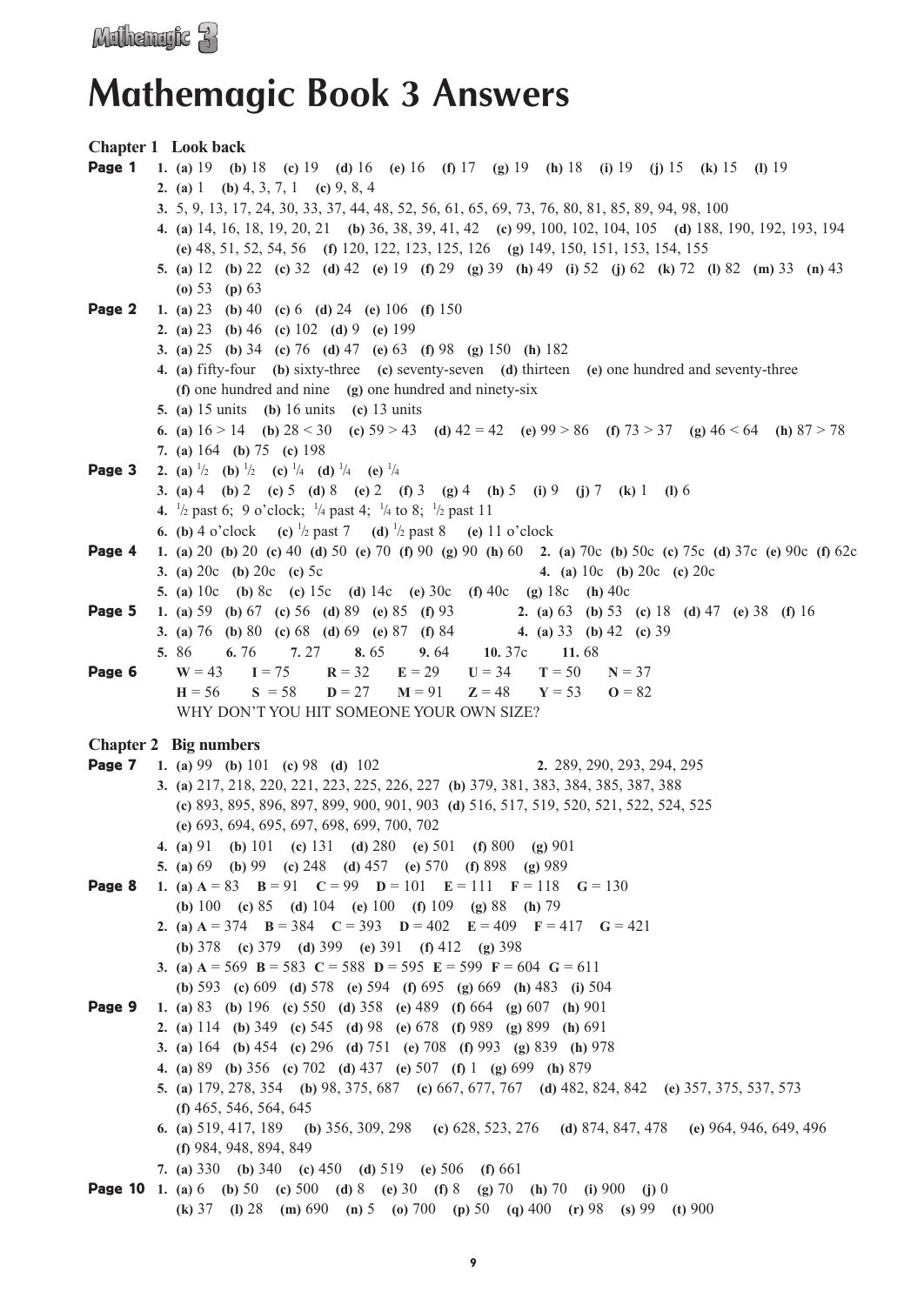**1. (a)** 357, 375, 753, 735, 573, 537 **(b)** 472, 427, 274, 247, 742, 724 **(c)** 695, 659, 596, 569, 956, 965 **(d)** 847, 874, 487, 478, 784, 748 **(e)** 634, 643, 463, 436, 364, 346 **2. (a)** 942, 924, 492, 429, 294, 249 **(b)** 732, 723, 372, 327, 237, 273 **(c)** 569, 596, 965, 956, 659, 695 **(d)** 307, 370, 037, 073, 730, 703 **(e)** 789, 798, 879, 897, 987, 978 **1. (a)** 963; 369 **(b)** 864; 468 **(c)** 743; 347 **(d)** 652; 256 **(e)** 831; 138 **2. (a)** 981; 189 **(b)** 864; 468 **(c)** 941; 149 **(d)** 730; 037 **(e)** 650; 056 Page 11 **1. (a)** 185 **(b)** 348 **(c)** 611 **(d)** 753 **Page 12** 1. (a) 1 hundred + 2 tens + 5 units (b) 2 hundreds + 4 tens + 8 units (c) 4 hundreds + 3 tens + 0 units **(d) 5** hundreds + **0** tens + **8** units **(e) 6** hundreds + **2** tens + **5** units **2. (a)** 372 **(b)** 465 **(c)** 505 **(d)** 860 **(e)** 900 **3.** (a) **3** hundreds  $+ 6$  tens  $+ 5$  units  $= 365$  (b) **7** hundreds  $+ 1$  ten  $+ 4$  units  $= 714$ **(c) 6** hundreds + **9** tens + **2** units = **692 (d) 5** hundreds + **5** tens + **0** units = **550 (e) 9** hundreds + **7** tens + **8** units = **978 Chapter 3 Adding big numbers** Page 13 **1. (a)** 355 **(b)** 594 **(c)** 568 **(d)** 658 **(e)** 878 **(f)** 679 **2. (a)** 669 **(b)** 879 **(c)** 688 **(d)** 999 **(e)** 688 **(f)** 999 **3. (a)** 553 **(b)** 563 **(c)** 785 **(d)** 532 **(e)** 773 **(f)** 784 **4. (a)** 576 **(b)** 469 **(c)** 691 **(d)** 869 **(e)** 468 **(f)** 678 **5. (a)** 588 **(b)** 683 **(c)** 469 Page 14 **1. (a)** 419 **(b)** 418 **(c)** 837 **(d)** 717 **(e)** 758 **(f)** 939 **2. (a)** 558 **(b)** 676 **(c)** 519 **(d)** 887 **(e)** 819 **(f)** 849 **3. (a)** 656 **(b)** 759 **(c)** 749 **4. (a)** 441 **(b)** 522 **(c)** 525 **(d)** 823 **(e)** 555 **(f)** 745 **5. (a)** 787 **(b)** 760 **(c)** 757 **(d)** 809 **(e)** 727 **(f)** 824 **(g)** 726 **(h)** 998 **(i)** 789 **(j)** 639 **(k)** 834 **(l)** 842 **Chapter 4 Subtracting big numbers Page 15** 1. (a) 3 tens + 15 units (b) 6 tens + 13 units (c) 5 tens + 14 units (d) 2 tens + 18 units (e) 4 tens + 16 units **2.** (a) 4 hundreds + 14 tens + 7 units (b) 7 hundreds + 16 tens + 3 units (c) 3 hundreds + 12 tens + 5 units **(d) 2** hundreds + **19** tens + **4** units **(e) 6** hundreds + **15** tens + **8** units **3.** (a) **14** units (b) **3** hundreds + **17** tens + **2** units = **3** hundreds + **16** tens + **12** units **(c) 2** hundreds + **15** tens + **8** units = **2** hundreds + **14** tens + **18** units (d) 4 hundreds + 13 tens + 7 units = 4 hundreds + 12 tens + 17 units **4.** (a)  $400 = 3$  hundreds + 10 tens + 0 units = 3 hundreds + 9 tens + 10 units **(b)**  $700 = 6$  hundreds + 10 tens + 0 units = 6 hundreds + 9 tens + 10 units Page 16 **1. (a)** 114 **(b)** 235 **(c)** 144 **(d)** 124 **(e)** 112 **(f)** 433 **2. (a)** 232 **(b)** 136 **(c)** 304 **(d)** 311 **(e)** 373 **(f)** 717 **4. (a)** 338 **(b)** 326 **(c)** 332 **(d)** 418 **(e)** 627 **(f)** 365 **5. (a)** 366 **(b)** 365 **(c)** 565 Page 17 **1. (a)** 145 **(b)** 364 **(c)** 153 **(d)** 262 **(e)** 254 **2. (a)** 275 **(b)** 262 **(c)** 254 **(d)** 173 **(e)** 361 **3. (a)** 255 **(b)** 162 **(c)** 355 **(d)** 374 **(e)** 494 **(f)** 494 **(g)** 518 **(h)** 371 **(i)** 580 **4. (a)** 444 **(b)** 264 **(c)** 174 **(d)** 392 **(e)** 381 **(f)** 492 **(g)** 271 **(h)** 561 **(i)** 382 **(j)** 462 Page 18 **1. (a)** 234 **(b)** 266 **(c)** 275 **(d)** 356 **(e)** 459 **2. (a)** 248 **(b)** 278 **(c)** 356 **(d)** 366 **(e)** 533 **(f)** 333 **3. (a)** 546 **(b)** 335 **(c)** 365 **(d)** 356 **(e)** 657 **(f)** 479 Page 19 **T** = 413 **B** = 681 **H** = 561 **E** = 78 **L** = 263 **A** = 811 **R** = 916 **N** = 531 **S** = 354 **D** = 339 **W** = 425 **O** = 204 **Y** = 792 **K** = 89 **G** = 734 **C** = 207 **U** = 370 **F** = 252 **P** = 647 **M** = 715 **I** = 991 THE BOYS AND GIRLS WHO BREAK THIS CODE SHOULD GET OFF ONE PIECE OF HOMEWORK AT THE WEEKEND Pages 20/21 **1.** 851 **2.** 425 **3.** 913 **4.** 786 **5.** 465 **6.** 84 **7.** 686 **8.** 497 **9.** 169 **10.** 394 **11.** 548 **12.** 580 **13.** 565 **14.** 278 **15.** 375 **16.** 603 **17.** 159 **18.** 476 **19.** 258 **20.** 749 **21.** 82 **Chapter 5 Data** Page 22 **(a)** 22 **(b)** 30 **(a)** 5 ways **(c)** 29 **(d)** 17 **(e)** 12 **(f)** yes Page 23 **1.** 40 **2.** 5 **3.** 4 **1.**  $1 = 6$ ;  $2 = 6$ ;  $3 = 6$ ;  $4 = 7$ ;  $5 = 6$ ;  $6 = 5$  **2.** 4 **3.** 6 **4.** Pete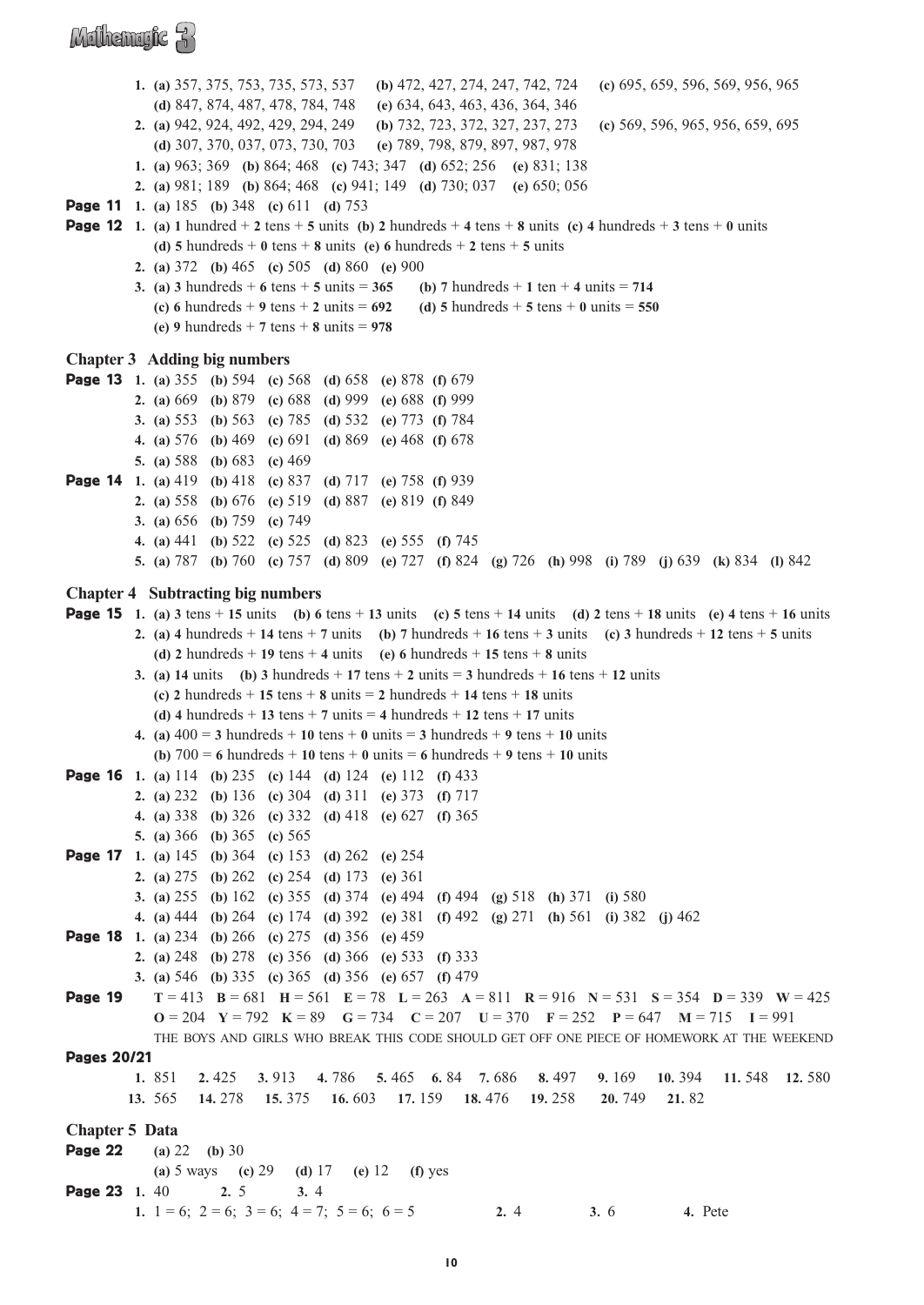### Mulhemufic R

**Page 25** 1. (a) 72 (b)  $\text{\textsterling}8$ 

```
Page 26 1. (a) 220 (b) Wednesday (c) 35 (d) 130
Chapter 6 Multiplication 1 Counting in 2s
Page 27 1. 2 + 2 + 2 + 2 + 2 + 2 = 122. 2 + 2 + 2 + 2 + 2 + 2 + 2 + 2 = 16
          3. 6, 8, 10, 12, 14, 16, 18, 20 (a) 10 (b) 6 (c) 14 (d) 4 (e) 18 (f) 12 (g) 8 (h) 16
          4. 2, 4, 6, 8, 10, 12, 14, 16, 18, 20, 22, 24, 26, 28, 30 5. (a) 6 (b) 12 (c) 10 (d) 16
Page 28 1. (a) 2 + 2 + 2 + 2 + 2 = 10 gloves; 5 groups of 2 = 10 gloves; 5 \times 2 = 10 gloves
             (b) 2 + 2 + 2 + 2 + 2 + 2 = 12 socks; 6 groups of 2 = 12 socks; 6 \times 2 = 12 socks
             (c) 2 + 2 + 2 + 2 + 2 + 2 + 2 = 14 eyes; 7 groups of 2 = 14 eyes; 7 \times 2 = 14 eyes
             (d) 2 + 2 + 2 + 2 + 2 + 2 + 2 + 2 = 16 crayons; 8 groups of 2 = 16 crayons; 8 \times 2 = 16 crayons
          2. (a) 7 \times 2 = 14 (b) 8 \times 2 = 16 (c) 10 \times 2 = 203. (a) 2 + 2 + 2 = 6 <br> (b) 2 + 2 + 2 + 2 + 2 + 2 + 2 = 14 <br> (c) 2 + 2 + 2 + 2 + 2 + 2 + 2 + 2 = 18Page 29 1. (a) 8 (b) 12 (c) 16 (d) 6 (e) 14 (f) 18
          2. (a) 6 (b) 10 (c) 18 (d) 8 (e) 12 (f) 16
          3. (a) 4 (b) 14 (c) 20 (d) 10 (e) 16 (f) 12
          4. (a) 8 (b) 14 (c) 18 (d) 12 (e) 20 (f) 16
          5. (a) 6c (b) 10c (c) 0 (d) 14c (e) 16c (f) 8c
          6. 4 \times 2 = 8 7. 6 \times 2 = 12 8. 5 \times 2 = 10 9. 8 \times 2 = 1610. 2, 4, 6, 8, 10, 12, 14, 16, 18, 20
Page 30 1. 32 2. 36 3. (a) 8 (b) 20 (c) 28 (d) 12 (e) 36 (f) 24 (g) 16 (h) 32
          4. 4, 8, 12, 16, 20, 24, 28, 32, 36, 40 (a) 2 (b) 3 (c) 2 (d) 3
          5. (a) 4 (b) 16 (c) 28 (d) 12 (e) 20 (f) 8 (g) 24 (h) 32
Page 31 1. (a) 4 + 4 + 4 + 4 + 4 + 4 = 24; 6 \times 4 = 24 (b) 4 + 4 + 4 + 4 + 4 + 4 = 28; 7 \times 4 = 28(c) 4 + 4 + 4 + 4 + 4 + 4 + 4 + 4 = 32; 8 × 4 = 32
          2. (a) 6 \times 4 = 24 (b) 8 \times 4 = 32 (c) 10 \times 4 = 403. (a) 4 + 4 + 4 + 4 = 12 (b) 4 + 4 + 4 + 4 + 4 + 4 = 24 (c) 4 + 4 + 4 + 4 + 4 + 4 = 28(d) 4 + 4 + 4 + 4 + 4 + 4 + 4 + 4 + 4 + 4 = 40Page 32 1. (a) 12 (b) 28 (c) 20 (d) 8 (e) 24 (f) 32
          2. (a) 16 (b) 24 (c) 36 (d) 20 (e) 12 (f) 28
          3. (a) 8 (b) 32 (c) 40 (d) 24 (e) 36 (f) 20
          4. (a) 20c (b) 28c (c) 40c (d) 16c (e) 8c (f) 36c
          5. 5 \times 4 = 20 6. 7 \times 4 = 28 7. 6 \times 4 = 24 8. 8 \times 4 = 3210. 4, 8, 12, 16, 20, 24, 28, 32, 36, 40
Page 33 1. 8 + 8 + 8 + 8 + 8 + 8 + 8 = 562. 8 + 8 + 8 + 8 + 8 + 8 + 8 + 8 + 8 = 72
          3. 8, 16, 24, 32, 40, 48, 56, 64, 72, 80 (a) 40 (b) 80
          4. (a) 24 (b) 48 (c) 64 (d) 40 (e) 56 (f) 32 (g) 80 (h) 72
Page 34 1. 48 buns; 6 groups of 8 = 48 buns; 6 \times 8 = 48 buns
          2. (a) 8 + 8 + 8 + 8 + 8 + 8 + 8 = 56; 7 bunches of 8 bananas; 7 \times 8 = 56 bananas
             (b) 8 + 8 + 8 + 8 + 8 + 8 + 8 + 8 + 8 + 8 = 72; 9 packs of 8 bars; 9 \times 8 = 72 bars
             (c) 8 + 8 + 8 + 8 + 8 = 40 pencils; 5 boxes of 8 pencils; 5 × 8 = 40 pencils
          3. (a) 3 \times 8 = 24 (b) 8 \times 8 = 64 (c) 4 \times 8 = 32 (d) 7 \times 8 = 564. (a) 8 + 8 + 8 + 8 + 8 = 40 (b) 8 + 8 + 8 + 8 + 8 + 8 = 56(c) 8 + 8 + 8 + 8 + 8 + 8 + 8 + 8 + 8 + 8 = 72 (d) 8 + 8 + 8 + 8 + 8 + 8 = 48Page 35 1. (a) 24 (b) 40 (c) 56 (d) 48 (e) 72 (f) 32 2. (a) 32 (b) 16 (c) 72 (d) 56 (e) 64 (f) 24
          3. (a) 48c (b) 0 (c) 80c (d) 72c (e) 40c (f) 64c 4. 3 × 8 = 24 5. 3 × 8 = 24 6. 7 × 8 = 56
          7. (a) 3 \times 8 = 40 (b)
          8. (a) 4 + 4 + 4 + 4 + 4 + 4 + 4 + 4 = 32 <br> (b) 7 + 7 + 7 + 7 + 7 + 7 + 7 + 7 = 56(c) 10 + 10 + 10 + 10 + 10 + 10 + 10 + 10 = 80 (d) 6 + 6 + 6 + 6 + 6 + 6 + 6 + 6 = 48(e) 3 + 3 + 3 + 3 + 3 + 3 + 3 + 3 = 24 (f) 9 + 9 + 9 + 9 + 9 + 9 + 9 + 9 + 9 = 72(g) 0 + 0 + 0 + 0 + 0 + 0 + 0 + 0 + 0 = 0 (h) 5 + 5 + 5 + 5 + 5 + 5 + 5 = 409. 8, 16, 24, 32, 40, 48, 56, 64, 72, 80
                                                    6
                                                    2
                                                    9
                                                    8
                                                        \times 8 -1648
                                                             -64-72_5 >4
                  7
                     \times 8 40
                          \epsilon<sup>56</sup>
                             24 
                             32
```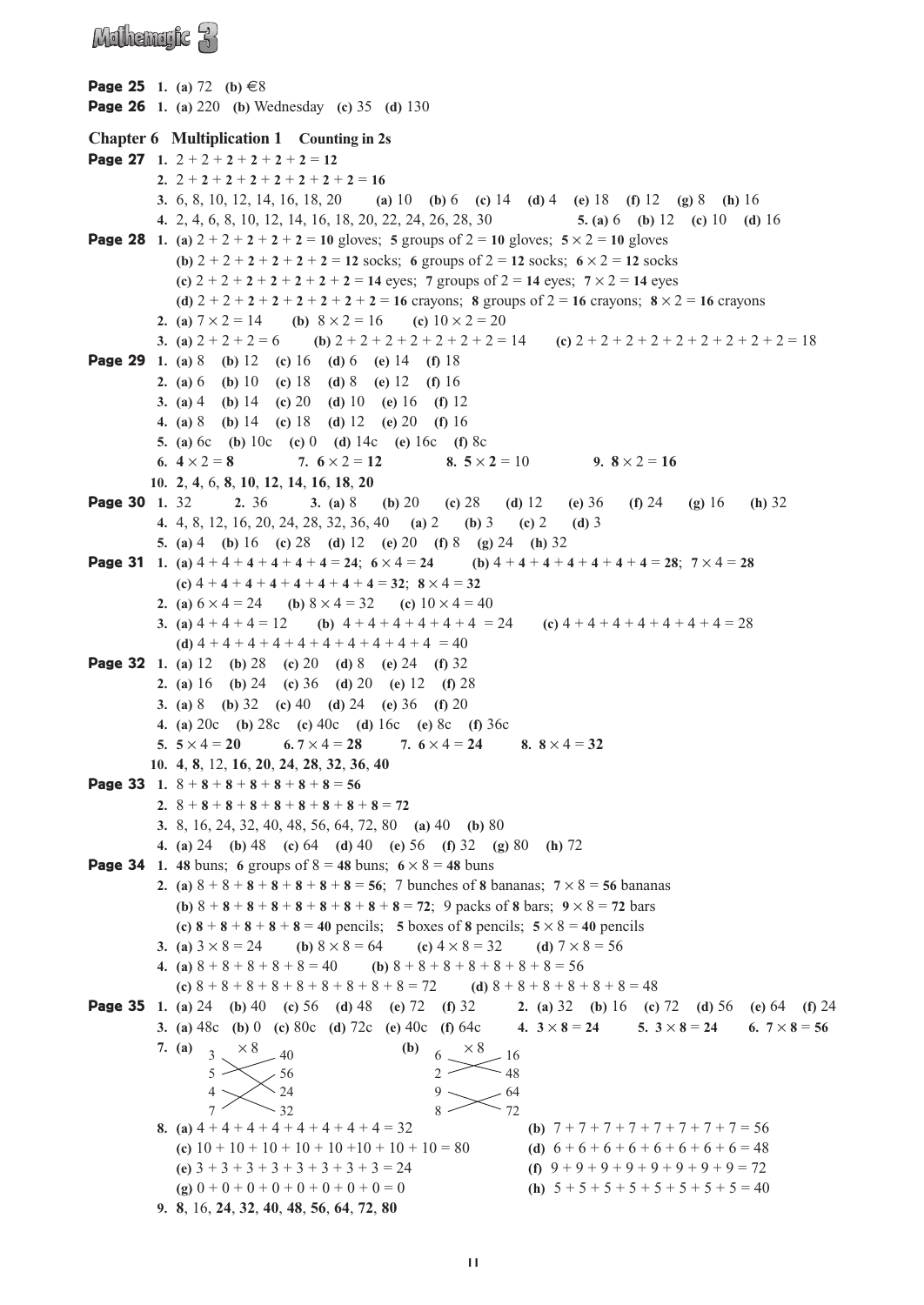### Mulhemryk 3

|         | <b>Page 36</b> 1. (a) 12 (b) 14 (c) 20 (d) 24 (e) 48 (f) 56                                                                                                                                                                                                                                                                                                                     |                   |         |               |
|---------|---------------------------------------------------------------------------------------------------------------------------------------------------------------------------------------------------------------------------------------------------------------------------------------------------------------------------------------------------------------------------------|-------------------|---------|---------------|
|         | 2. (a) 10 (b) 16 (c) 24 (d) 36 (e) 24 (f) 56                                                                                                                                                                                                                                                                                                                                    |                   |         |               |
|         | 3. (a) 10 (b) 14 (c) 20                                                                                                                                                                                                                                                                                                                                                         |                   |         |               |
|         | 4. (a) $12$ (b) $24$ (c) $36$                                                                                                                                                                                                                                                                                                                                                   |                   |         |               |
|         | 5. (a) $32$ (b) $56$ (c) $80$                                                                                                                                                                                                                                                                                                                                                   |                   |         |               |
|         | 6. (a) $4 \times 2 = 8$ (b) $3 \times 4 = 12$ (c) $4 \times 8 = 32$ (d) $6 \times 2 = 12$ (e) $7 \times 4 = 28$ (f) $7 \times 8 = 56$                                                                                                                                                                                                                                           |                   |         |               |
|         | (g) $8 \times 2 = 16$ (h) $9 \times 4 = 36$ (i) $1 \times 8 = 8$ (j) $10 \times 2 = 20$ (k) $0 \times 4 = 0$ (l) $9 \times 8 = 72$                                                                                                                                                                                                                                              |                   |         |               |
|         | 7. (a) $3 \times 2 = 6$ (b) $5 \times 4 = 20$ (c) $7 \times 2 = 14$ (d) $8 \times 4 = 32$ (e) $10 \times 4 = 40$ (f) $8 \times 3 = 24$                                                                                                                                                                                                                                          |                   |         |               |
|         | (g) $8 \times 6 = 48$ (h) $8 \times 9 = 72$                                                                                                                                                                                                                                                                                                                                     |                   |         |               |
|         | <b>Page 40</b> 4. (a) 3 (b) 5 (c) 7 (d) 6 (e) 9 (f) 1 (g) 4 (h) 10 (i) 8                                                                                                                                                                                                                                                                                                        |                   |         |               |
|         | 5. (a) 4 (b) 3 (c) 6 (d) 5 (e) 7 (f) 10 (g) 1 (h) 8 (i) 9                                                                                                                                                                                                                                                                                                                       |                   |         |               |
|         | 6. (a) 3 (b) 2 (c) 5 (d) 8 (e) 1 (f) 4 (g) 6 (h) 7                                                                                                                                                                                                                                                                                                                              |                   |         |               |
|         | <b>Page 41</b> 1. (a) $8 \xrightarrow{+2} 6$ (b) $12 \xrightarrow{+4} 4$ (c) $40 \xrightarrow{+8} 7$ (d) $6 \xrightarrow{+2} 10$ (e) $32 \xrightarrow{+4} 7$ (f) $64 \xrightarrow{+2} 4$ $20 \xrightarrow{+5} 56 \xrightarrow{+3} 20 \xrightarrow{+6} 5$ $28 \xrightarrow{+8} 8$ $32 \xrightarrow{+2} 8$ $33 \xrightarrow{+2} 8$ $340 \xrightarrow{+2} 9$ $80 \xrightarrow{+2}$ |                   |         |               |
|         |                                                                                                                                                                                                                                                                                                                                                                                 |                   |         |               |
|         |                                                                                                                                                                                                                                                                                                                                                                                 |                   |         | 8             |
|         |                                                                                                                                                                                                                                                                                                                                                                                 |                   |         | <sup>10</sup> |
|         | 2. (a) $8-2-2-2-2=0$ ; $8 \div 2 = 4$<br>(b) $12-2-2-2-2-2=0$ ; $12 \div 2 = 6$                                                                                                                                                                                                                                                                                                 |                   |         |               |
|         | (c) $20-4-4-4-4-4=0$ ; $20 \div 4=5$<br>(d) $28-4-4-4-4-4-4=0$ ; $28 \div 4=7$                                                                                                                                                                                                                                                                                                  |                   |         |               |
|         | (e) $32 - 8 - 8 - 8 - 8 = 0$ ; $32 \div 8 = 4$<br>(f) $48 - 8 - 8 - 8 - 8 - 8 = 0$ ; $48 \div 8 = 6$                                                                                                                                                                                                                                                                            |                   |         |               |
|         | 3. (a) $8 \div 2 = 4$ ; $4 \times 2 = 8$<br>(b) $12 \div 2 = 6$ ; $6 \times 2 = 12$<br>(c) $18 \div 2 = 9$ ; $9 \times 2 = 18$                                                                                                                                                                                                                                                  |                   |         |               |
|         | 4. (a) $20 \div 4 = 5$ ; $5 \times 4 = 20$ (b) $28 \div 4 = 7$ ; $7 \times 4 = 28$ (c) $36 \div 4 = 9$ ; $9 \times 4 = 36$                                                                                                                                                                                                                                                      |                   |         |               |
|         | 5. (a) $32 \div 8 = 4$ ; $4 \times 8 = 32$ (b) $72 \div 8 = 9$ ; $9 \times 8 = 72$ (c) $56 \div 8 = 7$ ; $7 \times 8 = 56$                                                                                                                                                                                                                                                      |                   |         |               |
|         | <b>Page 42</b> 1. (a) 8 (b) 12 (c) 9 2. (a) 7 (b) 8 (c) 4 3. (a) 4 (b) 7 (c) 3 4. 9                                                                                                                                                                                                                                                                                             |                   | 5.6     | 6.9           |
|         | 7. 6 8. 9 9. 7 10. 8 11. 7 12. 10                                                                                                                                                                                                                                                                                                                                               |                   |         |               |
|         | Page 43 2. cylinder, prism, cone, sphere, cuboid                                                                                                                                                                                                                                                                                                                                |                   |         |               |
|         | 3. (a) cuboid (b) triangular prism (c) cylinder (d) cube (e) pyramid (f) cylinder, cone, sphere                                                                                                                                                                                                                                                                                 |                   |         |               |
|         |                                                                                                                                                                                                                                                                                                                                                                                 |                   |         |               |
| Page 44 | 60006<br>cube                                                                                                                                                                                                                                                                                                                                                                   |                   |         |               |
|         | cuboid<br>0 0 6 0 6                                                                                                                                                                                                                                                                                                                                                             |                   |         |               |
|         | pyramid<br>14005                                                                                                                                                                                                                                                                                                                                                                |                   |         |               |
|         | triangular                                                                                                                                                                                                                                                                                                                                                                      |                   |         |               |
|         | 0 2 3 0 5<br>prism                                                                                                                                                                                                                                                                                                                                                              |                   |         |               |
|         | 0 0 0 2 3<br>cylinder                                                                                                                                                                                                                                                                                                                                                           |                   |         |               |
| Page 46 | number<br>number                                                                                                                                                                                                                                                                                                                                                                |                   |         |               |
|         | of edges<br>of corners                                                                                                                                                                                                                                                                                                                                                          |                   |         |               |
|         | 12<br>8                                                                                                                                                                                                                                                                                                                                                                         |                   |         |               |
|         | 8<br>12                                                                                                                                                                                                                                                                                                                                                                         |                   |         |               |
|         | 5<br>8                                                                                                                                                                                                                                                                                                                                                                          |                   |         |               |
|         | 9<br>6                                                                                                                                                                                                                                                                                                                                                                          |                   |         |               |
|         |                                                                                                                                                                                                                                                                                                                                                                                 |                   |         |               |
|         | <b>Chapter 9</b> Fractions 1 Halves $(\frac{1}{2})$ , quarters $(\frac{1}{4})$                                                                                                                                                                                                                                                                                                  |                   |         |               |
|         | <b>Page 47</b> 1. (a) $\frac{1}{2}$ blue $-\frac{1}{2}$ green (b) $\frac{3}{4}$ blue $-\frac{1}{4}$ green (c) $\frac{1}{2}$ blue $-\frac{1}{2}$ green (d) $\frac{1}{2}$ blue $-\frac{1}{2}$ green                                                                                                                                                                               |                   |         |               |
|         | 4. (i) b, c (ii) d, e (iii) 8 (iv) 4 (v) 2                                                                                                                                                                                                                                                                                                                                      |                   |         |               |
|         | <b>Page 48</b> 1. (a) $\frac{1}{2}$ (b) $\frac{1}{2}$ (c) $\frac{1}{4}$ (d) $\frac{1}{4}$ (e) $\frac{1}{2}$ (f) $\frac{1}{4}$ (g) $\frac{1}{2}$                                                                                                                                                                                                                                 |                   |         |               |
|         | 2. (a) $5$ (b) $7$                                                                                                                                                                                                                                                                                                                                                              |                   |         |               |
|         | 3. (a) $2$ (b) 4                                                                                                                                                                                                                                                                                                                                                                |                   |         |               |
|         | 4. (a) 3 (b) 5 (c) 4 (d) 7 (e) 9 (f) 1 (g) 3 (h) 5 (i) 9 (j) 6 (k) 8                                                                                                                                                                                                                                                                                                            |                   | $(1)$ 2 |               |
|         | 5. (a) 10 (b) 11 (c) 15 (d) 20 (e) 30 (f) 7 (g) 9 (h) 8 (i) 20 (j) 15 (k) 12 (l) 2                                                                                                                                                                                                                                                                                              |                   |         |               |
|         | <b>Page 49</b> 1. (a) 2 (b) 4 (c) 8 (d) 24 (e) 20                                                                                                                                                                                                                                                                                                                               |                   |         |               |
|         | 2. (a) 10 (b) 14 (c) 18 (d) 12 (e) 22                                                                                                                                                                                                                                                                                                                                           |                   |         |               |
|         | 3. (a) 12 (b) 8 (c) 4 (d) 16 (e) 28 (f) 32                                                                                                                                                                                                                                                                                                                                      |                   |         |               |
|         | 4. (a) 24 (b) 40 (c) 36 (d) 16 (e) 28 (f) 20 (g) 12 (h) 32                                                                                                                                                                                                                                                                                                                      |                   |         |               |
|         | <b>Page 50</b> 1. (a) $\frac{1}{4}$ blue $\frac{3}{4}$ green (b) $\frac{3}{8}$ blue $\frac{5}{8}$ green (c) $\frac{7}{8}$ blue $\frac{1}{8}$ green (d) $\frac{5}{8}$ blue $\frac{3}{8}$ green                                                                                                                                                                                   |                   |         |               |
|         | <b>2.</b> (a) $\frac{4}{8}$ or $\frac{1}{2}$ (b) $\frac{2}{8}$ or $\frac{1}{4}$ (c) $\frac{6}{8}$ or $\frac{3}{4}$ (d) $\frac{8}{8}$ or $\frac{4}{4}$                                                                                                                                                                                                                           |                   |         |               |
|         | 4. (a) $\frac{1}{2}$ or $\frac{4}{8}$ (b) $\frac{3}{4}$ or $\frac{6}{8}$                                                                                                                                                                                                                                                                                                        |                   |         |               |
|         | <b>Page 51</b> 1. (a) 2 (b) 1 (c) 4 (d) 6<br>(e) 9 (f) 10<br>$(g)$ 3                                                                                                                                                                                                                                                                                                            | $(h)$ 5<br>(i) 8  |         |               |
|         | 2. (a) 1 (b) 3 (c) 2 (d) 4 (e) 5 (f) 6<br>$(g)$ 7                                                                                                                                                                                                                                                                                                                               | (h) 10<br>$(i)$ 9 |         |               |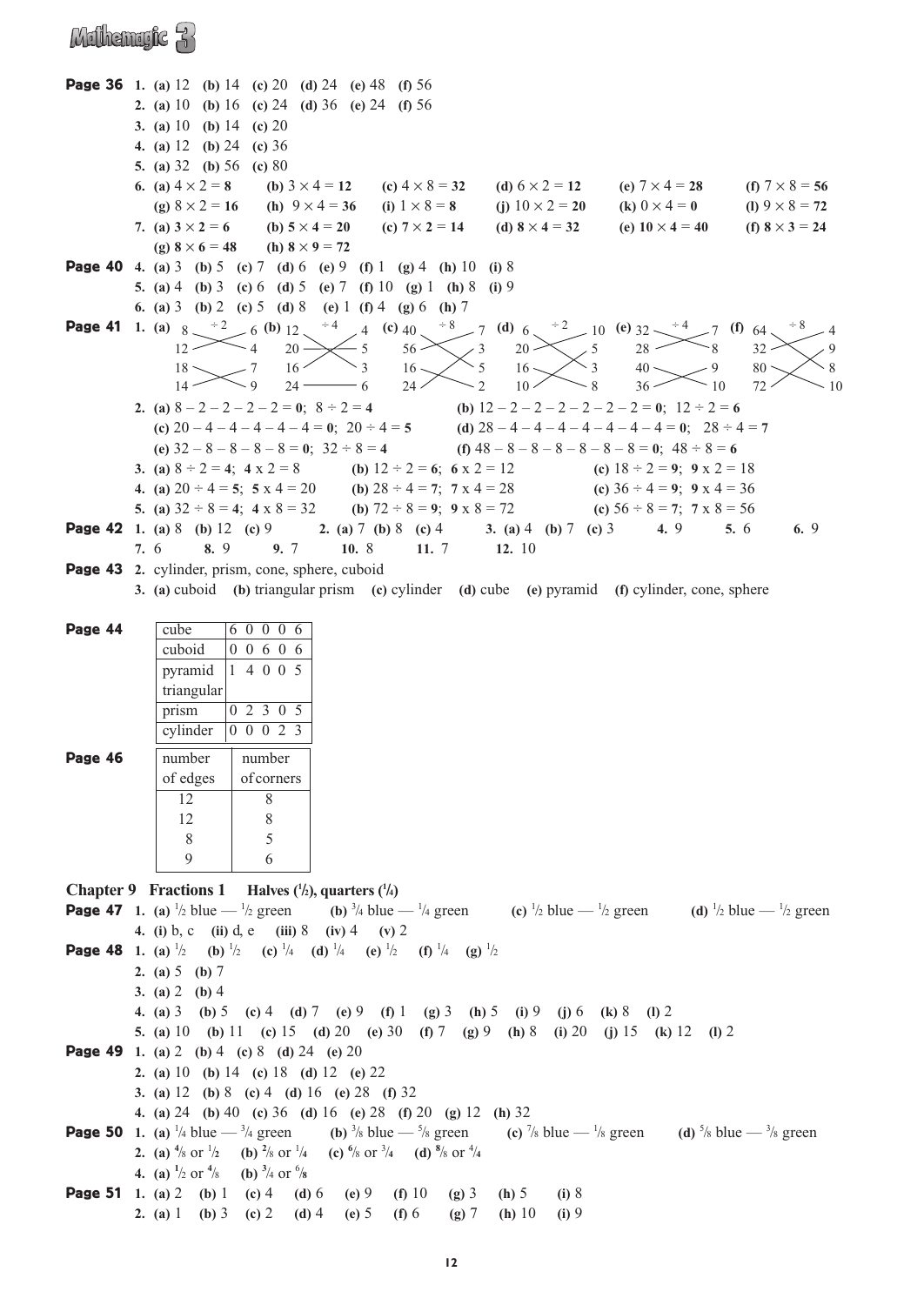### Mathematic R

```
Page 52 1. (a) 32 (b) 40
          2. (a) 24 (b) 48 (c) 64
          3. (a) 80 (b) 48 (c) 24 (d) 56 (e) 72 (f) 40 (g) 32 (h) 64
           4. (a) 20 (b) 12 (c) 8 (d) 16 (e) 10
           5. (a) 40 (b) 24 (c) 16 (d) 32 (e) 20
Chapter 10 Multiplication 2 Groups of 3
Page 53 1. 3 + 3 + 3 + 3 + 3 + 3 + 3 = 21
          2. 3 + 3 + 3 + 3 + 3 + 3 + 3 + 3 + 3 = 27
          3. 3, 6, 9, 12, 15, 18, 21, 24, 27, 30; 5<sup>th</sup> stopping place = 15; 8<sup>th</sup> stopping place = 24
          4. (a) 12 (b) 21 (c) 9 (d) 24 (e) 15 (f) 27 (g) 18 (h) 30
          5. 3 + 3 + 3 + 3 + 3 = 15; 5 trays of 3 oranges; 5 x 3 = 15
Page 54 1. (a) 3 + 3 + 3 + 3 + 3 + 3 + 3 = 21; 7 \times 3 = 21 lemons
              (b) 3 + 3 + 3 + 3 + 3 + 3 = 18; 6 × 3 = 18 eggs
          2. (a) 3 \times 4; 12 (b) 3 \times 8; 24 <br>3. (a) 3 + 3 + 3 + 3 + 3 + 3 = 184. (a) 15 (b) 30 (c) 0 (b) 3 + 3 + 3 + 3 + 3 + 3 + 3 + 3 = 275. (a) 12c (b) 27c (c) 21c (c) 3 + 3 + 3 + 3 = 126. (a) 5 \times 3 (b) 8
           7. (a) 12 (b) 18 (c) 6 (d) 21 (e) 27 (f) 0 (g) 24 (h) 30
Page 55 1. 42
          2. 6, 12, 18, 24, 30, 36, 42, 48, 54, 60; 5<sup>th</sup> stopping place = 30; 9<sup>th</sup> stopping place = 54
          3. (a) 24 (b) 42 (c) 30 (d) 48 (e) 18 (f) 54 (g) 36 (h) 60
          4. 6 + 6 + 6 + 6 + 6 = 30 bananas; 5 \times 6 = 305. 6 + 6 + 6 + 6 + 6 + 6 + 6 + 6 + 6 = 48 berries; 8 \times 6 = 486. 6 + 6 + 6 + 6 = 24 crayons; 4 \times 6 = 24Page 56 1. (a) 6 \times 5 = 30 (b) 6 \times 8 = 482. (a) 6 + 6 + 6 + 6 = 24 <br> (b) 6 + 6 + 6 + 6 + 6 + 6 + 6 + 6 = 42 <br> (c) 6 + 6 + 6 + 6 + 6 + 6 + 6 + 6 = 543. (a) 5 \times 6 = 30 (b) 7 \times 6 = 424. (a) 24 (b) 42 (c) 54 (d) 18 (e) 48 (f) 30
          5. (a) 30 (b) 48 (c) 60 (d) 36 (e) 0 (f) 54
           6. (a) 18c (b) 0 (c) 36c (d) 48c (e) 30c (f) 24c
           7. (a) 5 \times 6 / 12 (b) 7
          8. (a) 12 (b) 30 (c) 48 (d) 60 (e) 42 (f) 24 (g) 54 (h) 36
           9. 6, 12, 18, 24, 30, 36, 42, 48, 54, 60
Page 57 1. 9 + 9 + 9 + 9 + 9 + 9 + 9 + 9 = 632. 9, 18, 27, 36, 45, 54, 63, 72, 81, 90 (a) 36 (b) 63 (c) 72 (d) 90
          3. (a) 18 (b) 45 (c) 72 (d) 27 (e) 63 (f) 54 (g) 0 (h) 36
          4. 9 + 9 + 9 + 9 + 9 + 9 + 9 + 9 = 72; 8 × 9 = 72
          5. 9 + 9 + 9 + 9 + 9 + 9 + 9 = 54; 6 \times 9 = 546. (a) 9 \times 4 = 36 (b) 9 \times 7 = 63Page 58 1. (a) 6 \times 9 = 54 (b) 7 \times 9 = 632. (a) 36 (b) 54 (c) 72 (d) 27 (e) 63 (f) 81 (g) 45 (h) 18 (i) 90
          3. (a) 18c (b) 45c (c) 90c (d) 72c (e) 0 (f) 63c (g) 27c (h) 54c (i) 81c
           4. (a) 3 \times \frac{1}{9} / 45 (b) 4
           5. (a) 27 (b) 45 (c) 63 (d) 18 (e) 54 (f) 0 (g) 72 (h) 81
           6. 9, 18, 36, 45, 54, 63, 72, 81, 90
Page 59 1. (a) 15 (b) 21 (c) 27 (d) 18 (e) 30 (f) 24 2. (a) 24 (b) 42 (c) 60 (d) 48 (e) 36 (f) 54
          3. (a) 45 (b) 27 (c) 72 (d) 54 (e) 81 (f) 63 4. (a) 12 (b) 21 (c) 27
                                         9
                                         8
                                        10
                                              \times<sup>9</sup> - 81
                                                    36
                                                    90
                                                    72
                  3
                  7
                  5
                  6
                       \times<sup>9</sup> 45
                             54
                             27
                             63
                                         3
                                         9
                                         6
                                              \times<sup>6</sup> 54
                                                    42
                                                    18
                                                    36
                  5
                  2
                  8
                  4
                       \times<sup>6</sup> -1224
                             30
                             48
                                         7
                                         9
                                        10
                                              \times<sup>3</sup> \frac{27}{ }24
                                                    21
                                                    30
                  5
                  2
                  6
                  4
                       \times<sup>3</sup> 18
                             12
                             15
                             6
```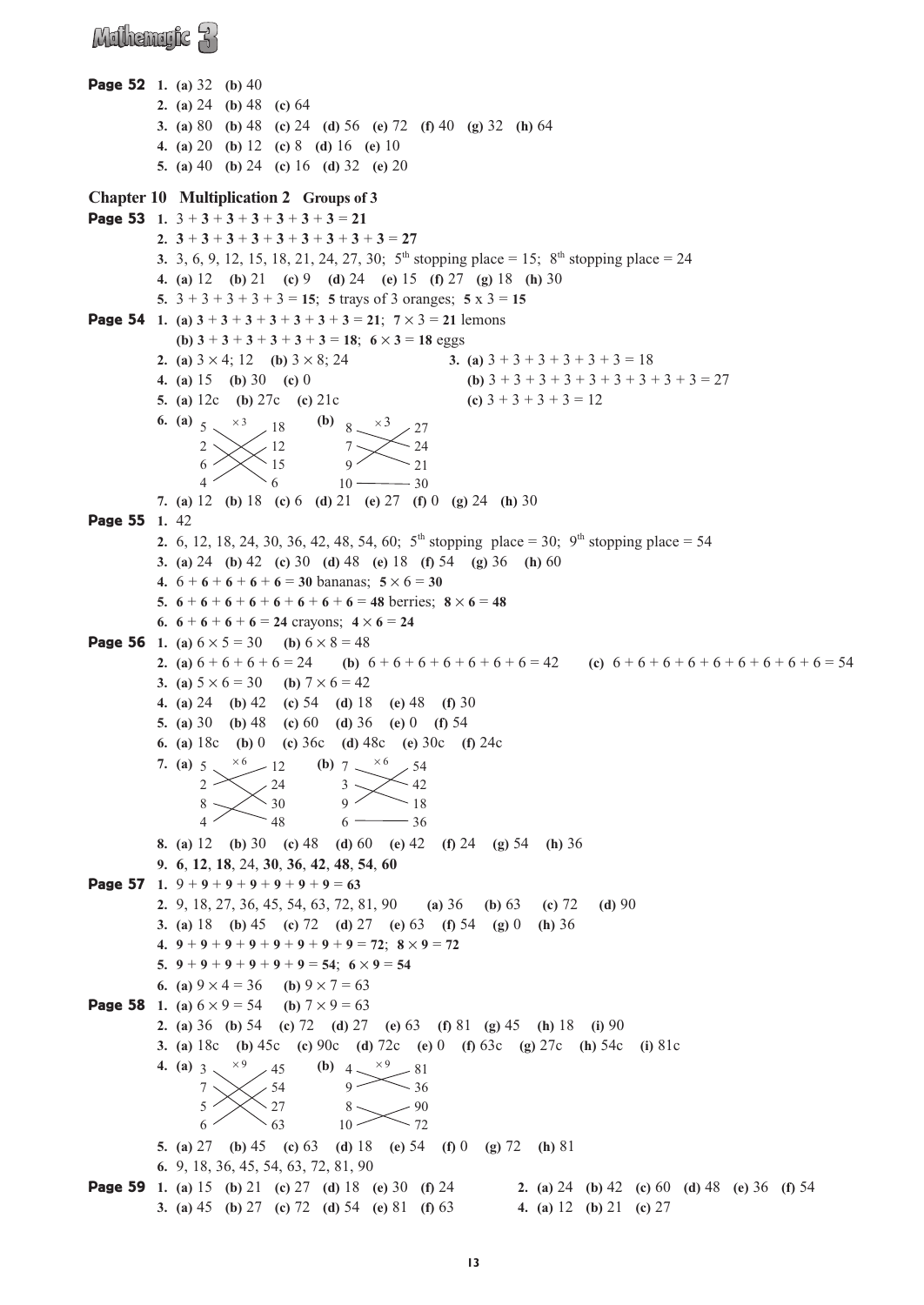### Mulhemufic R

**5. (a)** 15 **(b)** 24 **(c)** 18 **6. (a)** 30 **(b)** 48 **(c)** 36 **7. (a)** 60 **(b)** 18 **(c)** 42 **8. (a)** 24 **(b)** 42 **(c)** 54 **9. (a)** 21 **(b)** 27 **(c)** 18 **10. (a)** 24 **(b)** 42 **(c)** 54 **11. (a)** 45 **(b)** 81 **(c)** 63 **12. (a)** 36c **(b)** 72c **(c)** 54c **Page 60** 1. 4 times  $3 = 12$ ;  $4 \times 3 = 12$ ;  $3 \times 4 = 12$ ;  $3 \times 4 = 12$  **2.** 4 times  $2 = 2 \times 4 = 8$ 3.  $4 \times 6 = 24$ ;  $6 \times 4 = 24$ ;  $4 \times 6 = 6 \times 4 = 24$ <br>4.  $6 \times 3 = 18$ ;  $3 \times 6 = 18$ ;  $6 \times 3 = 3 \times 6 = 18$ **5.**  $6 \times 8 = 48$ ;  $8 \times 6 = 48$ ;  $6 \times 8 = 8 \times 6 = 48$ <br>**6.**  $3 \times 8 = 24$ ;  $8 \times 3 = 24$ ;  $3 \times 8 = 8 \times 3 = 24$ **7.** (a)  $9 \times 3 = 27$ ;  $3 \times 9 = 27$ ; so  $9 \times 3 = 3 \times 9 = 27$ **(b)**  $4 \times 9 = 36$ ;  $9 \times 4 = 36$ ; so  $4 \times 9 = 9 \times 4 = 36$ **(c)** 4 × **8** = 32; **8** × 4 = 32; so 4 × **8** = **8** × 4 = **32 Chapter 11 Division 2 Sharing among 3** Page 61 **1.** 12, 3, 4 **2.** Pat got **6** bars, Jane got **5** bars, Colin got **4** bars. **3.** 21, 3, 7 **4.** 3 children. Each gets **6** sweets. Page 62 **1. 12** bananas. **6** children. Each gets **2** bananas. **2. 24** plums. **6** children. Each gets **4** plums. **3. 6** children. **5** times. Each gets **5** apples. **4.**  $48 - 6 - 6 - 6 - 6 - 6 - 6 - 6 - 6 = 0$ . Each gets **8** balloons. **5. 27** apples. **9** children. Each gets **3** apples. **6.**  $45 - 9 - 9 - 9 - 9 - 9 = 0$ . **9** children. **5** times. Each gets **5** bars. **7.**  $63 - 9 - 9 - 9 - 9 - 9 - 9 - 9 = 0$ . **9** cards. **63** cards. **7** times. Page 63 **1. (a)** 12 **(b)** 6 **(c)** 4 **2.** (a) 12 (b) 3 (c) 4  $12 \div 3 = 4$ **3.** (a) 30 (b) 6 (c) 5  $30 \div 6 = 5$ **4.** (a) 36 (b) 9 (c) 4  $36 \div 9 = 4$ **5. (a)** 4 **(b)** 6 **(c)** 8 **(d)** 5 **(e)** 7 **(f)** 9 **6. (a)** 3 **(b)** 5 **(c)** 7 **(d)** 9 **(e)** 4 **(f)** 8 **7. (a)** 5 **(b)** 3 **(c)** 7 **(d)** 4 **(e)** 6 **(f)** 8 **8.** 1, 2, 3, 5, 6, 7, 8, 9, 10 1, 2, 4, 5, 6, 7, 8, 9, 10 1, 3, 4, 5, 6, 7, 8, 9, 10 **Page 64** 1. (a)  $18 \times 3 = 8$  (b)  $12 \times 6 = 7$  (c) **2. (a)** 0; 5 **(b)** 0; 7 **(c)** 0; 7 **(d)** 0; 4 **(e)** 0; 6 **(f)** 0; 3 **3.** (a)  $12 \div 3 = 4$ ;  $4 \times 3 = 12$  <br> (b)  $21 \div 3 = 7$ ;  $7 \times 3 = 21$  <br> (c)  $30 \div 3 = 10$ ;  $10 \times 3 = 30$ **4.** (a)  $30 \div 6 = 5$ ;  $5 \times 6 = 30$  <br> (b)  $48 \div 6 = 8$ ;  $8 \times 6 = 48$  <br> (c)  $54 \div 6 = 9$ ;  $9 \times 6 = 54$ **5.** (a)  $36 \div 9 = 4$ ;  $4 \times 9 = 36$  <br> (b)  $54 \div 9 = 6$ ;  $6 \times 9 = 54$  <br> (c)  $72 \div 9 = 8$ ;  $8 \times 9 = 72$ **6. (a)** 9 **(b)** 6 **7. (a)** 3 **(b)** 9 **8. (a)** 6 **(b)** 4 **9.** 6 lollipops / 4 bars **10.** 6 balloons / 2 bars **Chapter 12 Number patterns 100 square** Page 65 **1.** 3, 9, 16, 18, 27, 35, 39, 46, 48, 51, 57, 63, 66, 70, 77, 84, 89, 91, 98 **2. (a)** 15, **16**, 17, **18 (b)** 32, **33**, **34**, **35 (c) 54**, **55**, 56, **57 (d)** 16, **17**, **18**, **19 25**, **26**, **27**, **28 42**, 43, **44**, **45 64**, **65**, **66**, **67 26**, **27**, **28**, **29** 35, **36**, **37**, 38 **52**, **53**, **54**, **55 74**, 75, **76**, **77 36**, 37, **38**, **39 45,** 46, **47**, **48** 62, **63**, **64**, 65 84, **85**, **86**, **87 46**, **47**, **48**, 49 **3. (a)** 24, 42 **(b)** 16, 38 **(c)** 53, 62, 71 **(d)** 37, 39, 57, 59 **4. (a)** 27 **(b)** 37 **(c)** 47 **(d)** 57 **(e)** 57 **(f)** 67 **(g)** 77 **(h)** 87 **(i)** 4 **(j)** 14 **(k)** 24 **(l)** 34 **(m)** 32 **(n)** 42  $(c)$  36 – 54 27 63 72  $\frac{+9}{4}$  4 7 8 6 3 (**b**)  $12$ . 30 42 54  $24 +6$  7 2 5 4 9  $24 21$  $15 _{27}$   $\times$ 7  $\searrow$  6 9 5

**(o)** 52 **(p)** 62 **5. (a)** 18, 28, 38, 48, 58, 68, 78 **(b)** 21, 31, 41, 51, 61, 71, 81 **(c)** 15, 25, 35, 45, 55, 65, 75 **(d)** 10, 20, 30, 40, 50, 60, 70, 80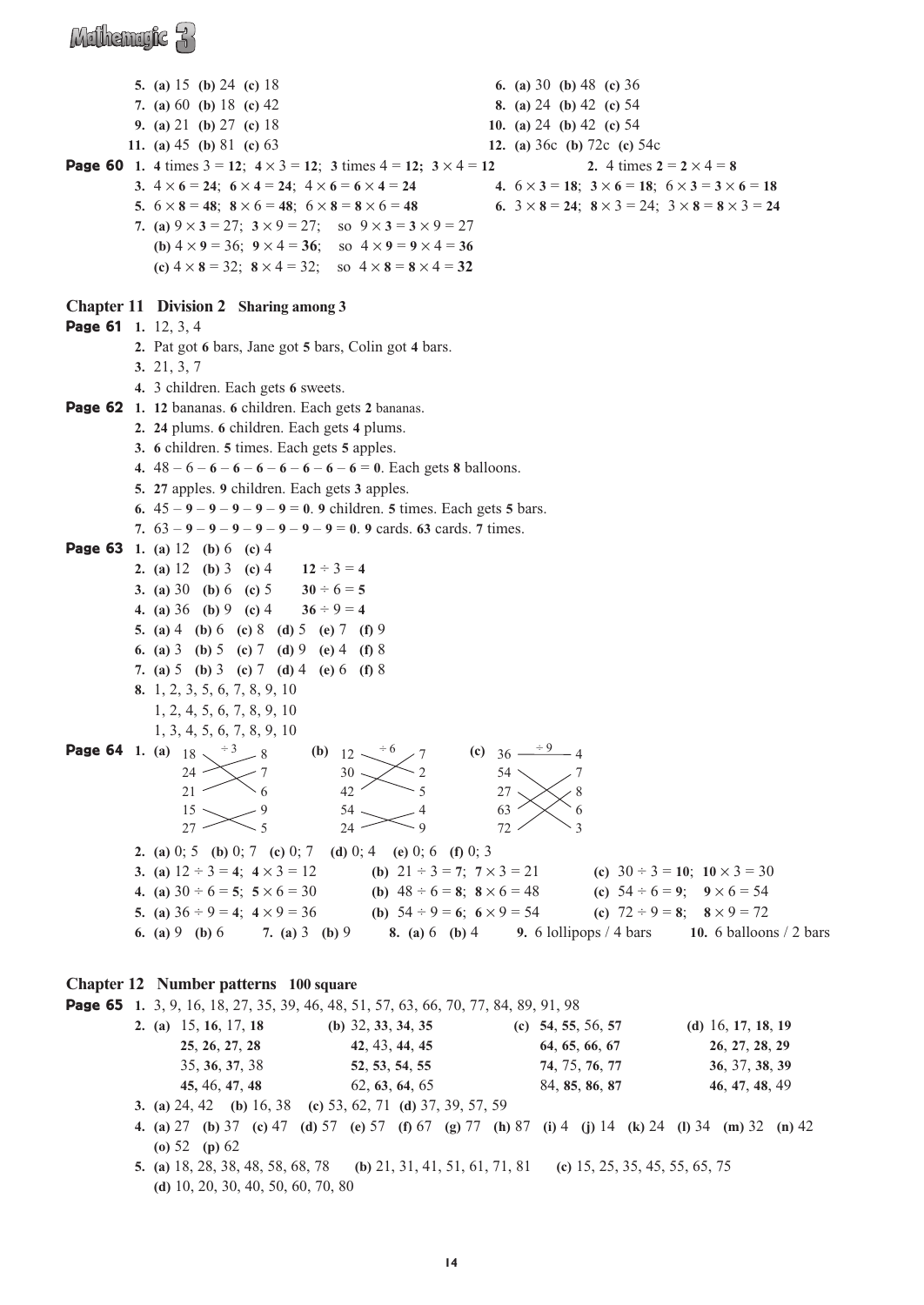### $M$ dhemaric  $R$

Page 66 **1.** 864, 869 872, 877, 880 891, 895, 898 904, 909 912, 916, 918 921, 925, 929 938 941, 944, 946, 950 **2. (a)** 864, 865, 866 **(b)** 876, 877, 878 **(c)** 895, 896, 897 **(d)** 918, 919, 920 **(e)** 880, 882, 884 **(f)** 898, 900, 902 **(g)** 880, 885, 890 **(h)** 900, 905, 910 **(i)** 900, 910, 920 **(j)** 892, 902, 912 **3. (a)** 890 **(b)** 895 **(c)** 896 **(d)** 893 **(e)** 912 **(f)** 930 **(g)** 941 **(h)** 953 **4. (a)** 913, 912, 911 **(b)** 895, 894, 893 **(c)** 891, 890, 889 **(d)** 900, 899, 898 **(e)** 918, 916, 914 **(f)** 934, 930, 926 **(g)** 935, 930, 925 **(h)** 912, 907, 902 **(i)** 900, 890, 880 **(j)** 874, 864, 854 **5. (a)** 912 **(b)** 873 **(c)** 862 **(d)** 900 **(e)** 922 **(f)** 889 **(g)** 947 **(h)** 899 **6. (a)** 864, **865**, **866**, **867 (b) 913**, 914, **915**, **916 (c) 884**, **885**, 886, **887 874**, **875**, **876**, 877 **923**, **924**, 925, **926 894**, 895, **896**, **897 884**, **885**, 886, **887 933**, **934**, **935**, 936 904, **905**, **906**, **907 894**, 895, **896**, **897** 943, **944**, **945**, **946 914**, **915**, **916**, 917 **Chapter 13 Length Metres and centimetres** Page 67 **2. (a)** measure: 10cm **(b)** measure: 6cm **(c)** measure: 8cm **3. (a)** 15cm **(b)** 12cm **(c)** 4cm **(d)** 3cm **(e)** 8cm Page 68 **1. (a)** 137cm **(b)** 247cm **(c)** 259cm **(d)** 294cm **(e)** 108cm **(f)** 255cm **(g)** 294cm **2. (a)** 1m 87cm **(b)** 1m 78cm **(c)** 5m 76cm **(d)** 2m 46cm **(e)** 8m 90cm **(f)** 3m 52cm **(g)** 3m 99cm Page 69 **1. (a)** 3m 17cm **(b)** 3m 48cm **(c)** 3m 24cm **(d)** 3m 22cm **(e)** 3m 31cm **2. (a)** 3m 19cm **(b)** 3m 42cm **(c)** 3m 32cm **(d)** 3m 20cm **3. (a)** 1m 52cm **(b)** 62cm **(c)** 1m 93cm **(d)** 99cm **(e)** 1m 77cm **4. (a)** 2m 88cm **(b)** 1m 76cm Page 70 **1.** 3m 68cm **2.** 5m 62cm **3.** 1m 9cm **4.** 6m 42cm **5.** 1m 13cm **6.** 4m 52cm **7.** 58cm **8.** 1m 24cm **9.** 9m 95cm Page 71 **1.** 40 47 **2.** 58 44 **3.** 143 **4.** Move one from the right-hand side of the equals sign to make a "plus". 19 21 79 64 11 15 6 Page 72 **A. (1)** F **(2)** Z **(3)** E **(4)** N **B. (1)** 3 **(2)** 8 **(3)** 0 **(4)** 10 **Chapter 14 Look back** Page 73 **1. (a)** 444, 445, 446, 447, 449, 450, 451, 452, 453, 454 **(b)** 893, 895, 896, 898, 899, 900, 901, 902, 903, 904, 905, 906 **2. (a)** 67, 77 **(b)** 105, 115 **(c)** 506, 516 **(d)** 552, 452 **3. (a)** 375 **(b)** 819 **(a)** three hundred and twenty-four **(b)** five hundred and thirty-seven **(c)** seven hundred and six **(d)** two hundred and eighteen **(e)** six hundred and ten **(f)** four hundred **(g)** nine hundred and ninety-eight **4. (a)** 406, 493, 617 **(b)** 93, 539, 903 **(c)** 467, 647, 764 **(d)** 849, 894, 984 **5. (a)** 124 **(b)** 207 **(c)** 350 **(d)** 595 **(e)** 341 **(f)** 450 **(g)** 506 **(h)** 75 **6.** (a) **6** hundreds + 7 tens + 8 units = **678** (b) **5** hundreds + 8 tens + 6 units = **586 (c) 4** hundreds + **2** tens + 3 units = **423 (d) 8** hundreds + **9** tens + 7 units = **897 (e) 7** hundreds + **3** tens + 4 units = **734 Page 74** 1. (a) 2 hundreds + 16 tens + 8 units (b) 6 hundreds + 13 tens + 5 units **(c) 5** hundreds + **15** tens + **5** units **(d) 8** hundreds + **14** tens + **7** units **2. (a)** 40 **(b)** 90 **(c)** 120 **(d)** 30 **(e)** 320 **(f)** 480 **(g)** 700 **(h)** 990 **(a)** 100 **(b)** 200 **(c)** 400 **(d)** 400 **(e)** 500 **(f)** 600 **(g)** 800 **(h)** 900 **3. (a)** 663 **(b)** 586 **(c)** 628 **(d)** 848 **(e)** 621 **(f)** 763 **(g)** 665 **4. (a)** 225 **(b)** 312 **(c)** 565 **(d)** 268 **(e)** 338 **(f)** 422 **(g)** 226 **5. (a)** 679 **(b)** 667 **(c)** 846 **(d)** 793 **6. (a)** 223 **(b)** 375 **(c)** 319 **(d)** 242 **(e)** 347 **(f)** 373 **7.** 527 **8.** 136 **9.** 149 **10.** 623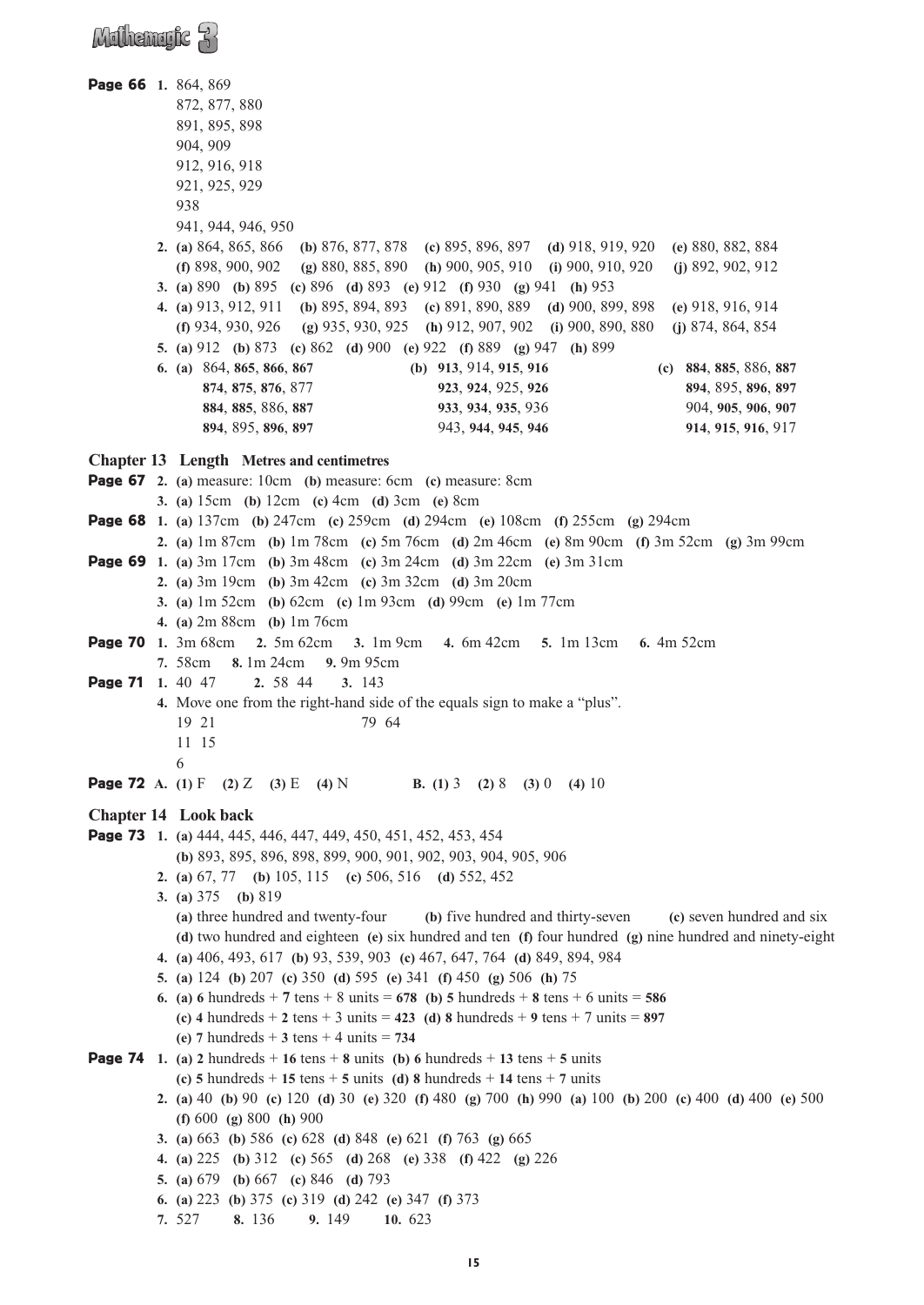### Mulhemufic A

**Page 75** 1. (a) red  $\frac{1}{2}$  green  $\frac{1}{2}$  (b) red  $\frac{1}{2}$  green  $\frac{1}{2}$  (c) red  $\frac{1}{2}$  green  $\frac{1}{2}$ **2.** (a) red  $\frac{5}{8}$  green  $\frac{3}{8}$  $\frac{1}{8}$  (b) red <sup>3</sup>/<sub>8</sub> green <sup>5</sup>/<sub>8</sub> (c) red <sup>1</sup>/<sub>8</sub> green <sup>7</sup>/<sub>8</sub> **3. (a)** 15cm **(b)** 13cm **4. (a)** 138cm **(b)** 349cm **5. (a)** 1m 89cm **(b)** 4m 27cm **6. (a)** 2m 78cm **(b)** 4m 33cm **(c)** 6m 37cm **(d)** 4m 3cm **(e)** 5m 49cm **7.** 2m 88cm **8.** 2m 23cm **9.** 3m 39cm **Page 76** 1. (a)  $4 \times 2 \times 10$  (b)  $5 \times 4 \times 40$  (c) **2. (a)** 4 **(b)** 20 **(c)** 18 **(d)** 64 **(e)** 24 **(f)** 36 **(g)** 32 **(h)** 80 **3.** (a)  $6 \times \frac{1}{2}$  6 (b)  $12 \times \frac{1}{2}$  6 (c) **4. (a)** 7 **(b)** 3 **(c)** 2 **(d)** 6 **(e)** 10 **(f)** 10 **(g)** 9 **(h)** 7 **5. (a)** 24 **(b)** 48 **(c)** 56 **(d)** 72 **6. (a)** 16 **(b)** 20 **(c)** 32 **(d)** 40 **7.** 6 **8.** 9 **9.** 9 **Chapter 15 Multiplication 3 Groups of 5, 10** Page 77 **1.** 5 + **5** + **5** + **5** + **5** + **5** + **5** + **5** = **40 2.** 5, 10, 15, 20, 25, 30, 35, 40, 45, 50; 35; 45 **3. (a)** 15 **(b)** 30 **(c)** 40 **(d)** 20 **(e)** 35 **(f)** 10 **(g)** 45 **(h)** 25 **4.**  $5+5+5+5+5+5=30$   $6 \times 5 = 30$   $5.$   $5+5+5+5+5+5+5=35$   $7 \times 5 = 35$ **6.** (a)  $30 \text{ } 6 \times 5 = 30$  (b)  $45 \text{ } 9 \times 5 = 45$  7. (a)  $4 \times 5 = 20$  (b)  $7 \times 5 = 35$  (c)  $10 \times 5 = 50$ Page 78 **1.** 10 + **10** + **10** + **10** + **10** + **10** + **10** + **10** + **10** + **10** = **100 2.** 10, 20, 30, 40, 50, 60, 70, 80, 90, 100; 70; 80; 90 **3. 10** + **10** + **10** + **10** + **10** + **10** + **10** + **10** + **10** = **80**; **8**  $\times$  **10** = **80 4.** (a)  $70c$  (b)  $90c$  (c)  $100c$  **5.** (a)  $7 \times 5 = 35$  (b)  $4 \times 10 = 40$ **6.** (a)  $7 \times 5 = 45$  (b) **Chapter 16 Division 3 Sharing among 5, 10** Page 79 **1. 15** apples. **5** children. Each gets **3** apples. **2. 20** sweets. **5** children. Each gets **4** sweets. **3. 50** lollipop sticks. **5** children. Each gets **10** lollipop sticks. **4.** 35 – 5 – **5** – **5** – **5** – **5** – **5** – **5** = 0 I subtracted five **7** times, so each gets **7** sweets. **5. 30** pears. **10** children. Each gets **3** pears. **6. 50** lollipop sticks. **10** children. Each gets **5** lollipop sticks. **7.** 80 – **10** – **10** – **10** – **10** – **10** – **10** – **10** – **10** = 0. **10** children. I subtracted ten **8** times, so each gets **8** sweets. **8. (a)** 8 **(b)** 4 **Page 80** 1. 30, 5, 6  $30 \div 5 = 6$ **2.** 40, 10, 4  $40 \div 10 = 4$ **3. (a)** 4 **(b)** 6 **(c)** 5 **(d)** 8 **(e)** 7 **(f)** 9 **4. (a)** 5 **(b)** 7 **(c)** 1 **(d)** 9 **(e)** 0 **(f)** 10 **5.** (a)  $\frac{1}{20} + 5 = 7$  (b) **6.** (a) 0;  $30 \div 5 = 6$  <br> (b) 0;  $60 \div 10 = 6$ **7.** (a) 7;  $7 \times 5 = 35$  <br> (b) 9;  $9 \times 5 = 45$  <br> (c) 1;  $1 \times 5 = 5$ **8.** (a) 3;  $3 \times 10 = 30$  **(b) 8**;  $8 \times 10 = 80$  **(c) 10**;  $10 \times 10 = 100$ **9. (a)** 1, 2, 3, 5, 6, 7, 8, 9, 10 **(b)** 1, 2, 4, 5, 6, 7, 8, 9, 10 Page 81 **1. (a)** 8 **(b)** 7 **(c)** 9 **2. (a)** 8 **(b)** 9 **(c)** 6 **3.** 7 **4.** 10 **5.** 10 **6.** 7 **7.** 9 **8.** 9 Page 82 **1.** 6 **2.** 8 **3.** 7 **4.** 9 **5.** 10 **6.** 4 **7.** 7 **8.** 5 **9.** 8 **10.** 9 **11.** 10 **12.** 9  $30 -$ 70 50 100 80  $\div$  10  $\overline{a}$ 7 8  $-10$  $20<sub>2</sub>$ 15 35 45 30  $\div$  5 9 4 3 6  $3 \times 10 \times 80$ 7 8 4  $-30$ 70 40  $\Omega$ 6 8  $\times$  5  $40$  $\frac{35}{ }$ 30 (c)  $56 32$  $40<sup>2</sup>$  $64 \div 8$  5 7 8  $\cdot$   $\lambda$ (b)  $12$ . 4  $20$ 28  $^{\div 4}$   $\times 5$ 7 3 1 16  $12$ 18  $-3$  $\Omega$ 8  $(c)$  3 7 5 6  $\overline{40}$ 56 48 24 (b)  $5$ . 7 10 8  $40$ 32  $-28$ 20 6 5 7  $\times$  2 10  $14$  $-12$  $\frac{8}{3}$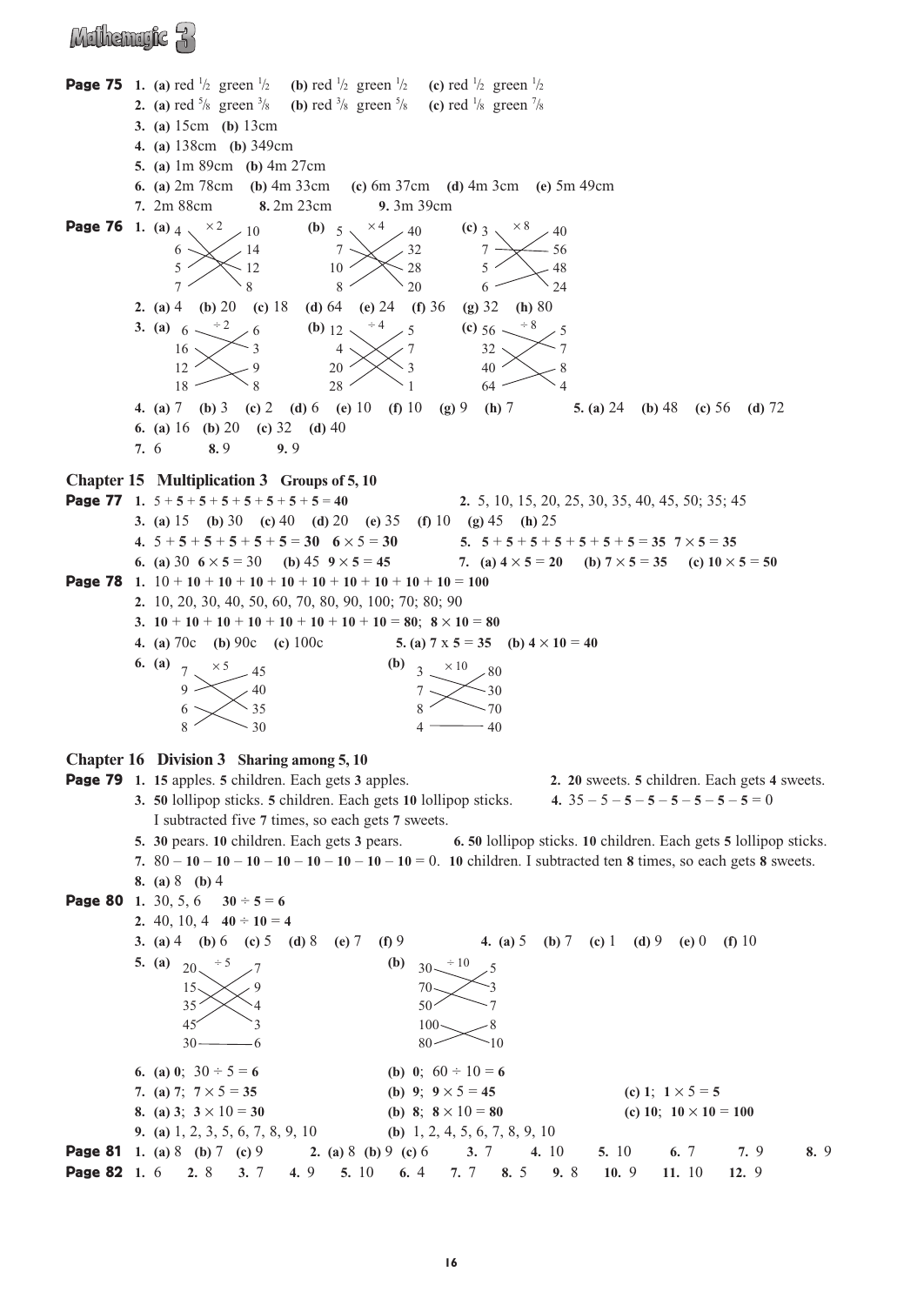### Mulhemufic R

```
Chapter 17 Time 1 Hour, half hour, quarter to, quarter past
Page 83 1. (a) \frac{6}{3} o'clock (b) a quarter past 6 (c) a quarter to 7 (d) a quarter to 8 (e) a quarter past 7
            2. (a) Lee (b) Liz (c) Maria (d) 15 minutes 
Page 84 (a) to 12 (b) past 12; 10 minutes to 12 (c) past 12; 15 minutes to 12 (d) 20 minutes to 12; 20 minutes past 12
               (e) 25 minutes to 12; 25 minutes past 12
Page 85 1. (a) 4 (b) 7 (c) 9 (d) 11 3. (a) past (b) to (c) to (d) past (e) past 
            5. (a) past 2 (b) to 4 (c) past 11 (d) to 6 (e) 5 to 1
Page 86 1. (a), (d), (e), (c), (b)
Chapter 18 Area Covering surfaces
Page 87 1. (a) — (g); (b) — (e); (c) — (h); (d) — (f) 2. 6 3. 40
Page 88 1. 3 2. 64
Page 89 1. part area
               one ear 10 squares
               one eye 6 squares
               nose 2 squares
               mouth 6 squares
               one arm 24 squares
               tail 9 squares
               one leg 27 squares
               head 100 squares
               body 144 squares
            2. (a) nose (b) mouth (c) one eye (d) tail (e) one ear (f) one arm (g) one leg (h) head (i) body 
Page 90 1. A = 4 B = 4 C = 4 D = 4
Page 91 2. (g) 
Page 92 1. 4 2. a = 1 b = 3 c = 2 d = 6 e = 1 f = 2 g = 1 h = many
Chapter 20 Fractions 2 Tenths (\frac{1}{10})
Page 93 1. (a) \text{red} = \frac{1}{10} blue = 3
                                     \frac{1}{10} (b) blue = \frac{1}{2} red = \frac{1}{2}\frac{1}{2} (c) blue = \frac{1}{10} red = \frac{9}{10}(d) blue = \frac{1}{2} red = \frac{1}{2}\frac{1}{2} (e) blue = \frac{3}{10} red = \frac{7}{10}3. 1 slice; \frac{1}{2}; \frac{5}{10}; \frac{5}{10} = \frac{1}{2} or \frac{1}{2} = \frac{5}{10}Page 94 1. (a) 1 (b) 3 (c) 5 (d) 10 (e) 9 (f) 2 (g) 4 2. (a) 2 (b) 4 (c) 7 (d) 5 (e) 3 (f) 8 (g) 10 (h) 6
Page 95 1. (a) 20 (b) 40 (c) 70 (d) 80 2. (a) 3; 30 (b) 4; 40 (c) 1; 10 (d) 5; 50 (e) 10; 100 (f) 6; 60
            3. (a) 50 (b) 90 (c) 60 (d) 30 (e) 80 (f) 20 (g) 70 (h) 100 
            4. (a) 40 (b) 60 (c) 50 (d) 30 (e) 70 (f) 80 (g) 20 (h) 90 (i) 10
Page 96 1. (a) 4 (b) 7 (c) 2 (d) 8 (e) 6 (f) 9 (g) 1 (h) 10 2. (a) 2 (b) 7 (c) 8 (d) 4 (e) 6 (f) 1 (g) 10 (h) 9
           3. (a) 3 (b) 4 (c) 8 (d) 10 (e) 5 (f) 6 (g) 7 (h) 9 4. (a) 2 (b) 6 (c) 7 (d) 10 (e) 7 (f) 5 (g) 8 (h) 9
            5. (a) 8 (b) 3 (c) 1 (d) 3 (e) 2 (f) 1 (g) 9 (h) 2 (i) 9 (j) 6 (k) 4 (l) 8
Page 97 1. 2, 2<sup>1</sup>/<sub>2</sub>, 3
                    \frac{1}{2}, 3 2. 1\frac{1}{2}, 2\frac{1}{2}, 4, 4\frac{1}{2}, 5, 5\frac{1}{2}⁄<sub>2</sub> 3. 1<sup>3</sup>⁄<sub>4</sub>, 2, 2<sup>1</sup>⁄<sub>4</sub>, 2<sup>1</sup>⁄<sub>2</sub>, 2<sup>3</sup>⁄<sub>4</sub>, 3<sup>/</sup></sup> 4. 1<sup>3</sup>⁄<sub>4</sub>, 2<sup>3</sup>⁄<sub>4</sub>, 3<sup>1</sup>⁄<sub>2</sub>, 4
            6. <sup>3</sup>/<sub>8</sub>, <sup>5</sup>/<sub>8</sub>, <sup>1</sup>/<sub>8</sub>, <sup>1</sup>/<sub>8</sub>, <sup>1</sup>/<sub>8</sub>, <sup>2</sup>/<sub>4</sub>, <sup>2</sup>/<sub>2</sub>, <sup>2</sup>/<sub>4</sub>, <sup>2</sup>/<sub>8</sub>
Chapter 21 Decimals
Page 100 1. (c) 0·3 (d) 0·4 (e) 0·5 (f) 0·8 2. (a) 2
                                                             ⁄10 = 0·2 (b) 5
⁄10 = 0·5 (c) 8
⁄10 = 0·8 (d) 6
⁄10 = 0·6 (e) 4
⁄10 = 0·4 (f) 1
⁄10 = 0·1
Page 101 (a) 0·3 (b) 0·4 (c) 0·2 (d) 0·5 (e) 1·0 (f) 0·0
Page 102 1. (a) 1·2 (b) 1·6 (c) 1·8 (d) 1·9 (e) 2·0 (f) 2·2
Page 103 4. (a) 0.1 (b) 0.1 (c) 1.3 5. (a) 0.9 (b) 1.0 (c) 1.0Page 105 1. (a) 20 + 30 + 4 + 5 \rightarrow 50 + 9 = 59 (b) 30 + 20 + 6 + 2 \rightarrow 50 + 8 = 58(c) 40 + 30 + 5 + 1 \rightarrow 70 + 6 = 76 (d) 50 + 30 + 4 + 2 \rightarrow 80 + 6 = 86(e) 30 + 20 + 4 + 7 → 50 + 11 = 61 (f) 40 + 30 + 8 + 5 → 70 + 13 = 83
               (g) 20 + 20 + 9 + 6 → 40 + 15 = 55 (h) 10 + 30 + 8 + 7 → 40 + 15 = 55
            2. (a) 100 + 200 + 20 + 40 + 3 + 5 \rightarrow 300 + 60 + 8 = 368(b) 200 + 100 + 30 + 50 + 4 + 1 \rightarrow 300 + 80 + 5 = 385(c) 300 + 200 + 20 + 50 + 2 + 7 \rightarrow 500 + 70 + 9 = 579(d) 200 + 300 + 40 + 30 + 1 + 6 \rightarrow 500 + 70 + 7 = 577(e) 100 + 100 + 20 + 30 + 6 + 5 \rightarrow 200 + 50 + 11 = 261(f) 200 + 100 + 30 + 50 + 8 + 6 \rightarrow 300 + 80 + 14 = 394(g) 400 + 300 + 20 + 50 + 7 + 5 → 700 + 70 + 12 = 782 
               (h) 300 + 400 + 70 + 10 + 5 + 9 \rightarrow 700 + 80 + 14 = 794
```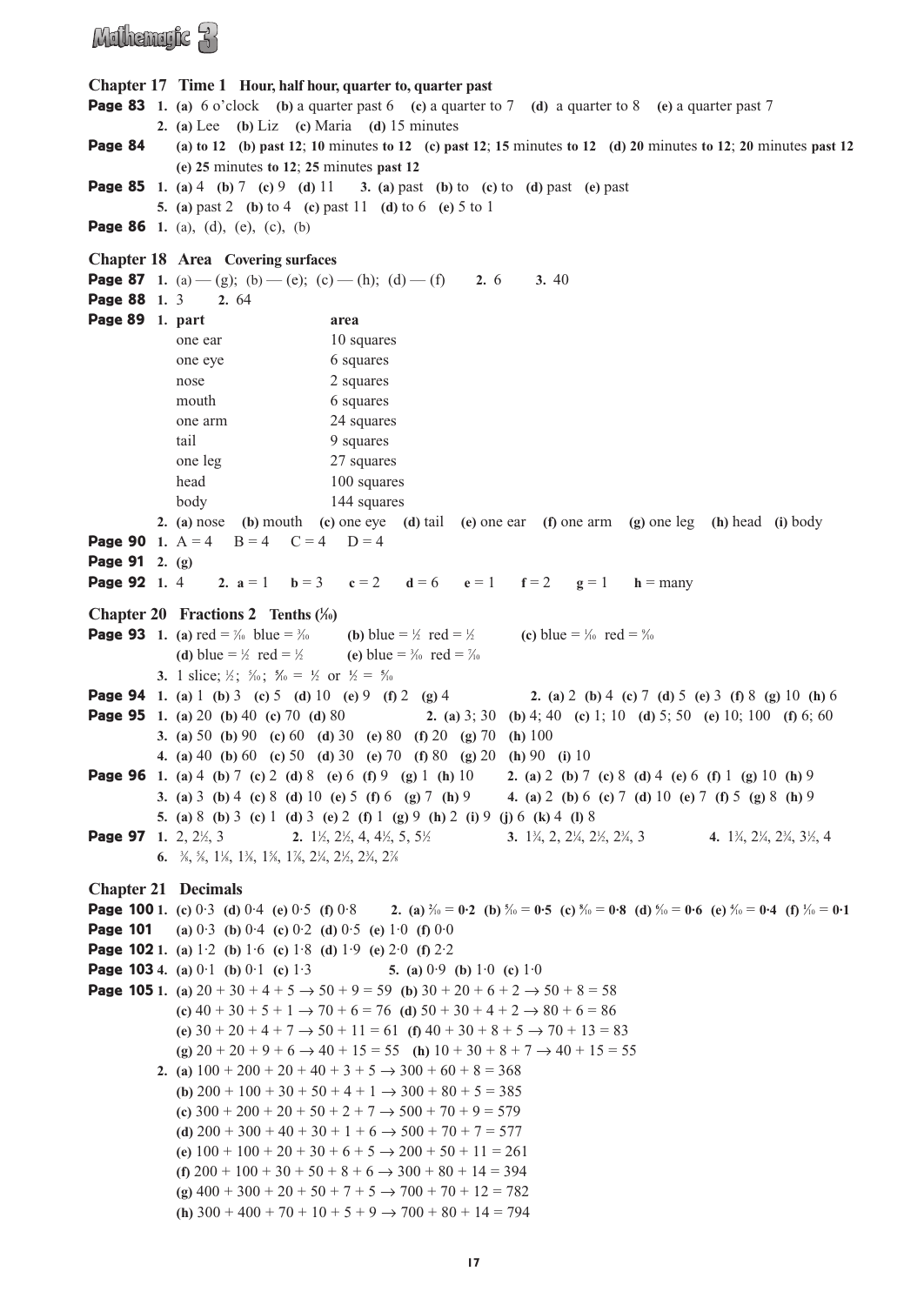### Mathematic R

**(i)**  $400 + 200 + 90 + 3 + 5 \rightarrow 600 + 90 + 8 = 698$  **(i)**  $400 + 100 + 30 + 50 + 2 + 9 \rightarrow 500 + 80 + 11 = 591$ **(k)**  $500 + 200 + 40 + 30 + 6 + 5 \rightarrow 700 + 70 + 11 = 781$ (**l**)  $600 + 100 + 30 + 40 + 5 + 8 \rightarrow 700 + 70 + 13 = 783$ **3.** (a)  $20 + 4 + 20 - 2 \rightarrow 40 + 4 - 2 \rightarrow 44 - 2 = 42$  <br>(b)  $30 + 3 + 30 - 1 \rightarrow 60 + 3 - 1 \rightarrow 63 - 1 = 62$ **(c)**  $30 + 4 + 30 - 3 \rightarrow 60 + 4 - 3 \rightarrow 64 - 3 = 61$  **(d)**  $40 + 3 + 40 - 1 \rightarrow 80 + 3 - 1 \rightarrow 83 - 1 = 82$ **(e)**  $30 + 2 + 30 - 1 \rightarrow 60 + 2 - 1 \rightarrow 62 - 1 = 61$  **(f)**  $40 + 2 + 40 - 1 \rightarrow 80 + 2 - 1 \rightarrow 82 - 1 = 81$  $(g) 20 + 2 + 20 - 2 \rightarrow 40 + 2 - 2 \rightarrow 42 - 2 = 40$ **(h)**  $50 + 2 + 50 - 1 \rightarrow 100 + 2 - 1 \rightarrow 102 - 1 = 101$ **4.** (a)  $300 + 4 + 300 - 1 \rightarrow 600 + 4 - 1 \rightarrow 604 - 1 = 603$ **(b)**  $200 + 2 + 200 - 1 \rightarrow 400 + 2 - 1 \rightarrow 402 - 1 = 401$ **(c)**  $300 + 2 + 300 - 2 \rightarrow 600 + 2 - 2 \rightarrow 602 - 2 = 600$ **(d)**  $100 + 4 + 100 - 3 \rightarrow 200 + 4 - 3 \rightarrow 204 - 3 = 201$ (e)  $100 + 7 + 100 - 5 \rightarrow 200 + 7 - 5 \rightarrow 207 - 5 = 202$ **(f)**  $200 + 8 + 200 - 7 \rightarrow 400 + 8 - 7 \rightarrow 408 - 7 = 401$ **(g)**  $300 + 6 + 300 - 5 \rightarrow 600 + 6 - 5 \rightarrow 606 - 5 = 601$ **(h)**  $400 + 9 + 400 - 6 \rightarrow 800 + 9 - 6 \rightarrow 809 - 6 = 803$ **(i)**  $300 + 3 + 300 - 2 \rightarrow 600 + 3 - 2 \rightarrow 603 - 2 = 601$ (i)  $400 + 6 + 400 - 2 \rightarrow 800 + 6 - 2 \rightarrow 806 - 2 = 804$ **(k)**  $500 + 5 + 400 - 3 \rightarrow 900 + 5 - 3 \rightarrow 905 - 3 = 902$ (**l**)  $400 + 8 + 200 - 9 \rightarrow 600 + 8 - 9 \rightarrow 608 - 9 = 599$ Page 106 **1. (a)** 26 **(b)** 21 **(c)** 31 **(d)** 44 **(e)** 43 **(f)** 63 **(g)** 25 **(h)** 35 **2. (a)** 135 **(b)** 221 **(c)** 222 **(d)** 213 **(e)** 431 **(f)** 322 **(g)** 643 **(h)** 643 **(i)** 276 **(j)** 643 **(k)** 653 **(l)** 531 **3. (a)** 24 **(b)** 23 **(c)** 35 **(d)** 35 **(e)** 34 **(f)** 26 **(g)** 62 **(h)** 31 **4. (a)** 155 **(b)** 387 **(c)** 277 **(d)** 438 **(e)** 238 **(f)** 265 **(g)** 256 **(h)** 195 **(i)** 688 **(j)** 447 **(k)** 547 **(l)** 485 **Chapter 22 Multiplication 4 Groups of 7 Page 107** 1. 4 boxes. 7 pens in each. **28** altogether.  $4 \times 7 = 28$ **2. 6** glasses. **7** straws in each. **42** altogether.  $6 \times 7 = 42$ **3.** 7, 14, 21, 28, 35, 42, 49, 56, 63, 70; 42; 63 **4. (a)** 5 x 7 = 35 **(b)** 8 × 7 = 56 **5.** (a)  $7 + 7 + 7 + 7 + 7 + 7 + 7 + 7 = 56$  (b)  $7 + 7 + 7 + 7 + 7 + 7 + 7 + 7 = 63$ **(c)** 7 + 7 + 7 + 7 + 7 + 7 + 7 = 49 **6. 5**  $\times$  **7** = **35** markers **8**  $\times$  **7** = **56** balloons **7. (a)** 21 **(b) 5** × 7 = **35 (c) 4** × 7 = **28 (d) 6** × 7 = **42 8.** 7, 14, 21, 28, 35, 42, 49, 56, 63, 70 Page 108 **1. (a)** 21 **(b)** 42 **(c)** 56 **(d)** 14 **(e)** 35 **(f)** 7 **2. (a)** 28 **(b)** 49 **(c)** 63 **(d)** 21 **(e)** 0 **(f)** 70 **3. (a)** 35c **(b)** 56c **(c)** 70c **(d)** 21c **(e)** 63c **(f)** 28c **4. (a)** 42c **(b)** 63c **(c)** 49c **(d)** 70c **(e)** 35c **(f)** 0 **5. (a)** 28 **(b)** 42 **(c)** 63 **6. (a)** 35 **(b)** 56 **(c)** 70 **7.** 8c **8.** 4 left **Chapter 23 Division 4 Sharing among 7** Page 109 **1. 21** oranges altogether. **7** children. Each gets **3**. **2.**  $35 - 7 - 7 - 7 - 7 - 7 = 0$ ; **7** children. Subtracted seven **5** times, each gets **5** sweets. **3.** 56 – **7** – **7** – **7** – **7** – **7** – **7** – **7** – **7** = **0**; subtract **7** plums from **56** plums **8** times. **4. 6**; **6**;  $42 - 7 - 7 - 7 - 7 - 7 - 7 = 0$ ;  $42 \div 7 = 6$ <br>**5.** (a)  $28 \div 7 = 4$  (b)  $56 \div 7 = 8$ **6.** (a) 2 **(b)**  $5$  **(c)**  $3$  **7.** (a)  $28 \div 7 = 4$  **4**  $\times 7 = 28$  **(b)**  $42 \div 7 = 6$  **6**  $\times 7 = 42$  **(c)**  $63 \div 7 = 9$  **9**  $\times 7 = 63$ **8.** (a)  $5 \times 7 = 35$   $35 \div 7 = 5$  (b)  $8 \times 7 = 56$   $56 \div 7 = 8$  (c)  $6 \times 7 = 42$   $42 \div 7 = 6$ **9.** 1, 2, 3, 4, 5, 6, 7, 8, 9, 10 **Page 110** 1. (a) 5 **(b)** 5 **(c)** 5 **(d)** 5 **2.** (a)  $56 \div 7 = 8$  **(b)** 56, 8 **(c)** 8, 56 **(d)**  $^{56}/=8$ **3.** (a)  $63 \div 7 = 9$  (b) 7, 63, 9 (c) 9, 63 (d)  $^{63}/7 = 9$ **4. (a)** 7 **(b)** 6 **(c)** 8 **5.** 49 **6.** 5 **7.** 10 **8.** 9 **9.** 8 **10.** 6 **Chapter 24 Estimation Rounding to 10s and 100s** Page 111 **1. (a)** 10 **(b)** 30 **(c)** 30 **(d)** 40 **(e)** 50 **(f)** 70 **(g)** 90 **(h)** 90 **(i)** 30 **(j)** 50 **(k)** 50 **(l)** 90 **(m)** 60 **(n)** 70 **(o)** 50 **(p)** 90 **2. (a)** 180 **(b)** 190 **(c)** 190 **(d)** 190 **(e)** 190 **(f)** 200 **(g)** 200 **(h)** 210 **(i)** 270 **(j)** 290 **(k)** 320 **(l)** 420 **(m)** 380 **(n)** 560 **(o)** 680 **(p)** 990 **3. (a)** 300 **(b)** 200 **(c)** 400 **(d)** 500 **(e)** 700 **(f)** 600 **(g)** 700 **(h)** 100 **(i)** 200 **(j)** 400 **(k)** 500 **(l)** 700 **(m)** 800 **(n)** 800 **(o)** 400 **(p)** 900 **(q)** 800 **(r)** 900 **(s)** 700 **(t)** 700 **(u)** 600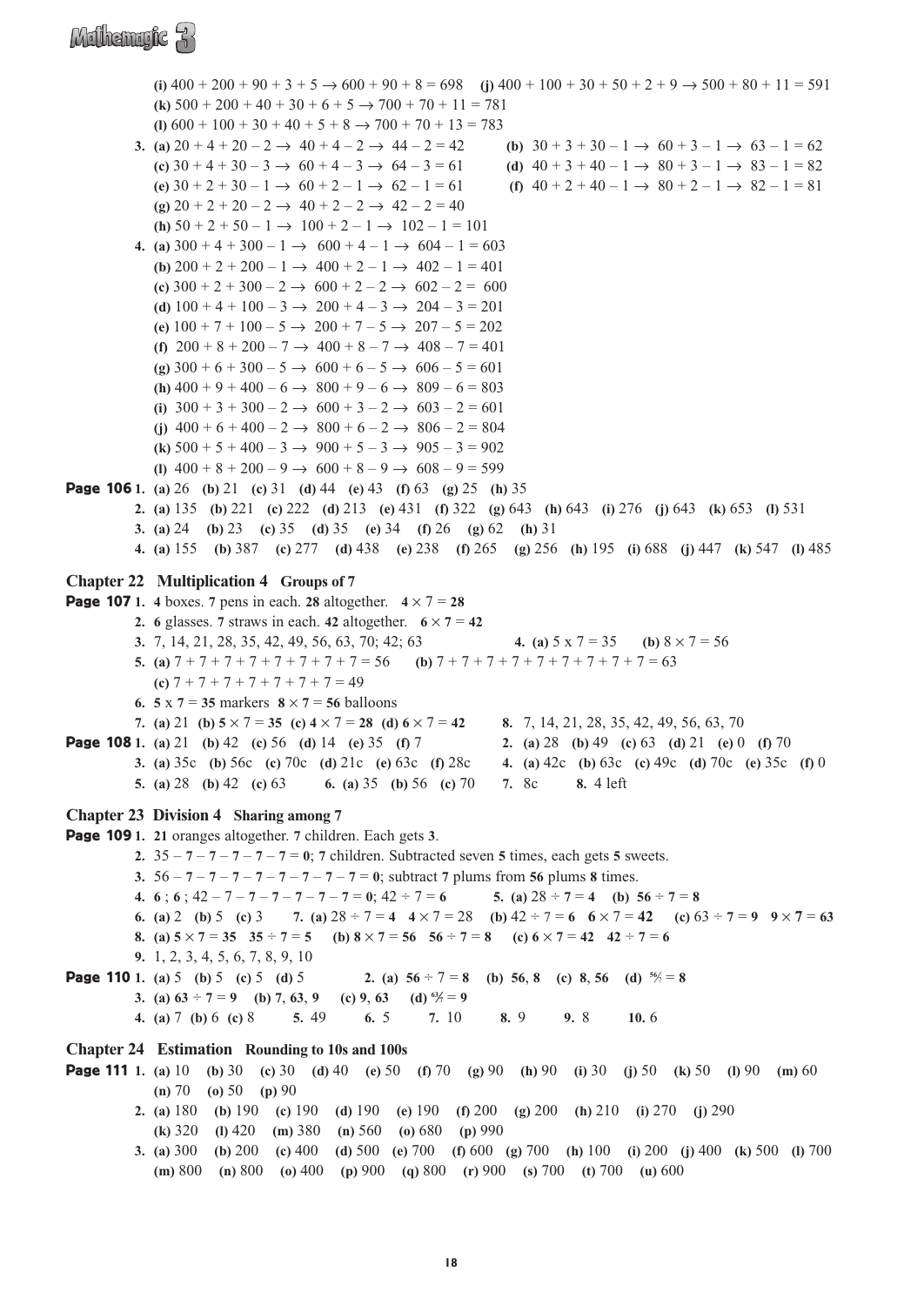|             |                                                | <b>Page 112</b> 1. (a) 149 150; 100 195 200; 200 250 250; 300 286 290; 300 319 320; 300 347 350; 300 351 350;                                                                                                                              |                                                                                      |                                      |                                                    |                          |
|-------------|------------------------------------------------|--------------------------------------------------------------------------------------------------------------------------------------------------------------------------------------------------------------------------------------------|--------------------------------------------------------------------------------------|--------------------------------------|----------------------------------------------------|--------------------------|
|             | 400 389 390; 400 445 450; 400                  |                                                                                                                                                                                                                                            |                                                                                      |                                      |                                                    |                          |
|             |                                                | (b) 458 460; 500 576 580; 600 512 510; 500 778 780; 800 896 900; 900 617 620; 600 485 490;                                                                                                                                                 |                                                                                      |                                      |                                                    |                          |
|             |                                                | 500 811 810; 800 945 950; 900 750 750; 800                                                                                                                                                                                                 |                                                                                      |                                      |                                                    |                          |
|             | 2. (a) $17 \rightarrow 20$                     | $27 \rightarrow$<br>(b)                                                                                                                                                                                                                    | 30<br>(c)                                                                            | $31 \rightarrow$<br>- 30             | (d)                                                | $52 \rightarrow$<br>50   |
|             | $+33 \rightarrow 30$                           |                                                                                                                                                                                                                                            | 50                                                                                   | 50                                   |                                                    | 40                       |
|             | 50<br>50                                       | $+\underline{53}$ $\rightarrow$ 80                                                                                                                                                                                                         | 80                                                                                   | $+45$ $\rightarrow$ 76<br>80         | $+\underline{39}$ $\rightarrow$ $\frac{1}{91}$     | 90                       |
|             | 3. (a) $132 \rightarrow 100$                   | (b) 274 $\rightarrow$ 300                                                                                                                                                                                                                  | (c)                                                                                  | $417 \rightarrow 400$                | (d) 479 $\rightarrow$ 500                          |                          |
|             |                                                |                                                                                                                                                                                                                                            |                                                                                      |                                      |                                                    |                          |
|             | $+316 \rightarrow 300$                         | $+225 \rightarrow 200$                                                                                                                                                                                                                     |                                                                                      | $+184 \rightarrow 200$               |                                                    | $+137 \rightarrow 100$   |
|             | 448<br>400                                     | 499                                                                                                                                                                                                                                        | 500                                                                                  | 601<br>600                           | 616                                                | 600                      |
|             | (e) $341 \rightarrow 300$                      | $450 \rightarrow 500$<br>(f)                                                                                                                                                                                                               | (g)                                                                                  | $518 \rightarrow 500$                | 723 $\rightarrow$<br>(h)                           | 700                      |
|             | $+208 \rightarrow 200$                         | $+342 \rightarrow 300$                                                                                                                                                                                                                     |                                                                                      | $+350 \rightarrow 400$               |                                                    | $+179 \rightarrow 200$   |
|             | 549<br>500                                     | 792                                                                                                                                                                                                                                        | 800                                                                                  | 868<br>900                           | 902                                                | 900                      |
|             | <b>Page 113</b> 1. (a) $38 \rightarrow 40$     | 52 $\rightarrow$<br>( <b>b</b> )                                                                                                                                                                                                           | 50<br>(c)                                                                            | $48 \rightarrow$<br>50               | (d)                                                | 82 $\rightarrow$<br>80   |
|             | $-11 \rightarrow 10$                           | $\frac{-25}{27}$ $\rightarrow$                                                                                                                                                                                                             | 30                                                                                   | $-22 \rightarrow$<br><b>20</b>       | $-39 \rightarrow$                                  | 40                       |
|             | $\overline{27}$<br>30                          |                                                                                                                                                                                                                                            | 20                                                                                   | 26<br>30                             | 43                                                 | 40                       |
|             | (e) $76 \to 80$                                | 53 $\rightarrow$<br>(f)                                                                                                                                                                                                                    | 50<br>(g)                                                                            | $87 \rightarrow$<br>90               | (h)                                                | 94 $\rightarrow$<br>90   |
|             | <b>20</b>                                      |                                                                                                                                                                                                                                            | 40                                                                                   | 40                                   |                                                    | 30                       |
|             | $\frac{-23}{53}$ $\rightarrow$<br>60           | $\frac{-35}{18}$ $\rightarrow$                                                                                                                                                                                                             | 10                                                                                   | $\frac{-42}{45}$ $\rightarrow$<br>50 | $\frac{-27}{67}$ $\rightarrow$                     | 60                       |
|             | 2. (a) $489 \rightarrow 500$                   | (b) $612 \rightarrow 600$                                                                                                                                                                                                                  | (c)                                                                                  | 743 $\rightarrow$ 700                | (d) 827 $\rightarrow$                              | 800                      |
|             | $-122 \rightarrow 100$                         | $-237 \rightarrow 200$                                                                                                                                                                                                                     |                                                                                      | $-250 \rightarrow 300$               |                                                    | $-378$ $\rightarrow$ 400 |
|             | 367<br>400                                     | 375                                                                                                                                                                                                                                        | 400                                                                                  | 493<br>400                           | 449                                                | 400                      |
|             | (e) $874 \rightarrow 900$                      | 850 $\rightarrow$ 900<br>(f)                                                                                                                                                                                                               |                                                                                      | 791 $\rightarrow$ 800                | (h) 949 $\rightarrow$ 900                          |                          |
|             |                                                |                                                                                                                                                                                                                                            | (g)                                                                                  |                                      |                                                    |                          |
|             | $-292 \rightarrow 300$                         | $-635 \rightarrow 600$                                                                                                                                                                                                                     |                                                                                      | $-309 \rightarrow 300$               |                                                    | $-652 \rightarrow 700$   |
|             | 582<br>600                                     | 215                                                                                                                                                                                                                                        | 300                                                                                  | 482<br>500                           | 297                                                | 200                      |
| Page 114 1. | 304                                            | 320                                                                                                                                                                                                                                        | 86<br>2.                                                                             |                                      | 498<br>3.                                          |                          |
|             |                                                |                                                                                                                                                                                                                                            |                                                                                      |                                      |                                                    |                          |
|             | 173<br>131                                     | 157<br>163                                                                                                                                                                                                                                 | 38                                                                                   | 48                                   | 234 264                                            |                          |
|             | 95<br>78<br>36                                 | $74$ $89$ $68$ 8                                                                                                                                                                                                                           |                                                                                      |                                      | 109 125 139                                        |                          |
|             |                                                |                                                                                                                                                                                                                                            | $\begin{array}{cccc} & 17 & 21 & 27 \\ 8 & 9 & 12 & 15 \\ 6 & 2 & 7 & 5 \end{array}$ |                                      | 52<br>57                                           | 68<br>71                 |
|             |                                                |                                                                                                                                                                                                                                            |                                                                                      | 10                                   | 32<br>27 25                                        | 36<br>35                 |
|             |                                                |                                                                                                                                                                                                                                            |                                                                                      |                                      | $\frac{15}{2}$<br>12<br>13                         | 19<br>17 18              |
|             |                                                |                                                                                                                                                                                                                                            |                                                                                      |                                      |                                                    |                          |
|             |                                                | 4. $8 \text{ days}$ — no slide back on the 8th day                                                                                                                                                                                         | 5. $50$                                                                              |                                      |                                                    |                          |
|             |                                                |                                                                                                                                                                                                                                            |                                                                                      |                                      |                                                    |                          |
|             | <b>Chapter 25 Capacity Litres, millilitres</b> |                                                                                                                                                                                                                                            |                                                                                      |                                      |                                                    |                          |
|             |                                                | <b>Page 115</b> 2. (a) 5ml (b) $12ml$ (c) $24ml$ 3. (a) $20ml$ (b) $35ml$ (c) $50ml$ 4. $120ml$                                                                                                                                            |                                                                                      |                                      | <b>5.</b> 180ml                                    |                          |
|             |                                                | <b>Page 116</b> 1. (a) 4l 790ml (b) 6l 670ml (c) 6l 810ml (d) 5l 840ml                                                                                                                                                                     |                                                                                      |                                      |                                                    |                          |
|             |                                                | <b>2.</b> (a) 4l 730ml (b) 6l 670ml (c) 6l 860ml (d) 7l 890ml                                                                                                                                                                              |                                                                                      |                                      |                                                    |                          |
|             |                                                | <b>3.</b> (a) 3l 440ml (b) 3l 640ml (c) 3l 430ml (d) 4l 350ml                                                                                                                                                                              |                                                                                      |                                      |                                                    |                          |
|             |                                                | 4. (a) 4l 280ml (b) 3l 370ml (c) 4l 370ml (d) 3l 490ml                                                                                                                                                                                     |                                                                                      |                                      |                                                    |                          |
|             |                                                |                                                                                                                                                                                                                                            |                                                                                      |                                      |                                                    |                          |
|             |                                                | <b>5.</b> (a) 51 790ml (b) 61 720ml (c) 71 720ml                                                                                                                                                                                           |                                                                                      |                                      |                                                    |                          |
|             |                                                | <b>6.</b> (a) 31 370ml (b) 21 140ml (c) 41 180ml                                                                                                                                                                                           |                                                                                      |                                      |                                                    |                          |
|             |                                                | 7. (a) 41 270ml (b) 31 370ml (c) 61 190ml 8. (a) 41 340ml (b) 31 290ml (c) 41 540ml                                                                                                                                                        |                                                                                      |                                      |                                                    |                          |
|             |                                                | <b>Page 117</b> 1. (a) $250$ ml (b) $400$ ml (c) $400$ ml (d) $700$ ml (e) $750$ ml                                                                                                                                                        |                                                                                      |                                      |                                                    |                          |
|             |                                                | 2. (a) 2 (b) 4 (c) 1 (d) 4 (e) 1 (f) 2 (g) 2 (h) 2 (i) 4 (j) 1                                                                                                                                                                             |                                                                                      |                                      |                                                    |                          |
|             | <b>Page 118</b> 1. 4l 750ml 2. 4l 610ml        | <b>3.</b> 350ml                                                                                                                                                                                                                            | 4. 11 500ml                                                                          | 5. 2l 260ml                          | 6. 11 250ml                                        | 7. 4l 520ml              |
|             | 8. 11 170ml                                    | <b>9.</b> 6l 810ml <b>10.</b> 400ml                                                                                                                                                                                                        | 11. 310ml                                                                            | 12. 2l 190ml                         |                                                    |                          |
|             |                                                |                                                                                                                                                                                                                                            |                                                                                      |                                      |                                                    |                          |
|             |                                                | Chapter 26 Division 5 Without and with remainders                                                                                                                                                                                          |                                                                                      |                                      |                                                    |                          |
|             |                                                | 1. (a) 6; 8; 9; 7 (b) 4; 6; 8; 10 (c) 5; 7; 9; 6 (d) 1; 6; 9; 8 (e) 4; 8; 0; 9 (f) 0; 9; 6; 8 (g) 4; 0; 9; 6                                                                                                                               |                                                                                      |                                      |                                                    |                          |
|             |                                                | (h) 5; 7; 9; 0 (i) 8; 10; 7; 1 2. (a) 3 R 2 (b) 2 R 1 3. (a) 3 R 1 (b) 3 R 2 (c) 4 R 5                                                                                                                                                     |                                                                                      |                                      |                                                    |                          |
|             |                                                | <b>Page 120</b> 1. (a) $3 R 4$ (b) $3 R 4$ (c) $3 R 4$ (d) $3 R 4$                                                                                                                                                                         |                                                                                      |                                      | 2. (a) $6R1$ (b) $8R1$ (c) $9R1$ (d) $5R1$         |                          |
|             |                                                | 3. (a) $3 R 2$ (b) $4 R 2$ (c) $5 R 1$ (d) $6 R 2$                                                                                                                                                                                         |                                                                                      |                                      | 4. (a) $2 R 1$ (b) $4 R 3$ (c) $7 R 2$ (d) $8 R 2$ |                          |
|             |                                                | 5. (a) $4 R 1$ (b) $5 R 3$ (c) $7 R 4$ (d) $9 R 2$                                                                                                                                                                                         |                                                                                      |                                      | 6. (a) $3 R 2$ (b) $4 R 5$ (c) $6 R 5$ (d) $8 R 2$ |                          |
|             |                                                | 7. (a) $2 R 2$ (b) $4 R 5$ (c) $6 R 5$ (d) $9 R 3$                                                                                                                                                                                         |                                                                                      |                                      | 8. (a) 3 R 3 (b) 4 R 7 (c) 6 R 6 (d) 8 R 6         |                          |
|             |                                                | 9. (a) $2R3$ (b) $3R7$ (c) $5R6$ (d) $6R7$ 10. (a) $3R7$ (b) $7R6$ (c) $8R9$ (d) $9R7$ 11. (a) $5R2$ (b) $4R6$                                                                                                                             |                                                                                      |                                      |                                                    |                          |
|             |                                                |                                                                                                                                                                                                                                            |                                                                                      |                                      |                                                    |                          |
|             | <b>Page 121</b> 1. 14 2. 19                    | 3.13<br>4. 27 5. 16                                                                                                                                                                                                                        |                                                                                      |                                      |                                                    |                          |
|             |                                                | <b>Page 122</b> 1. (a) 15 (b) 14 (c) 13 (d) 12 (e) 12 (f) 13 (g) 18 (h) 19 (i) 17 (j) 14 (k) 15 (l) 13 (m) 19 (n) 16 (o) 19<br>2. (a) 14 (b) 17 (c) 15 (d) 18 (e) 18 (f) 24 (g) 26 (h) 28 (i) 29 (j) 23 (k) 12 (l) 23 (m) 22 (n) 15 (o) 24 |                                                                                      |                                      |                                                    |                          |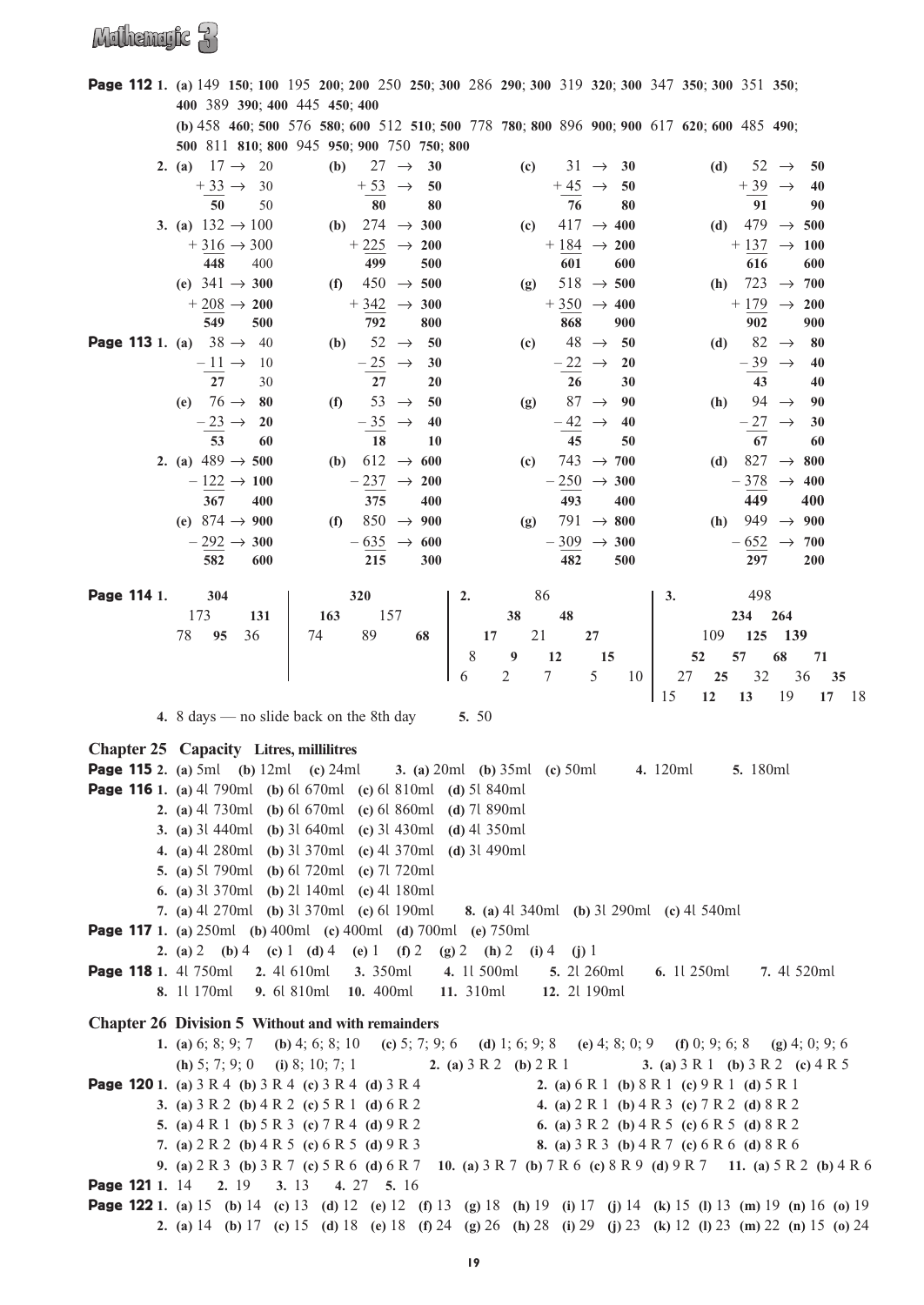### Mathematic R

**3. (a)** 14 R 1 **(b)** 16 R 1 **(c)** 14 R 1 **(d)** 13 R 3 **(e)** 12 R 4 **(f)** 18 R 2 **(g)** 17 R 1 **(h)** 17 R 4 **(i)** 15 R 5 **(j)** 13 R 6 **(k)** 12 R 3 **(l)** 24 R 2 **(m)** 29 **(n)** 30 R 2 **(o)** 39 R 1 **(p)** 18 R 1 **(q)** 19 R 2 **(r)** 19 R 3 **(s)** 14 R 1 **(t)** 31 R 1 Page 123 **A 1. (a)** 24 **(b)** 12 **(c)** 8 **2. (a)** 12 **(b)** 15 **(c)** 6 **3. (a)** 16 **(b)** 12 **(c)** 24 **4. (a)** 6 **(b)** 7 **(c)** 14 **5. (a)** 17 **(b)** 23 **(c)** 19 **(d)** 22 **6. (a)** 13 **(b)** 15 **(c)** 14 **(d)** 12 **B 1.** 12 R 3 **2.** 13 R 4 **3.** 11 R 2 **4.** 14 R 3 **5.** 13 R 4 **6.** 12 R 3 Page 124 **1. (a)** 15 R 1 **(b)** 17 R 1 **(c)** 19 R 1 **(d)** 13 R 2 **(e)** 14 R 3 **(f)** 12 R 3 **(g)** 13 R 1 **(h)** 13 R 4 **(i)** 11 R 4 **(j)** 12 R 5 **2. (a)** 12 R 5 **(b)** 11 R 5 **(c)** 24 R 1 **(d)** 28 R 2 **(e)** 12 R 3 **(f)** 15 R 3 **(g)** 18 R 3 **(h)** 14 R 3 **(i)** 16 R 4 **(j)** 18 R 2 **3. (a)** 22 R 2 **(b)** 21 R 3 **(c)** 37 R 1 **(d)** 29 R 2 **(e)** 23 R 2 **(f)** 16 R 4 **(g)** 14 R 5 **(h)** 13 R 5 **(i)** 11 R 5 **(j)** 12 R 4 **4. (a)** 17 R 3 **(b)** 15 R 5 **(c)** 16 R 1 **(d)** 25 R 1 **(e)** 49 R 1 **(f)** 14 R 3 **(g)** 16 R 2 **(h)** 22 R 2 **(i)** 13 R 4 **(j)** 12 R 3 **5. (a)** 16 R 4 **(b)** 18 R 1 **(c)** 5 **(d)** 2 **(e)** 18 R 2 **Page 125** 1. 2 packs of cube-shaped candles, 1 pack of sphere-shaped candles **2.** 24 48 **3.** Q: 163 – 138 163 + 138 **4.** Q: 300 – 162 Q: 162 + 162 **5.** 14. 9, 4, 1 **6.** 6, 12, 15 Page 126 **1. (a)** 8 **(b)** 6 **(c)** 2 **(d)** 8 **(e)** top middle or bottom **(f)** any two corner sticks **(g)** two top left and one between **(h)** any five end sticks **2.**  $A = \epsilon 2.40$   $B = \epsilon 3.40$   $C = \epsilon 3.15$   $D = \epsilon 2.80$   $E = \epsilon 2.99$   $F = \epsilon 3.20$ **3. 1. B 2. F 3. C 4. E 5. D 6. A Chapter 27 Look back 1.** 327, 419, 530, 789, 864, 902 **2.** 900, 810, 749, 609, 587, 289 **3. (a)** units **(b)** hundreds **(c)** tens **(d)** tens **(e)** units **(f)** hundreds **4. (a)** 89 **(b)** 189 **(c)** 258 **(d)** 547 **(e)** 956 **(f)** 900 **(g)** 73 **(h)** 273 **(i)** 284 **(j)** 298 **(k)** 879 **(l)** 805 **(m)** 58 **(n)** 258 **(o)** 336 **(p)** 748 **(q)** 959 **(r)** 606 **5. (a)** 300 **(b)** 300 **(c)** 400 **(d)** 900 **(e)** 700 **(f)** 800 **(g)** 900 **6. (a)** 700 **(b)** 700 **(c)** 900 **7. (a)** 2m 39cm **(b)** 3m 50cm **(c)** 4m 5cm **8. (a)** 317cm **(b)** 460cm **(c)** 509cm **9. (a)** 10 **(b)** 17 **10. (a)** 24c **(b)** 48c **(c)** 72c Page 128 **1. (a)** 5 **(b)** 7 **(c)** 7 **(d)** 9 **(e)** 7 **(f)** 7 **(g)** 8 **(h)** 9 **(i)** 7 **(j)** 9 **2.** (a)  $7 \times 5 = 35$  **(b)**  $8 \times 10 = 80$  $5 \times 7 = 35$   $10 \times 8 = 80$  $35 \div 7 = 5$   $80 \div 8 = 10$  $35 \div 5 = 7$  80  $\div 10 = 8$ **4. (a)** 6 **(b)** 80 **5.** 42 **6.** 8 **7. (a)** 5 R 1 **(b)** 5 R 6 **(c)** 6 R 5 **(d)** 10 R 4 **(e)** 7 R 3 **(f)** 9 R 8 **(g)** 9 R 6 **Page 129** 1. (a) (b) ⁄10 **(b)** 0·3 **(c)** <sup>7</sup> ⁄10 **(d)** 0·7 **3.** <sup>1</sup> ⁄10 , 0·3, 4 ⁄10 , 0·5, 0·7, 9 ⁄10 **4. (c)** 0·2 **5. (a)** 17 **(b)** 17 **(c)** 16 **(d)** 15 R 2 **(e)** 14 R 4 **(f)** 13 **6.** 63 **7.** 8 lollipops. 6c left **8.** 12 bags. 1 left **9. (a)** 63c **(b)** 10 R 5c Page 130 **1. (a)** 9 **(b)** 7 **(c)** 9 **2. (a)** 70 **(b)** 48 **(c)** 45 **3. (a)** 6 R 3 **(b)** 24 R 2 **(c)** 12 R 6 **(d)** 23 R 3 **4.**  $\frac{2}{10}$ ,  $\frac{4}{10}$ ,  $\frac{5}{10}$ ,  $\frac{6}{10}$ ,  $\frac{8}{10}$ ,  $\frac{9}{10}$ ⁄10 **5.** 0·1, 0·3, 0·4, 0·6, 0·7, 0·9 **6. (a)** <sup>1</sup> ⁄2 **(b)** <sup>7</sup> ⁄10 **(c)** <sup>1</sup> ⁄4 **7. (a)** 18, 18 **(b)** 30, 30 **(c)** 14, 28, 56 **8.** 11 bags. 3 left **9.** 6 **10.** 9 **Chapter 28 Lines and angles** Page 132 **1. (a)**, **(c)**, **(e)**, **(f)**  Page 133 **4. (b)**, **(c)**, **(d) Chapter 29 2-D shapes** Page 135 **2.** many **3.** 13 **Page 136** 2. **a b c d e f**  $triangle$  square rectangle hexagon irregular irregular irregular four-sided shape hexagon  $3 \mid 4 \mid 4 \mid 6 \mid 4 \mid 6$  $0 \t 4 \t 4 \t 0 \t 1 \t 2$ 3 0 0 0 0 1 0 0

#### **Chapter 30 Money euro and cent**

**Page 139** 1. (a)  $120c$  (b)  $1 \text{ euro} + 30c = 100c + 30c = 130c$  (c)  $1 \text{ euro} + 60c = 100c + 60c = 160c$ **(d)**  $2 \text{ euro} + 0\text{c} = 200\text{c} + 0\text{c} = 200\text{c}$  **(e)**  $2 \text{ euro} + 50\text{c} = 200\text{c} + 50\text{c} = 250\text{c}$ **(f)**  $3 \text{ euro} + 15\text{c} = 300\text{c} + 15\text{c} = 315\text{c}$  **(g)**  $5 \text{ euro} + 68\text{c} = 500\text{c} + 68\text{c} = 568\text{c}$ **2. (a)** 400c **(b)** 430c **(c)** 435c **(d)** 546c **(e)** 680c **(f)** 740c **(g)** 845c **(h)** 900c

 $0 \t 0 \t 0 \t 6 \t 2 \t 4$  $0 \mid 2 \mid 2 \mid 3 \mid 0 \mid 3$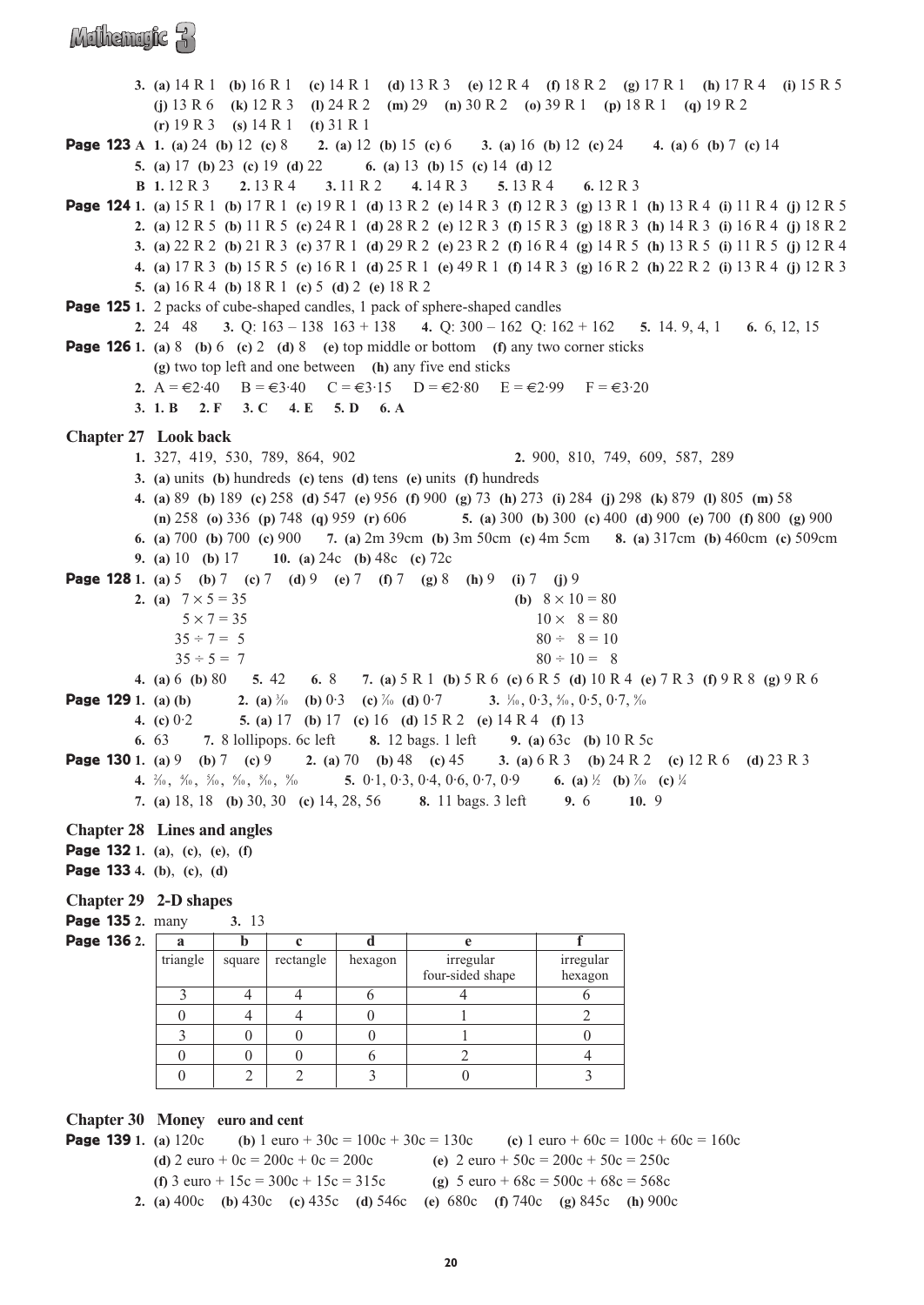### Mathematic R

**3. (a)**  $400c + 47c = 4$  euro  $+ 47c = 44.47$  **(b)**  $600c + 78c = 6$  euro  $+ 78c = 66.78$ **4.** (a)  $\in$ 7·45 (b)  $\in$ 6·00 (c)  $\in$ 6·70 (d)  $\in$ 7·40 (e)  $\in$ 8·00 (f)  $\in$ 8·94 (g)  $\in$ 9·00 (h)  $\in$ 9·76 **Page 140** 1. (a) €0·50 (b) €0·65 (c) ∈0·72 (d) ∈0·84 (e) ∈0·99 2. (a) 45c (b) 53c (c) 61c (d) 75c (e) 89c **4.** (a)  $\in$  5·75 (b)  $\in$  6·40 (c)  $\in$  8·26 (d)  $\in$  6·33 (e)  $\in$  5·84 (f)  $\in$  6·16 (g)  $\in$  8·00 (h)  $\in$  3·58 (i)  $\in$  7·00 **Page 141** 1. (a)  $\in$ 0·90 (b)  $\in$ 0·80 (c)  $\in$ 0·71 (d)  $\in$ 0·85 (e)  $\in$ 0·76 (f)  $\in$ 0·55 (g)  $\in$ 0·82 (h)  $\in$ 0·64 (i)  $\in$ 0·43 **(j)**  $\in$ 0·63 **(k)**  $\in$ 0·96 **(l)**  $\in$ 0·60 **2. (a)** Henry's **(b)** Ciara's Page 142 **2. (a)** 386c **(b)** 368c **(c)** 376c **(d)** 504c **(e)** 251c **(f)** 302c **3.**  $A = \epsilon 3.42$  **V** =  $\epsilon 2.74$  **C** =  $\epsilon 2.39$  **N** =  $\epsilon 1.67$  **E** =  $\epsilon 3.04$  **T** =  $\epsilon 4.07$  **S** =  $\epsilon 5.12$  **D** =  $\epsilon 3.77$ **I** = €2·73 **W** = €2·29 **R** = €5·45 **H** = €2·81 **G** = €8·23 A TRAIN DRIVER'S EGG SANDWICH Page 143 **1.** €2·05 **2.** €4·03 **3.** 11c **4.** €2·87 **5.** €2·85 **6.** No. **7.** Yes. **8.** €3·01 Page 144 **1.** €1·95 **2. (b) 3. (c) Chapter 31 Multiplication 5 Interesting facts Page 145** 1.  $5 \times 6 = 30$  $6 \times 5 = 30$  $5 \times 6 = 6 \times 5 = 30$ **2.** (a)  $8 \times 4 = 4 \times 8 = 32$  **(b)**  $6 \times 9 = 9 \times 6 = 54$  **<b>(c)**  $8 \times 9 = 9 \times 8 = 72$ **3.**  $7 \times 3 = 21$   $(5 \times 3) + (2 \times 3) = 15 + 6 = 21$   $7 \times 3 = (5 \times 3) + (2 \times 3) = 21$ 4.  $9 \times 3 = (3 \times 3) + (6 \times 3) = 27$ <br>5. (a) 16 (b) 30 (c)  $(7 \times 3) = 27$  (d)  $(3 \times 4) = 40$  (e)  $(7 \times 5) = 35$  (f)  $9 \times 3 = 27$ **(g) 10** × 4 = **40 (h) 10** × 4 = **40 6. (a)** 2 × 6 = **12**, 4 × 6 = **24**, 8 × 6 = **48 (b)** 7 × 2 = **14**, 7 × 4 = **28**, 7 × 8 = **56 7.** (a)  $3 \times 4 = 12$ ,  $9 \times 4 = 36$  (b)  $7 \times 3 = 21$ ,  $7 \times 9 = 63$ Page 146 **1. (a)** 7 **(b)** 9 **(c)** 10 **(d)** 12 **(e)** 16 **(f)** 23 **(g)** 15 **(h)** 27 **(i)** 59 **2. (a)** 0 **(b)** 0 **(c)** 0 **(d)** 0 **(e)** 0 **(f)** 0 **3. (a)** 70 **(b)** 40 **(c)** 60 **(d)** 30 **(e)** 80 **(f)** 100 **(g)** 90 **(h)** 120 **(i)** 170 **(j)** 260 **(k)** 580 **(l)** 790 **(m)** 200 **(n)** 300 **(o)** 400 **(p)** 500 **(q)** 600 **(r)** 700 4. (a)  $50 \times 10 = 500$  (b)  $60 \times 10 = 600$  (c)  $50 \times 10 = 500$  (d)  $60 \times 10 = 600$  (e)  $70 \times 10 = 700$  (f)  $80 \times 10 = 800$ Page 147 **1. (a) 28 (b) 45 2. (a)** 12 **(b)** 20 **(c)** 15 **(d)** 24 **(e)** 28 **(f)** 35 **(g)** 30 **3. (a)** 42 **(b)** 24 **(c)** 36 **(d)** 27 **(e)** 56 **(f)** 72 **(g)** 90 **4. (a)** 180 **(b)** 80 **(c)** 120 **(d)** 60 **(e)** 150 **Page 148** 1. (a)  $18 + 18 + 18 + 18 = 72$  (b)  $40 + 32 = 72$  2. (a)  $17 \times 5 = 85$  (b)  $14 \times 7 = 98$ **3.** (a)  $14 \times 3 = 42$  (b)  $19 \times 4 = 76$  (c)  $18 \times 7 = 126$  (d)  $15 \times 9 = 135$  (e)  $16 \times 8 = 128$  (f)  $19 \times 9 = 171$ **4.** (a)  $24 \times 6 = 144$  (b)  $25 \times 7 = 175$  (c)  $23 \times 8 = 184$  (d)  $26 \times 4 = 104$  (e)  $27 \times 3 = 81$ Page 149 **1. (a)** 65 **(b)** 68 **(c)** 95 **(d)** 91 **(e)** 90 **2. (a)** 84 **(b)** 57 **(c)** 98 **(d)** 80 **(e)** 76 **3. (a)** 115 **(b)** 162 **(c)** 140 **(d)** 195 **(e)** 138 **4. (a)** 212 **(b)** 335 **(c)** 344 **(d)** 576 **(e)** 602 **5.** (a) 90 **(b)**  $40 \times 7 = 280$  **(c)**  $70 \times 10 = 700$  **(d)**  $60 \times 9 = 540$ **6.** (a)  $38 \rightarrow 40$  **(b)**  $53 \rightarrow 50$  **(c)**  $69 \rightarrow 70$  $\times 7$   $\times 7$   $\times 8$   $\times 8$   $\times 8$   $\times 5$   $\times 5$ **266 280 424 400 345 350** Page 150 **1.** 140 **2.** 238 **3.** 216 **4.** 270 **5.** 234 **6.** 768 **7.** 288 **8.** 252 **9.** 168 **10.** 405 Page 152 **1. (a)** Soap Sudz **(b)** Animal Trackers **(c)** Crazy News  $(d)$  5 minutes  $\alpha$ <sup>2</sup>/<sub>2</sub> hours; 20 minutes; 40 minutes; 35 minutes; 15 minutes; 40 minutes **(f)** Animal Trackers **(g)** Poppy's Rainbow **(h)** Games Alive, Tip of the Tops **2. (a)** 9:00 **(b)** 9:30 **(c)** 10:30 — 10:55 **(d)** 1 hr 30 mins **(e)** 10 minutes **(f)** 11:40 **(g)** 30 minutes **(h)** bus 3 — 1:00 Page 153 **2. (a)** 50 mins **(b)** shorter than an hour **(c)** 75 mins **(d)** 1 hr 15 mins **(e)** 16 **(f)** 18 **(g)** 90 **3. (a)** 65 minutes **(a)** 1 hour 5 minutes **(b)** 70 minutes **(b)** 1 hour 15 minutes **(c)** 75 minutes **(c)** 1 hour 20 minutes **(d)** 90 minutes **(d)** 1 hour 40 minutes **(e)** 100 minutes **(e)** 1 hour 50 minutes **(f)** 120 minutes **(f)** 1 hour 55 minutes **4. (a)** 70 minutes **(b)** 1 hr 10 mins **(c)** 1 hr 25 mins Page 154 **1.** July **2.** Friday 4 August **3.** 4 days **4.** visit museum **5.** hill walk **6.** Thursday 17 August **7.** canoe adventure **8.** 2 weeks **9.** 22 days. 3 weeks 1 day **10.** 28 August **Page 155** 1. sunflowers  $-160$ cm, roses  $-80$ cm, apple tree  $-260$ cm, lilies  $-50$ cm

**<sup>2.</sup>** Monday  $-2$ , Tuesday  $-3$ , Wednesday  $-5$ , Thursday  $-5$ , Friday  $-5$ ; Wednesday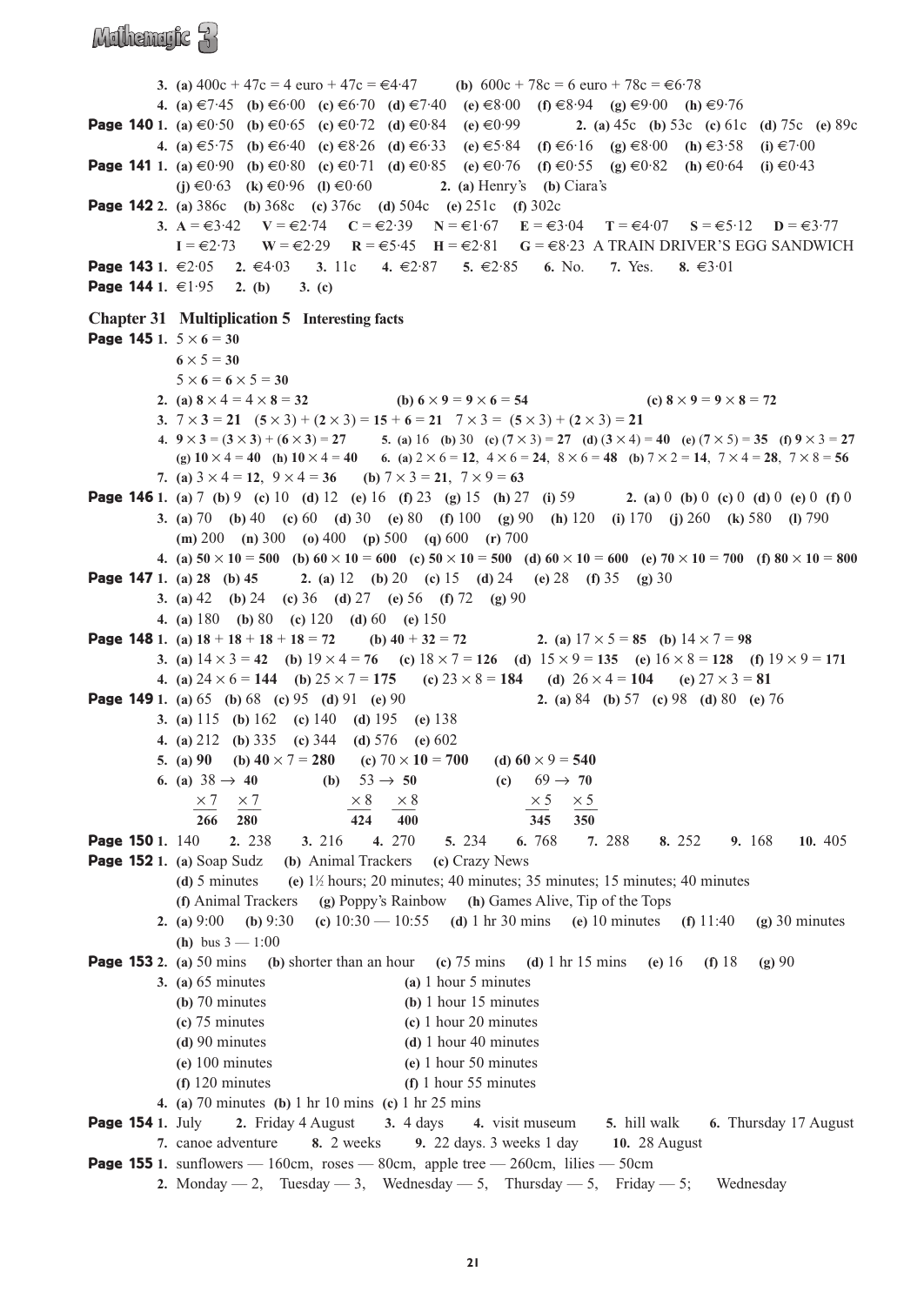

#### Page 156 **1.** 6th hour

| 1st hour | 2nd hour | 3rd hour | 4th hour | 5th hour | 6th hour | 7th hour |
|----------|----------|----------|----------|----------|----------|----------|
| 105      | 100      | 90       |          | 55       | 30       |          |
|          |          |          | 20       | 25       | 30       |          |
| 100      | 90       |          | 55       | 30       |          |          |

**2. (a)** Aoife **(b)** Viv **(c)** Eli **(d)** Ray **(e)** Orla Page 157 **1. (a)** 6g **(b)** 12g **(c)** 16g **2. (a)** 8g **(b)** 20g **(c)** 28g **3. (a)** 12g **(b)** 24g **(c)** 30g **4.** 42g **5.** 42g **6. (a)** 500g **(b)** 300g **(c)** 400g **(d)** 800g **7. (a)** 650g **(b)** 500g **(c)** 800g **(d)** 600g **(e)** 950g **8. (a)** 200g **(b)** 250g **(c)** 150g **(d)** 250g **(e)** 150g **9. (a)** 200g **(b)** 350g **(c)** 300g **(d)** 100g Page 160 **1. (a)** 4kg 590g **(b)** 3kg 820g **(c)** 2kg 830g **(d)** 3kg 770g **(e)** 3kg 850g **2. (a)** 3kg 760g **(b)** 3kg 740g **(c)** 3kg 720g **(d)** 3kg 810g **3. (a)** 2kg 270g **(b)** 1kg 440g **(c)** 1kg 360g **(d)** 2kg 230g **(e)** 1kg 640g **4. (a)** 1kg 350g **(b)** 2kg 440g **(c)** 1kg 570g **(d)** 2kg 410g **(e)** 3kg 470g **5. (a)** 1kg 350g **(b)** 1kg 450g **Chapter 34 Number sentences Add or subtract** Page 161 **1. (a)** 6 **(b)** 6 **(c)** 14 **(d)** 18 **(e)** 5 **(f)** 7 **(g)** 18 **(h)** 57 **(i)** 45 **2.**  $6+7+2=15$   $12+9+4=15$   $16+1+8=15$   $18+3+4=15$  $15 - (6 + 2) = 7$  |  $15 - (2 + 4) = 9$  |  $15 - (8 + 6) = 1$  |  $15 - (8 + 4) = 3$ <br>  $7 \quad 1 \quad 10$  |  $10 \quad 3 \quad 8$  |  $7 \quad 6 \quad 11$  |  $12 \quad 13 \quad 8$ **3.** 7 1 10 10 3 8 7 6 11 12 13 8 9 6 3 7 7 9 12 8 4 7 11 15 **9 6 3** 5 **7 9 12** 8 **4 7** 11 **15** 2 **11** 5 6 **11** 4 5 **10** 9 **14 9** 10 **Page 162** 1.  $3 \times 7 = 21$   $4 \times 5 = 20$   $5 \times 9 = 45$  **(a)**  $21 \div 3 = 7$  **(b)**  $20 \div 4 = 5$  **(c)**  $45 \div 5 = 9$ **2.** (a)  $2 \times 6 = 12$  **(b)**  $4 \times 7 = 28$  **(c)**  $5 \times 7 = 35$  **(d)**  $7 \times 6 = 42$  **(e)**  $3 \times 13 = 39$  **(f)**  $4 \times 20 = 80$ **(g)** 5 × **15** = 75 **(h)** 6 × **13** = 78 **(i)** 4 × **23** = 92 **3.** (a)  $3 + 2 - 1 = 4$  **(b)**  $3 + 2 + 1 = 6$  **(c)**  $3 \times 2 - 1 = 5$  **(d)**  $3 \times 2 + 1 = 7$ Page 163 **(a)** 26 **(b)** 1 **(c)** 16 **(d)** 50 **(e)** 2 **(f)** 20 **1.** €2 **2.** 1 **3.** 20 **4.** 26c **5.** 50 **6.** 16 **(a)** 4 **(b)** 2 **(c)** 6 **(d)** 5 **(e)** 1 **(f)** 3 Page 164 **(a)** 83 **(b)** 27 **(c)** 0 **(d)** 29 **(e)** 54 **(f)** 54 **1.** 54 **2.** 29 **3.** 83 **4.** 0 **5.** 27c **6.** 54 **(a)** 3 **(b)** 5 **(c)** 4 **(d)** 2 **(e)** 6 **(f)** 1 Page 169 **step 1 (a)** 32 **(b)** 54 **(c)** 34 **(d)** 38 **(e)** 39 **(f)** 45 **(g)** 42 **(h)** 48 **(i)** 36 **(j)** 51 **(k)** 57 **(l)** 52 **(m)** 56 **step 2**  $S = 32$  **N** = 34 **O** = 36 **W** = 48 **T** = 39 **H** = 54 **I** = 51 **E** = 45 **F** = 57 **A** = 38 **R** = 42 **M** = 56 **L** = 52 **step 3** WHAT IS THE NAME OF THE SMALLEST IRISH MAMMAL? **Chapter 36 Look back** Page 171 **1. (a)** 346 **(b)** 409 **(c)** 540 **(d)** 627 **2.** 97, **98**, **99**, **100**, **101**, 102, **103**; 794, **795**, 796, **797**, **798**, **799**, **800 3. (a)** 276 **(b)** 490 **(c)** 706 **(d)** 834 **4. (a)** 24, **25**, **26**, **27 (b)** 46, **47**, **48**, **49 (c)** 57, **58**, **59**, **60 (d)** 61, **62**, **63**, **64 34**, **35**, **36**, 37 **56**, **57**, 58, **59 67**, **68**, **69**, 70 **71**, **72**, **73**, **74 44**, 45, **46**, **47 66**, **67**, **68**, 69 **77**, **78**, 79, **80 81**, **82**, **83**, 84 **5. (a)** 66, 76, 86 **(b)** 154, 164, 174 **(c)** 556, 546, 536 **(d)** 572, 472, 372 **(e)** 152, 156, 160 **(f)** 570, 564, 558 **6. (a)** 868 **(b)** 855 **(c)** 735 **(d)** 344 **(e)** 354 **7. (a)** 697 **(b)** 762 **(c)** 778 **(d)** 745 **(e)** 843 **(f)** 774 **8. (a)** 324 **(b)** 563 **(c)** 552 **(d)** 293 **(e)** 573 **(f)** 213 **Page 172** 1. (a) blue =  $\frac{3}{4}$  green =  $\frac{1}{6}$ 4 **(b)** blue =  $\frac{1}{2}$  green =  $\frac{1}{2}$  **(c)** blue =  $\frac{5}{8}$  green =  $\frac{3}{8}$  **(d)** blue =  $\frac{7}{8}$  green =  $\frac{1}{8}$ **2. (a)** 6 **(b)** 5 **(c)** 5 **(d)** 7 **(e)** 8 **(f)** 6 **(g)** 9 **(h)** 8 **3. (a)** <sup>1</sup>  $\int_2$  **(b)** <sup>1</sup>/<sub>4</sub> **(c)** <sup>1</sup>/<sub>2</sub> **(d)** <sup>1</sup>/<sub>4</sub> **(e)** <sup>1</sup>/<sub>10</sub> **(f)** <sup>1</sup>/<sub>8</sub> **4. (a)** 5 past 6 **(b)** 20 to 9 **(c)** 25 past 4 **(d)** 10 to 9 **(e)** 25 to 7 **5. (a)** It is 4 o'clock. **(b)** It is 1 ⁄2 past 5. **(c)** It is 1 /4 past 3. **(d)** It is 25 past 6. **6. (a)** triangle **(b)** semi-circle **(c)** rectangle **(d)** hexagon Page 173 **1. (a)** 8 **(b)** 15 **(c)** 24 **(d)** 16 **2. (a)** 32 **(b)** 42 **(c)** 56 **(d)** 27 **3. (a)** 70 **(b)** 30 **(c)** 54 **(d)** 64 **4. (a)** 3 **(b)** 9 **(c)** 5 **(d)** 6 **5. (a)** 6 **(b)** 5 **(c)** 7 **(d)** 8 **6. (a)** 9 R 2 **(b)** 7 R 3 **(c)** 7 R 3 **(d)** 6 R 4 **7. (a)** 7 R 3 **(b)** 7 R 4 **(c)** 8 R 5 **(d)** 7 R 4 **8. (a)** 72 **(b)** 72 **(c)** 90 **(d)** 104 **(e)** 133 **(f)** 288 **(g)** 384 **9.** (a)  $\in$ 3·64 (b)  $\in$ 4·07 (c)  $\in$ 5·82 (d)  $\in$ 3·52 (e)  $\in$ 3·74 **10.**  $\in$ 1·73 **11.**  $\in$ 1·52 **12. (a)** 5m 73cm **(b)** 7m 32cm **(c)** 4kg 450g **(d)** 4kg 770g **(e)** 5l 630ml **(f)** 6l 740ml **13.** 2kg 170g **14.** 1l 150ml Page 174 **1.** 768 **2.** €1·07 **3.** 12 **4.** 9 **5.** 40c **6.** 8 **7.** 8 **8.** €1·60 **9.** 743 **10.** 10:15

```
11. 1 in 6 12. 3 13. 378 14. 312
```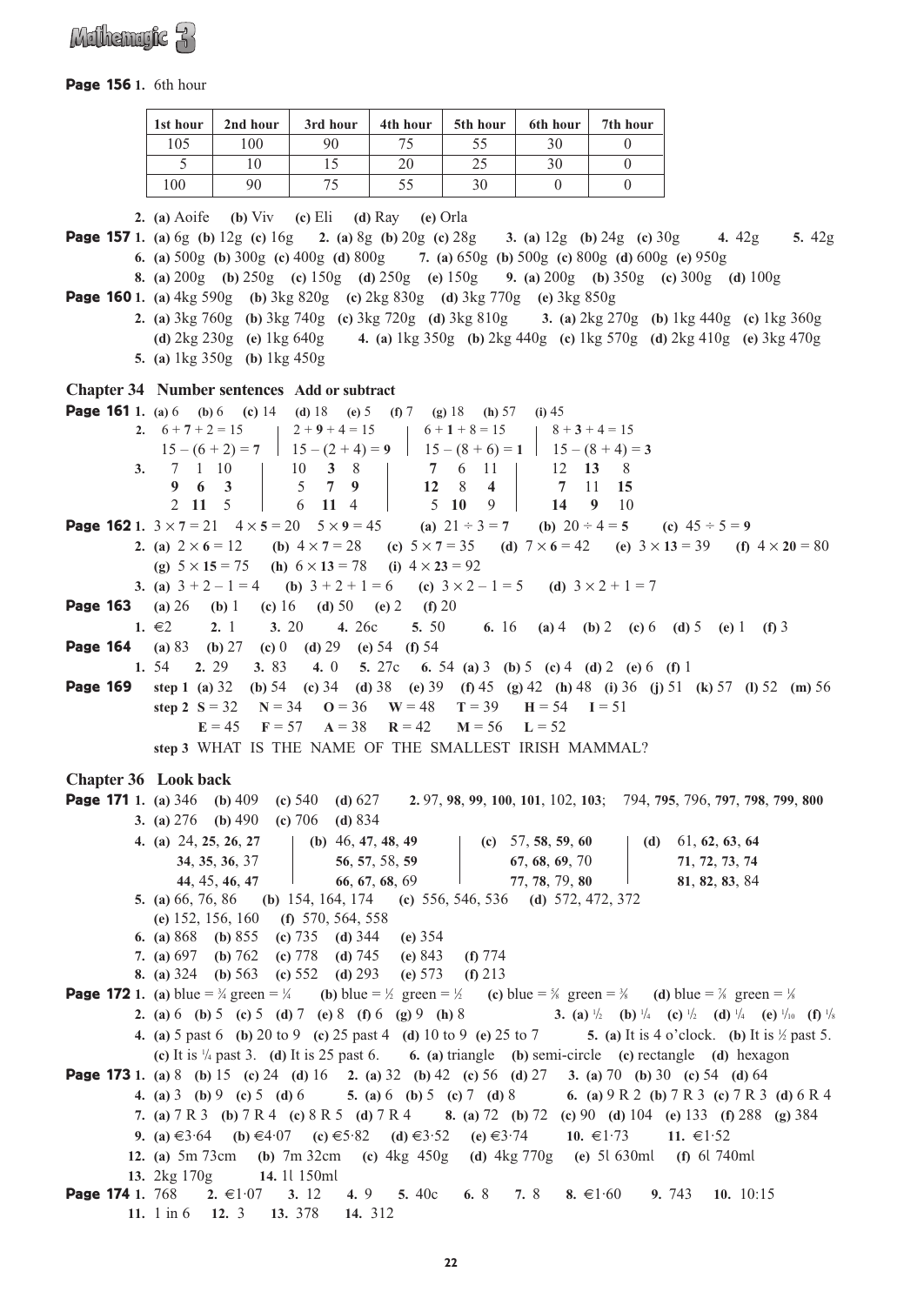### **Mathemagic Shadow Book 3 Answers**

```
Page 1 1. (a) 287, 288, 289, 290, 291, 292, 293, 294, 295, 296, 297, 298
            (b) 695, 696, 697, 698, 699, 700, 701, 702, 703, 704, 705, 706, 707, 708
            (c) 894, 895, 896, 897, 898, 899, 900, 901, 902, 903, 904, 905, 906
          2. (a) 67 (b) 90 (c) 151 (d) 302 (e) 603 (f) 892 (g) 905
          3. (a) 84 (b) 89 (c) 150 (d) 258 (e) 496 (f) 599 (g) 798
          4. 867, 872, 889, 891, 899, 901, 912; 871; 886; 899; 891; 972; 812
          5. (a) 94 (b) 113 (c) 207 (d) 266 (e) 775 (f) 817 (g) 906;
            (a) 147 (b) 340 (c) 599 (d) 690 (e) 806 (f) 894 (g) 989 6. 320, 240, 340, 530
Page 2 1. (a) 276, 359, 638, 746 (b) 286, 394, 517, 735 (c) 356, 536, 635, 653 (d) 148, 184, 418, 481 
            (e) 345, 435, 534, 543 (f) 629, 692, 926, 962 (g) 798, 879, 897, 978 (h) 468, 486, 648, 684
          2. (a) (i) 50 (ii) fifty (b) (i) 6 (ii) six (c) (i) 600 (ii) six hundred (d) (i) 9 (ii) nine 
            (e) (i) 300 (ii) three hundred (f) (i) 900 (ii) nine hundred (g) (i) 50 (ii) fifty
            (h) (i) 4 (ii) four (i) (i) 600 (ii) six hundred (j) (i) 40 (ii) forty (k) (i) 8 (ii) eight 
            (l) (i) 55 (ii) fifty-five (m) (i) 840 (ii) eight hundred and forty (n) (i) 57 (ii) fifty-seven 
            (o) (i) 930 (ii) nine hundred and thirty
          4. (a) 513, 376, 297, 129 (b) 632, 578, 287, 218 (c) 826, 594, 330, 156 (d) 796, 469, 379, 317 
            (e) 816, 618, 186, 168 (f) 732, 723, 327, 237 (g) 654, 645, 564, 546 (h) 987, 978, 879, 798
          5. (a) 832 (b) 951 (c) 853 (d) 981 (e) 765 (f) 973 (g) 764 (h) 650
          6. (a) 345 (b) 358 (c) 356 (d) 678 (e) 279 (f) 368 (g) 79 (h) 49 7. (a) 356 (b) 533 (c) 709 (d) 560
Page 3 1. (a) 2 hundreds + 8 tens + 7 units (b) 5 hundreds + 2 tens + 9 units (c) 6 hundreds + 5 tens + 0 units
            (d) 7 hundreds + 9 tens + 5 units (e) 4 hundreds + 0 tens + 7 units (f) 9 hundreds + 7 tens + 6 units
            (g) 8 hundreds +0 tens +9 units
          2. (a) 5 hundreds +3 tens +4 units = 534 (b) 7 hundreds +8 tens +7 units = 787(c) 6 hundreds + 6 tens + 3 units = 663 (d) 9 hundreds + 2 tens + 5 units = 925
            (e) 8 hundreds + 9 tens + 8 units = 898
          3. (a) 566 (b) 587 (c) 699 (d) 669 (e) 778 (f) 599
          4. (a) 665 (b) 792 (c) 573 (d) 767 (e) 761 (f) 685
          5. (a) 821 (b) 755 (c) 813 (d) 842 (e) 836 (f) 924
          6. (a) 669 (b) 959 (c) 789 (d) 877 (e) 787 (f) 986
          7. (a) 746 (b) 796 (c) 857 (d) 728 (e) 772 (f) 777 8. (a) 680 (b) 809 (c) 728 (d) 743
Page 4 1. (a) 3 hundreds + 17 tens + 6 units (b) 6 hundreds + 16 tens + 5 units (c) 4 hundreds + 12 tens + 3 units
            (d) 2 hundreds + 15 tens + 1 unit (e) 8 hundreds + 18 tens + 9 units (f) 5 hundreds + 13 tens + 7 units
          2. (a) 144 (b) 314 (c) 327 (d) 311 (e) 337 (f) 564
          3. (a) 254 (b) 322 (c) 436 (d) 339 (e) 434 (f) 447
          4. (a) 354 (b) 388 (c) 343 (d) 562 (e) 642 (f) 561
          5. (a) 134 (b) 236 (c) 353 (d) 369 (e) 370 (f) 679
          6. (a) 468 (b) 411 (c) 504 (d) 335 (e) 329 (f) 546
          7. (a) 453 (b) 415 (c) 632 (d) 436 (e) 523 (f) 243 (g) 557 (h) 123 (i) 284 (j) 266 (k) 656 (l) 256 
            (m) 626 (n) 327 (o) 559 (p) 465 (q) 302 (r) 417 (s) 334
Page 5 C = 236 T = 378 S = 555 O = 570 B = 434 I = 456 K = 673 W = 584 D = 344 P = 783 M = 845 
            A = 171 L = 606 F = 286 Y = 901 E = 334 R = 87 N = 653 U = 730 H = 189 G = 538
            MICHELANGELO WAS A FAMOUS ARTIST. HE PAINTED THE CEILING OF THE SISTINE CHAPEL 
            WHILE LYING ON HIS BACK.
Page 6 1. 958 2. 522 3. 585 4. 784 5. 351 6. 706 7. 358 8. 744 9. 345 
         10. 267 11. 504 12. 366 13. 261
Page 7 ash - 13 beech - 20 chestnut - 22 oak - 27 sycamore - 18Page 8 2. (a) Beef bites (b) Fishy frizzles (c) Tuna tops (d) Prawn pops (e) 38 (f) 140
Page 9 1. 18 eyes 9 \times 2 = 18 2. (a) 6 (b) 14 (c) 10 (d) 16 (e) 12 (f) 18
          3. (a) 8c (b) 4c (c) 20c (d) 0 (e) 18c (f) 14c
          4. 32 straws. 8 × 4 = 32 5. (a) 12 (b) 28 (c) 20 (d) 36 (e) 0 (f) 40
          6. (a) 16c (b) 32c (c) 20c (d) 40c (e) 28c (f) 24c
          7. (i) (a) 6 \times 2 = 12 (b) 2 + 2 + 2 + 2 + 2 + 2 = 12 (ii) (a) 7 \times 4 = 28 (b) 4 + 4 + 4 + 4 + 4 + 4 = 28Page 10 8. 56 cakes. 7 \times 8 = 56 9. (a) 32 (b) 64 (c) 24 (d) 0 (e) 80 (f) 72
```
**10. (a)** 40c **(b)** 80c **(c)** 24c **(d)** 48c **(e)** 72c **(f)** 56c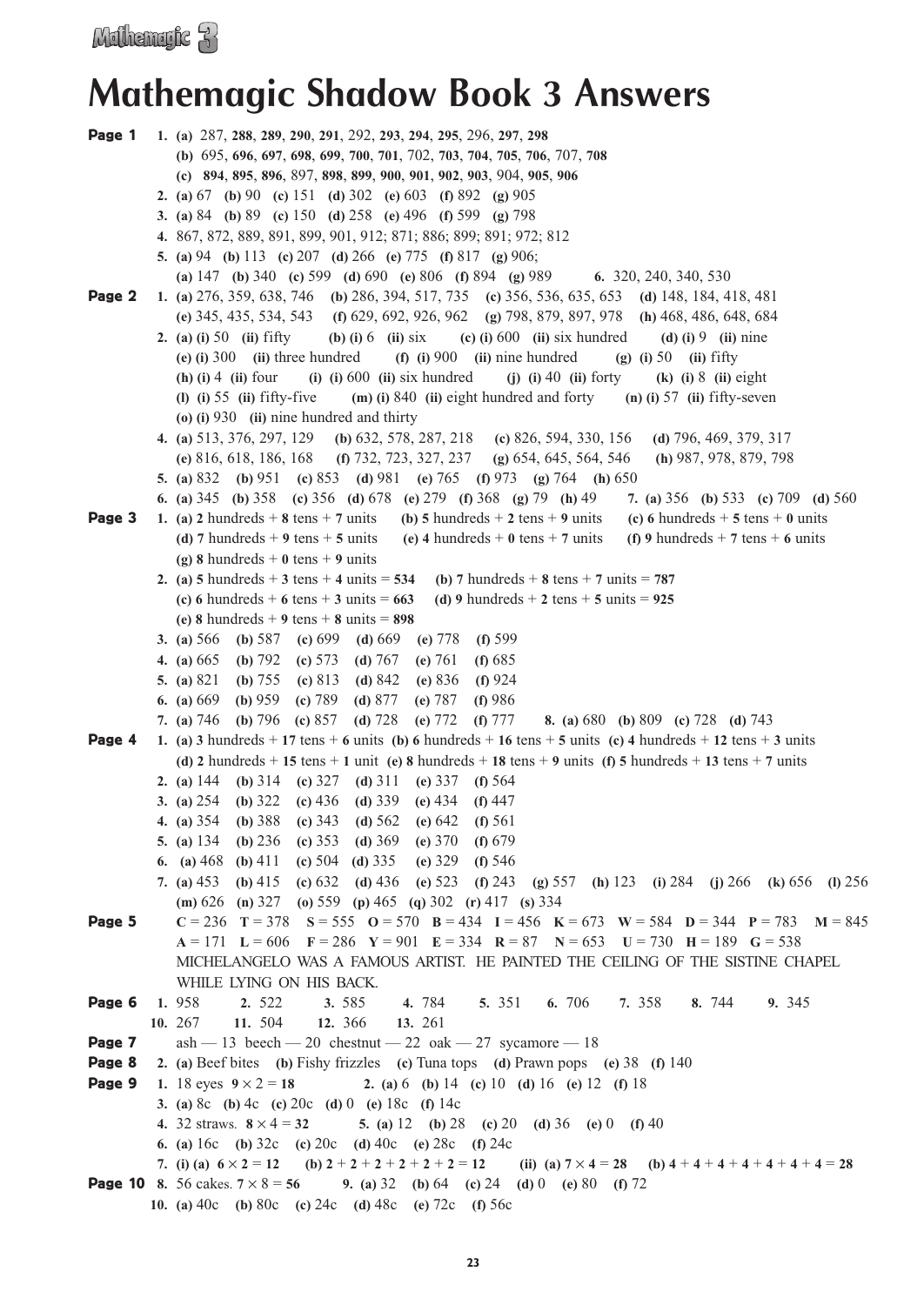### Mulhemule 33

**11.** (a)  $3 \times 2 = 6$  **(b)**  $6 \times 2 = 12$  **(c)**  $5 \times 4 = 20$  **(d)**  $7 \times 4 = 28$  **(e)**  $6 \times 8 = 48$  **(f)**  $5 \times 8 = 40$ **12.** (a)  $\times 2$   $\times 2$  **(b)**  $\times 4$   $\times 4$  **(c)**  $\times 8$   $\times 8$ 5 10 4 **8** 3 **12** 10 **40** 2 **16** 9 **72** 3 **6** 7 **14** 6 **24** 8 **32** 4 **32** 7 **56** 8 **16** 9 **18** 9 **36** 7 **28** 8 **64** 5 **40** 6 **12** 0 **0** 5 **20** 4 **16** 3 **24** 10 **80 13.** (a)  $5 \times 2 = 10$  **(b)**  $3 \times 4 = 12$  **(c)**  $6 \times 8 = 48$  **(d)**  $7 \times 2 = 14$  **(e)**  $9 \times 4 = 36$  **(f)**  $8 \times 8 = 64$ **(g)**  $10 \times 8 = 80$  **(h)**  $7 \times 4 = 28$ **14.** 32 **15.** 56 **Page 11** 1. 10 sweets. 2 children. Each gets 5 sweets.  $10 \div 2 = 5$ **2.**  $12 - 2 - 2 - 2 - 2 - 2 - 2 = 0$  I can take 2 buns from **12** buns 6 times.  $12 \div 2 = 6$ **3. 16** altogether. **8** groups.  $16 \div 2 = 8$ **4. 12** sweets. **4** children. Each gets **3** sweets.  $12 \div 4 = 3$ **5.**  $20 - 4 - 4 - 4 - 4 - 4 = 0$  I can take 4 biscuits from 20 biscuits 5 times.  $20 \div 4 = 5$ **6. 24** altogether. **6** groups.  $24 \div 4 = 6$ **7.**  $24 - 8 - 8 - 8 = 0$  Each gets **3** sticks.  $24 \div 8 = 3$ **8.**  $48 - 8 - 8 - 8 - 8 - 8 - 8 - 8 = 0$   $48 \div 8 = 6$ **Page 12** 9. (a)  $28 \div 4 = 7$  (b)  $40 \div 8 = 5$ **10.** (a)  $14 \div 2 = 7$   $14 - 2 - 2 - 2 - 2 - 2 - 2 - 2 = 0$  <br> (b)  $16 \div 4 = 4$   $16 - 4 - 4 - 4 - 4 = 0$ (c)  $56 \div 8 = 7$   $56 - 8 - 8 - 8 - 8 - 8 - 8 - 8 = 0$ **11.** Division **(a)**  $7 \times 2 = 14$  **14**  $\div 2 = 7$  **(b)**  $6 \times 4 = 24$  **24**  $\div 4 = 6$  **(c)**  $5 \times 8 = 40$  **40**  $\div 8 = 5$ **(d)**  $9 \times 2 = 18$  **18**  $\div 2 = 9$  **(e)**  $8 \times 4 = 32$  **32**  $\div 4 = 8$  **(f)**  $7 \times 8 = 56$  **56**  $\div 8 = 7$ **12.** (a)  $\div 2$   $\div 2$  **(b)**  $\div 4$   $\div 4$  **(c)**  $\div 8$   $\div 8$ 8 4 14 **7** 12 **3** 36 **9** 16 **2** 24 **3** 12 **6** 6 **3** 20 **5** 24 **6** 32 **4** 48 **6** 18 **9** 20 **10** 28 **7** 40 **10** 64 **8** 72 **9** 10 **5** 16 **8** 16 **4** 32 **8** 56 **7** 40 **5 13.** 9 **14.** 6 **15.** 9 **16. (a)** 8 **(b)** 10 **(c)** 12 **17. (a)** 4 **(b)** 6 **(c)** 5 Page 13 **1. (a)** cone **(b)** cylinder **(c)** sphere **(d)** cube **(e)** pyramid **(f)** triangular prism **(g)** cylinder **(h)** cuboid **2. (a)** cylinder **(b)** cuboid **(c)** triangular prism **(d)** cylinder **(e)** sphere **(f)** cylinder **(g)** cuboid **(h)** triangular prism **(i)** cylinder **(j)** cone **(k)** cuboid **(l)** cylinder Page 14 **1. (a)** cube **(b)** cuboid **(c)** triangular prism **(d)** pyramid **(e)** cylinder **5. (a)** cuboid — 10 edges, 8 corners **(b)** pyramid — 8 edges, 5 corners **Page 15** 1. (a) ⁄2 1  $\frac{1}{2}$ 1  $\frac{4}{1}$ 1  $\frac{4}{4}$ 1  $\frac{4}{1}$ 1  $\frac{4}{1}$  $\frac{1}{8}$   $\frac{1}{8}$  $\frac{1}{8}$  $\frac{1}{8}$  $\frac{1}{8}$  $\frac{1}{8}$  $\frac{1}{8}$ 1 ⁄8 **2.** (a)  $\frac{2}{2}$ **(b)**  $\frac{4}{4}$  $(c)$ <sup>8</sup>/8  $(d) \frac{4}{4}$ ⁄4 **(e)** <sup>2</sup>  $(f) \frac{4}{8}$  $\frac{1}{8}$  (g)  $\frac{2}{8}$ **3. (a)**  $3$  — quarters **(b)**  $2$  — quarters **(c)**  $2$  — eighths **(d)**  $4$  — eighths **(e)**  $7$  — eighths **(f)**  $3$  — eighths **(g)**  $5$  — eighths **(h)**  $1$  — half Page 16 **1.** j **2.** h <sup>1</sup> ⁄2 of 18 **3.** i **4.** b <sup>1</sup>  $\sqrt{4}$  of **16 5.** a **6.** c  $\sqrt{4}$  of **24 7.** k **8.** d  $\sqrt{4}$ ⁄8 of **<sup>16</sup> 9. <sup>l</sup>** <sup>1</sup> ⁄8 of 24 **10.**  $f \nmid A$  of 20 **11.**  $e \nmid A$  of 28 **12.** g **Page 17** 1. 24 berries.  $8 \times 3 = 24$  **2.** (a) 12 (b) 21 (c) 15 (d) 30 (e) 18 (f) 27 **3.** (a)  $15c$  (b)  $24c$  (c)  $9c$  (d)  $0$  (e)  $27c$  (f)  $21c$  **4.**  $42$  beads.  $7 \times 6 = 42$ **5. (a)** 24 **(b)** 48 **(c)** 30 **(d)** 60 **(e)** 18 **(f)** 54 **6. (a)** 18c **(b)** 36c **(c)** 54c **(d)** 30c **(e)** 60c **(f)** 48c **7.** (i) (a)  $5 \times 3 = 15$  (b)  $3 + 3 + 3 + 3 + 3 = 15$  (ii) (a)  $9 \times 6 = 54$  (b)  $6 + 6 + 6 + 6 + 6 + 6 + 6 + 6 + 6 = 54$ **Page 18** 8. 54 rings.  $6 \times 9 = 54$  **9.** (a) 27 (b) 54 (c) 81 (d) 36 (e) 72 (f) 45 **10. (a)** 63c **(b)** 45c **(c)** 90c **(d)** 0 **(e)** 72c **(f)** 81c **11.** (a)  $4 \times 3 = 12$  (b)  $5 \times 6 = 30$  (c)  $7 \times 9 = 63$  (d)  $5 \times 9 = 45$ **12.** (a)  $\times 3$   $\times 3$  **(b)**  $\times 6$   $\times 6$  **(c)**  $\times 9$   $\times 9$ 4 **12** 5 **15** 3 **18** 5 **30** 2 **18** 3 **27** 8 **24** 10 **30** 8 **48** 9 **54** 4 **36** 6 **54** 3 **9** 7 **21** 4 **24** 6 **36** 8 **72** 9 **81** 9 **27** 6 **18** 7 **42** 10 **60** 7 **63** 5 **45 13. (a)**  $7 \times 3 = 21$  **(b)**  $8 \times 6 = 48$  **(c)**  $5 \times 9 = 45$  **(d)**  $9 \times 3 = 27$ **(e)**  $10 \times 6 = 60$  **(f)**  $7 \times 9 = 63$  **(g)**  $7 \times 6 = 42$  **(h)**  $9 \times 9 = 81$ **14.** 54 **15.** 54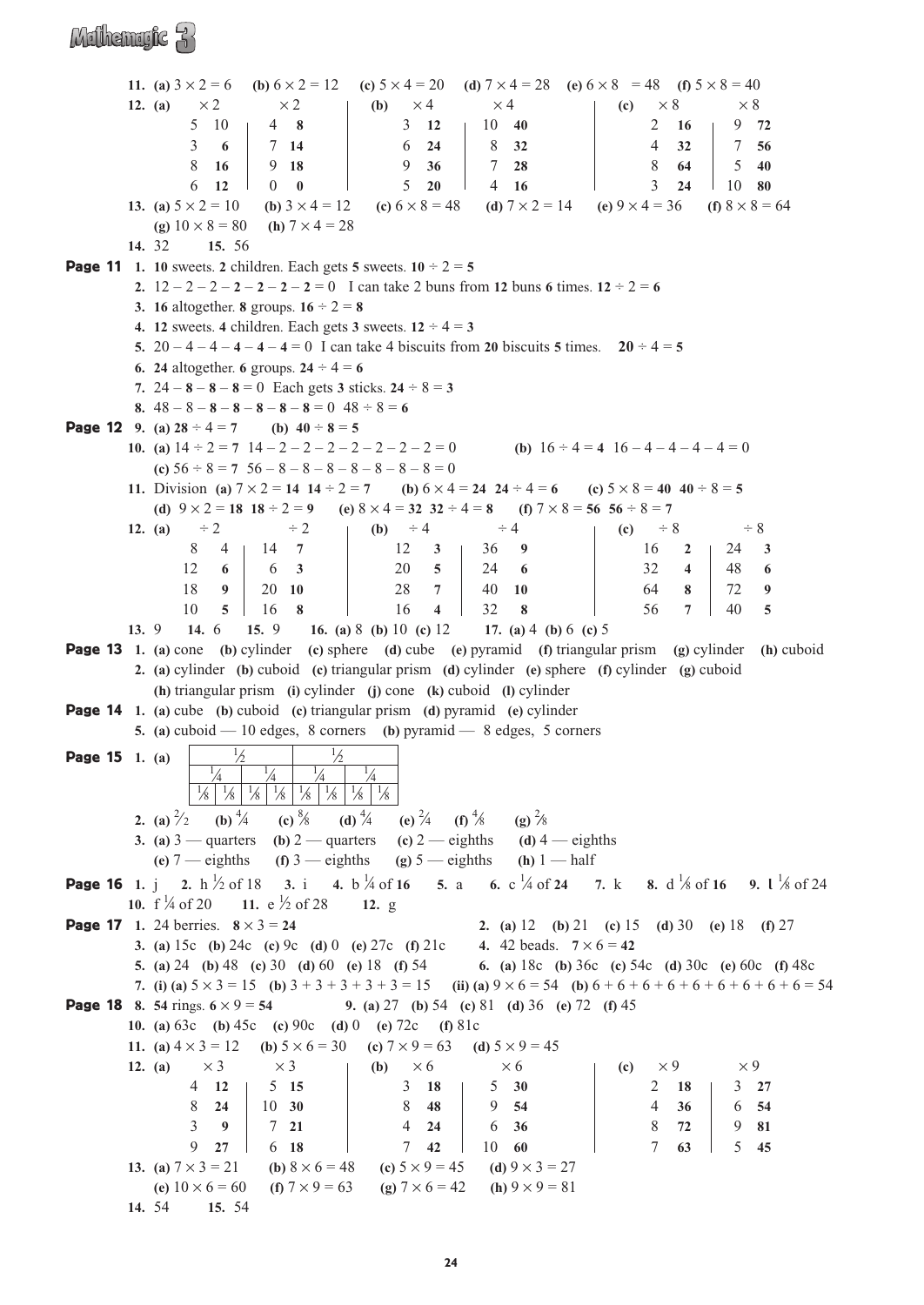### Mulhemufic R

**Page 19** 1. 15 counters. 3 children. Each gets 5 counters.  $15 \div 3 = 5$ **2.**  $21 - 3 - 3 - 3 - 3 - 3 - 3 - 3 - 3 - 3 = 0$  Take 3 crayons from **21** crayons **7** times.  $21 \div 3 = 7$ **3. 18** altogether. **6** groups.  $18 \div 3 = 6$ **4. 24** marbles. **6** children. Each gets **4** marbles.  $24 \div 6 = 4$ **5.**  $30 - 6 - 6 - 6 - 6 - 6 = 0$  Take 6 nuts from **30** nuts **5** times.  $30 \div 6 = 5$ **6.**  $63 - 9 - 9 - 9 - 9 - 9 - 9 - 9 = 0$  Each gets 7 chocolates.  $63 \div 9 = 7$ 7.  $48-6-6-6-6-6-6-6-6=0$   $48 \div 6=8$ <br>8.  $54-9-9-9-9-9=0$   $54 \div 9=6$ **9.**  $72 - 9 - 9 - 9 - 9 - 9 - 9 - 9 - 9 - 9 = 0$   $72 \div 9 = 8$ **Page 20** 10. (a)  $42 \div 6 = 7$  (b)  $45 \div 9 = 5$ **11.** (a)  $24 - 3 - 3 - 3 - 3 - 3 - 3 - 3 - 3 - 3 = 0$  (b)  $30 - 6 - 6 - 6 - 6 = 0$ **(c)**  $63 - 9 - 9 - 9 - 9 - 9 - 9 - 9 = 0$ **12.** (a)  $5 \times 3 = 15$   $15 \div 3 = 5$  <br> (b)  $7 \times 6 = 42$   $42 \div 6 = 7$  <br> (c)  $4 \times 9 = 36$   $36 \div 9 = 4$ **(d)**  $7 \times 3 = 21$   $21 \div 3 = 7$  **(e)**  $8 \times 6 = 48$   $48 \div 6 = 8$  **(f)**  $6 \times 9 = 54$   $54 \div 9 = 6$ **13.** (a)  $\div 3$   $\div 3$  **(b)**  $\div 6$   $\div 6$  **(c)**  $\div 9$   $\div 9$ 15 **5** 27 **9** 24 **4** 30 **5** 18 **2** 54 **6** 24 **8** 21 **7** 48 **8** 60 **10** 36 **4** 81 **9** 12 **4** 30 **10** 36 **6** 42 **7** 72 **8** 63 **7** 18 **6** 9 **3** 54 **9** 12 **2** 27 **3** 45 **5 14.** 8 **15.** 9 **16.** 8 **17.** 6 **18. (a)** 6 **(b)** 9 **(c)** 12 **19. (a)** 6 **(b)** 8 **(c)** 4 **20.** 8 **21.** 10 **22.** 9 Page 21 **1.** 1, 11, **21**, **31**, 41, **51**, **61**, **71**, **81**, **91 2.** 3, **13**, 23, **33**, **43**, **53**, **63**, **73**, **83**, **93 3.** 7, **17**, **27**, **37**, **47**, **57**, **67**, **77**, **87**, **97 4.** 9, **19**, **29**, **39**, **49**, **59**, **69**, **79**, **89**, **99 5.** 94, 84, **74**, **64**, **54**, 44, **34**, **24**, **14**, **4 6.** 98, **88**, 78, **68**, **58**, **48**, **38**, **28**, **18**, **8 7. (a)** 113, **114**, 115, **116**, **117**, 118, **119**, **120**, **121 (b) 148**, **149**, 150, **151**, 152, **153**, **154**, 155, **156 (c)** 192, **193**, **194**, 195, **196**, **197**, **198**, **199**, **200 8.** 100, 110, **120**, **130**, 140, **150**, **160**, **170**, **180**, **190 9.** 105, **115**, 125, **135**, **145**, 155, **165**, **175**, **185**, **195 10.** 0, 20, **40**, **60**, **80**, 100, **120**, **140**, 160, **180**, **200** Page 22 **11. (a)** 29, 39, 49, 59, 69 **(b)** 24, 34, 44, 54, 64 **(c)** 47, 57, 67, 77, 87 **(d)** 83, 93, 103, 113, 123 **12.** 4, 14, 24, 34, 44; 7, 17, 27, 37, 47; 5, 15, 25, 35, 45; 76, 66, 56, 46, 36 **13. (a)** 4, 8, 12, **16**, **20**, **24**, **28 (b)** 6, 12, 18, **24**, **30**, **36**, **42**, **48 (c)** 8, 16, 24, **32**, **40**, **48**, **56** (d)  $9, 18, 27, 36, 45, 54, 63, 72$  (e) 1, 7, 13, 19, 25, 31, 37, 43 (f) 2, 6, 10, 14, 18, 22, 26, 30 **(g)** 5, 13, 21, **29**, **37**, **45**, **53**, **61 (h)** 6, 15, 24, **33**, **42**, **51**, **60**, **69 14. (a)** 28, 25, 22, **19**, **16**, **13**, **10 (b)** 34, 30, 26, **22**, **18**, **14**, **10**, **6 (c)** 46, 40, 34, **28**, **22**, **16**, **10 (d)** 55, 53, 51, **49**, **47**, **45**, **43**, **41 (e)** 62, 54, 46, **38**, **30**, **22**, **14 (f)** 76, 67, 58, **49**, **40**, **31**, **22**, **13 15. (a)** 225, 235, 245, **255**, **265**, **275 (b)** 317, 327, 337, **347**, **357**, **367 (c)** 476, 486, 496, **506**, **516**, **526 (d)** 771, 781, 791, **801**, **811**, **821 (e)** 610, 630, 650, **670**, **690**, **710 (f)** 869, 889, 909, **929**, **949**, **969 (g)** 746, 776, 806, **836**, **866**, **896 (h)** 525, 565, 605, **645**, **685**, **725 16. (a)** 325, 315, 305, **295**, **285**, **275 (b)** 729, 719, 709, **699**, **689**, **679 (c)** 892, 882, 872, **862**, **852**, **842 (d)** 931, 921, 911, **901**, **891**, **881 (e)** 690, 670, 650, **630**, **610**, **590 (f)** 550, 530, 510, **490**, **470**, **450 (g)** 880, 850, 820, **790**, **760**, **730 (h)** 970, 930, 890, **850**, **810**, **770** Page 24 **5. (a)** 3m 60cm **(b)** 2m 30cm **(c)** 1m 84cm **(d)** 2m 10cm **(e)** 1m 30cm **(f)** 1m 73cm **(g)** 1m 80cm **(h)** 7m 54cm **Page 25** Three puppies You're a detective Holly: black: bone Pam is 9: small: brown eyes Raggles: grey: collar Toni is 8: tall: green eyes Champ: white: bowl Stefan is 10: medium: blue eyes Page 26 **1.** 3 **2. 1 9 3. 1 3 5 2** 5 **6 2 3 6 4 2 4 6 7 4 0 8 7 4** 8 **2 7** 9 **8 9 4 7 9 3 8 6 5 4 2 0 5 3 8 8 Page 27** 1. 40 fingers  $8 \times 5 = 40$ **2. (a)** 30 **(b)** 45 **(c)** 20 **(d)** 40 **(e)** 15 **(f)** 35 **3. (a)** 20c **(b)** 35c **(c)** 50c **(d)** 40c **(e)** 30c **(f)** 45c **4. 70** crayons **7** × 10 = **70 5. (a)** 40c **(b)** 80c **(c)** 30c **(d)** 60c **(e)** 90c **(f)** 70c **6. (a)** 20 **(b)** 50 **(c)** 100 **(d)** 90 **(e)** 70 **(f)** 80 **7.** (a)  $5 + 5 + 5 + 5 + 5 + 5 + 5 + 5 = 35$  **7**  $\times$  **5** = 35 **(b)**  $10 + 10 + 10 + 10 + 10 + 10 = 60$  **6**  $\times$   $10 = 60$ **8.** (a)  $4 \times 5 = 20$   $5 + 5 + 5 + 5 = 20$  (b)  $5 \times 10 = 50$   $10 + 10 + 10 + 10 + 10 = 50$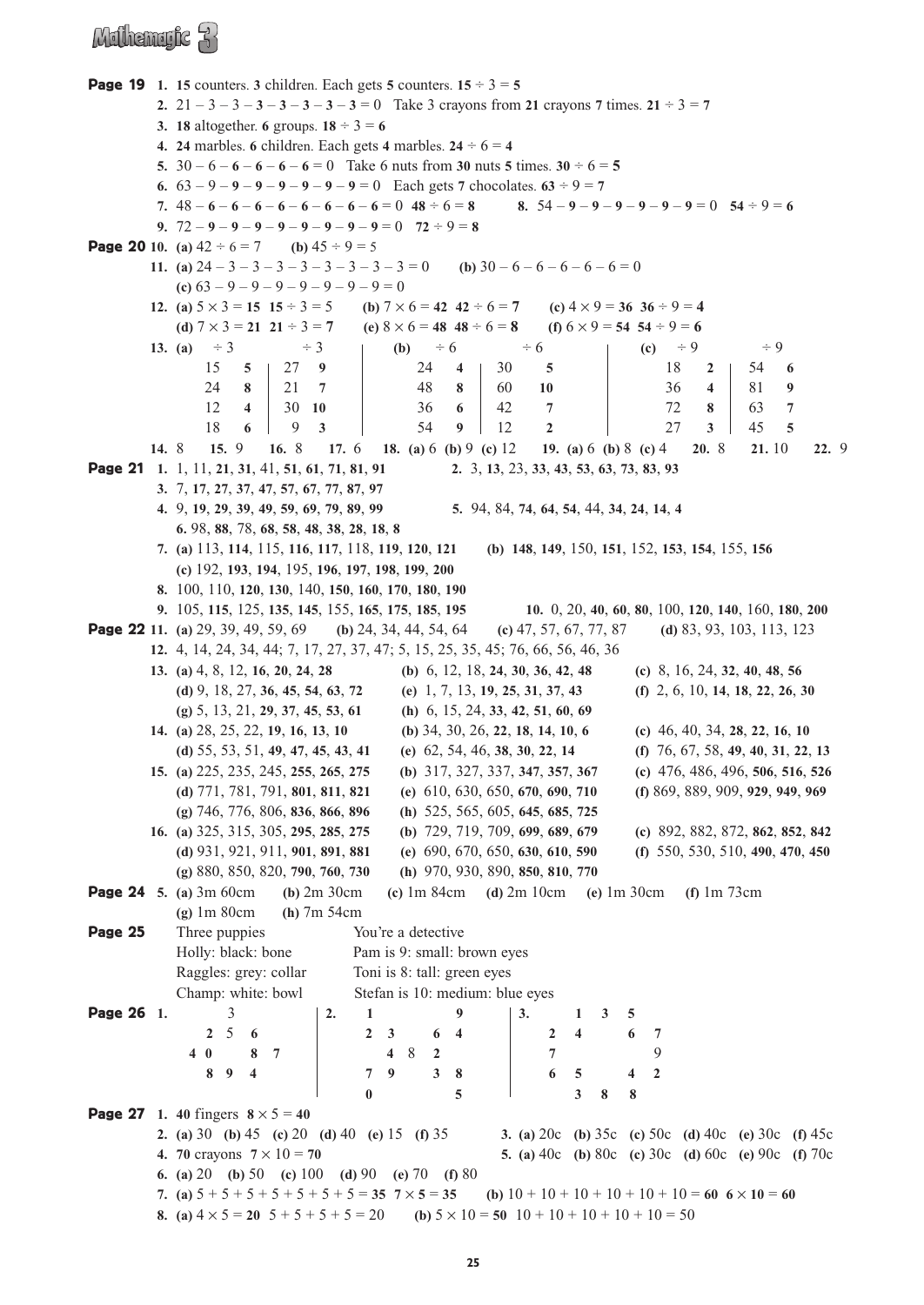#### Mulhemulc 3

**Page 28** 9. (a)  $7 \times 5 = 35$   $5 \times 7 = 35$  (b)  $9 \times 5 = 45$   $5 \times 9 = 45$  (c)  $3 \times 10 = 30$   $10 \times 3 = 30$ **(d)**  $8 \times 10 = 80$   $10 \times 8 = 80$ **10.** (a)  $6 \times 5 = 30$   $5 \times 6 = 30$  (b)  $8 \times 5 = 40$   $5 \times 8 = 40$  (c)  $6 \times 10 = 60$   $10 \times 6 = 60$ (d)  $9 \times 10 = 90$   $10 \times 9 = 90$ **11.** (a)  $\times 5$   $\times 5$  **(b)**  $\times 10$   $\times 10$  **(c)**  $\times 2$  1 0 **(d)**  $\times 0$  2 1 4 **20** 5 **25** 6 **60** 8 **80** 10 **20 10 0** 5 **0 10 5** 7 **35** 9 **45** 3 **30** 4 **40** 3 **15** 6 **30** 9 **90** 7 **70** 8 **40** 10 **50** 5 **50** 10 **100 12.** (a)  $3 \times 5 = 15$  (b)  $8 \times 5 = 40$  (c)  $6 \times 10 = 60$  (d)  $4 \times 10 = 40$  (e)  $9 \times 10 = 90$  (f)  $10 \times 5 = 50$ **13.** (a)  $4 \times 5 = 20$  (b)  $5 \times 4 = 20$  (c)  $4 \times 5 = 5 \times 4 = 20$  14. 35 mins 15. 80 16. 90c **Page 29** 1. **30** counters. **5** children. Each gets  $6 \times 30 \div 5 = 6$ **2.**  $35 - 5 - 5 - 5 - 5 - 5 - 5 - 5 - 5 = 0$  I can take 5 shells from 35 shells 7 times.  $35 \div 5 = 7$ **3.**  $45 - 5 - 5 - 5 - 5 - 5 - 5 - 5 - 5 - 5 - 5 = 0$  **9** teams of **5** can be made.  $45 \div 5 = 9$ **4.**  $60 - 10 - 10 - 10 - 10 - 10 - 10 = 0$  **6** bags of **10** can be made.  $60 \div 10 = 6$ **5. 90** nuts. **10** children. Each gets **9** nuts.  $90 \div 10 = 9$ **6.** (a)  $30 \div 5 = 6$  (b)  $40 \div 10 = 4$  (c)  $80 \div 10 = 8$  (a)  $30 - 5 - 5 - 5 - 5 - 5 - 5 = 0$ **(b)**  $40 - 10 - 10 - 10 - 10 = 0$  **(c)**  $80 - 10 - 10 - 10 - 10 - 10 - 10 - 10 = 0$ **7.** (a)  $4 \times 5 = 20$   $20 \div 5 = 4$  (b)  $9 \times 5 = 45$   $45 \div 5 = 9$  (c)  $7 \times 10 = 70$   $70 \div 10 = 7$ **8. (a)**  $\div 5$   $\div 5$  **(b)**  $\div 10$   $\div 10$  **(c)**  $\div 20$  10 0 **(d)**  $\div 0$  5 10 35 **7** 25 **5** 30 **3** 40 **4** 10 **210** 5 **0 12**  $20 \t4 \t30 \t6 \t60 \t6 \t80 \t8$  $15 \t3 \t45 \t9 \t90 \t91100 \t10$  $40 \t8 \t50 \t10 \t70 \t7 \t50 \t5$ **Page 30 9.** (a)  $3 \times 5 = 15$   $5 \times 3 = 15$   $15 \div 3 = 5$   $15 \div 5 = 3$  (b)  $8 \times 5 = 40$   $5 \times 8 = 40$   $40 \div 5 = 8$   $40 \div 8 = 5$ (c)  $6 \times 10 = 60$  10  $\times 6 = 60$   $60 \div 10 = 6$   $60 \div 6 = 10$ (d)  $9 \times 10 = 90$  10  $\times 9 = 90$  90 ÷ 9 = 10 90 ÷ 10 = 9 **10. (a)** 4 **(b)** 7 **(c)** 10 **(d)** 8 **11. (a)** 3 **(b)** 6 **(c)** 9 **(d)** 7 **12. (a)** 6 **(b)** 9 **(c)** 10 **13. (a)** 3 **(b)** 9 **(c)** 5 **14.** 7 **15.** 8 **16.** 10 **17. 6** marbles or **3** balloons **18. 10** marbles or **5** balloons **Page 31** 1. (a) 8 o'clock (b)  $\frac{1}{2}$  past 2 (c)  $\frac{1}{4}$  past 7 (d)  $\frac{1}{4}$  to 12 (e)  $\frac{1}{2}$  past 6 **3. (a) (i)** <sup>1</sup> ⁄4 past 6 **(ii)** <sup>1</sup> ⁄4 to 7 **(b) (i)** <sup>1</sup> ⁄4 to 6 **(ii)** <sup>1</sup> ⁄4 past 6 **(c) (i)** <sup>1</sup> ⁄4 to 8 **(ii)** <sup>1</sup> ⁄4 past 8 **4.** (a) (i) 1 o'clock (ii) 3 o'clock (b) (i) <sup>1</sup>/<sub>4</sub> to 5 (ii) <sup>1</sup>/<sub>4</sub> to 7 (c) (i) <sup>1</sup>/<sub>4</sub> past 11 (ii) <sup>1</sup>/<sub>4</sub> past 1 Page 32 **5. (a)** 20 past 7 **(b)** 25 past 11 **(c)** 25 to 5 **(d)** 10 to 7 **(e)** 20 to 1 **6. (a)** 10 to 7 **(b)** 5 to 11 **(c)** 5 past 4 **(d)** 20 past 6 **(e)** 10 past 12 **7. (a)** 10 to 9 **(b)** 5 to 1 **(c)** 5 past 6 **(d)** 20 past 8 **(e)** 10 past 2 **8. (a)** 4:30 **(b)** 6:15 **(c)** 7:45 **(d)** 2:25 **(e)** 8:35 **(f)** 5:50 **9. (a)** <sup>1</sup> ⁄4 past 7 **(b)** <sup>1</sup> ⁄4 to 9 **(c)** 20 to 11 **(d)** 25 past 11 **(e)** 25 to 1 **(f)** 10 to 2 **10.** 25 mins **11.** 40 mins Page 33 **1. 18** squares. **2** left over **2. 16** squares. **4** left over **3. 28** squares. **2** left over **4. 20** squares. **5** left over **5. 26** squares. **4** left over **6. 61** squares. **3** left over Page 34 **7.** Area of 3 squares **c, d** Area of 4 squares **e**, **f**, **k** Area of 5 squares **a**, **b**, **h**, **j**, **l** Area of 6 squares **g**, **i Page 37** *l*<sub>2</sub> **e** = 1/<sub>8</sub> **t** = 3/<sub>1</sub> **h** = 3/<sub>4</sub> **k** = 3/<sub>8</sub> **n** = 1/<sub>10</sub> **a** = 3/<sub>10</sub> **a** = 3/<sub>10</sub> **m** = 2/<sub>11</sub> **d** = 3/<sub>4</sub> **v h**en it makes ma mad Page 38 1. full, part, all, piece, most, bit, whole, one, some **Page 39** 1. (a)  $\frac{1}{10}$  $\frac{1}{10}$  $\frac{1}{10}$  $\frac{1}{10}$   $\frac{1}{10}$  $\frac{1}{10}$   $\frac{1}{10}$   $\frac{1}{10}$  $\frac{1}{10}$  $\frac{1}{10}$  $\frac{1}{10}$  $\frac{1}{10}$  $0.1$  |  $0.1$  |  $0.1$  |  $0.1$  |  $0.1$  |  $0.1$  |  $0.1$  |  $0.1$  |  $0.1$  |  $0.1$  |  $0.1$ **(b)**  $\frac{8}{10} = 0.8$ ,  $\frac{7}{10} = 0.7$ ,  $\frac{6}{7}$  $\mathcal{V}_{10} = 0.6, \quad \mathcal{V}_{10} = 0.5, \quad \mathcal{V}_{10} = 0.4, \quad \mathcal{V}_{10}$  $\gamma_{10} = 0.3, \quad \gamma_{10} = 0.2$ **2.** 0·1 0·2 **0**·**3 0**·**4 0**·**5 0**·**6 0**·**7 0**·**8 0**·**9 3.** 1·1 1·2 **1**·**3 1**·**4 1**·**5 1**·**6 1**·**7 1**·**8 1**·**9** Page 40 **6. (a)** 0·2 **(b)** 0·9 **(c)** 0·6 **7. (a)** 1·0 **(b)** 1·4 **(c)** 1·0 **Page 41** 1. (a)  $132 + 456 = 100 + 400 + 30 + 50 + 2 + 6 \rightarrow 500 + 80 + 8 = 580 + 8 = 588$ **(b)**  $221 + 346 = 200 + 300 + 20 + 40 + 1 + 6 \rightarrow 500 + 60 + 7 = 560 + 7 = 567$ **(c)**  $436 + 253 = 400 + 200 + 30 + 50 + 6 + 3 \rightarrow 600 + 80 + 9 = 680 + 9 = 689$ (d)  $504 + 395 = 500 + 300 + 90 + 4 + 5 \rightarrow 800 + 90 + 9 = 890 + 9 = 899$ **(e)**  $324 + 156 = 300 + 100 + 20 + 50 + 4 + 6 \rightarrow 400 + 70 + 10 = 470 + 10 = 480$ **(f)**  $237 + 346 = 200 + 300 + 30 + 40 + 7 + 6 \rightarrow 500 + 70 + 13 = 570 + 13 = 583$ **(g)** 329 + 158 = 300 + 100 + 20 + 50 + 9 + 8 → 400 + 70 + 17 = 470 + 17 = 487

**(h)**  $430 + 358 = 400 + 300 + 30 + 50 + 8 \rightarrow 700 + 80 + 8 = 780 + 8 = 788$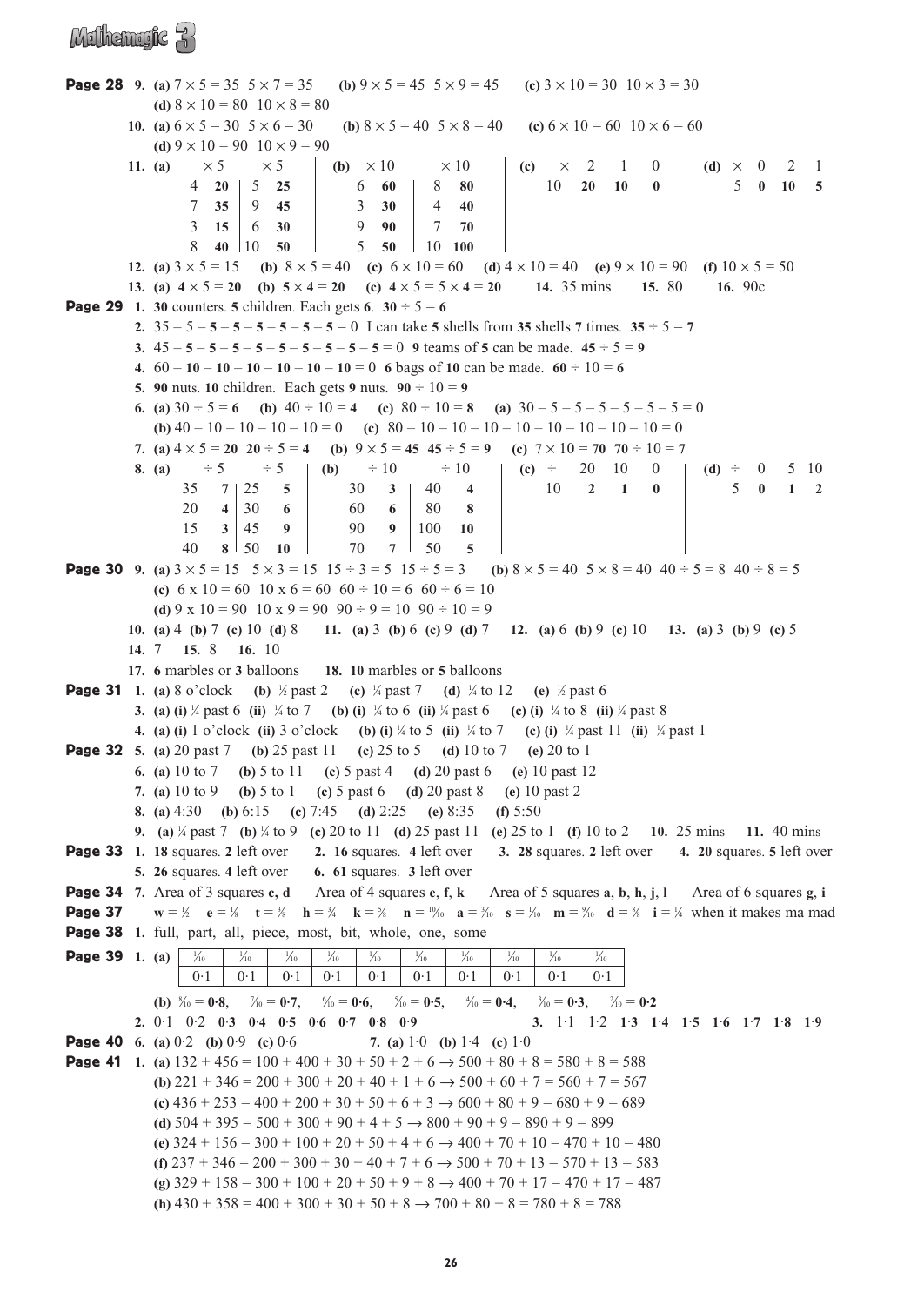### Mathematic 3

**(i)**  $635 + 257 = 600 + 200 + 30 + 50 + 5 + 7 \rightarrow 800 + 80 + 12 = 880 + 12 = 892$ **(i)**  $419 + 377 = 400 + 300 + 10 + 70 + 9 + 7 \rightarrow 700 + 80 + 16 = 780 + 16 = 796$ **(k)**  $342 + 128 = 300 + 100 + 40 + 20 + 2 + 8 \rightarrow 400 + 60 + 10 = 460 + 10 = 470$  $(1)$   $435 + 246 = 400 + 200 + 30 + 40 + 5 + 6 \rightarrow 600 + 70 + 11 = 670 + 11 = 681$ (m)  $286 + 509 = 200 + 500 + 80 + 6 + 9 \rightarrow 700 + 80 + 15 = 780 + 15 = 795$  $(n)$   $439 + 348 = 400 + 300 + 30 + 40 + 9 + 8 \rightarrow 700 + 70 + 17 = 770 + 17 = 787$ (o)  $243 + 427 = 200 + 400 + 40 + 20 + 3 + 7 \rightarrow 600 + 60 + 10 = 660 + 10 = 670$ **(p)** 346 + 239 = 300 + 200 + 40 + 30 + 6 + 9 → 500 + 70 + 15 = 570 + 15 = 585 (a)  $158 + 637 = 100 + 600 + 50 + 30 + 8 + 7 \rightarrow 700 + 80 + 15 = 780 + 15 = 795$  $(r)$  **555** + 238 = 500 + 200 + 50 + 30 + 5 + 8  $\rightarrow$  700 + 80 + 13 = 780 + 13 = 793 (s)  $309 + 477 = 300 + 400 + 70 + 9 + 7 \rightarrow 700 + 70 + 16 = 770 + 16 = 786$ **(t)**  $763 + 128 = 700 + 100 + 60 + 20 + 3 + 8 \rightarrow 800 + 80 + 11 = 880 + 11 = 891$ **2.** (a)  $134 + 223 \rightarrow 134 + 200 + 20 + 3 \rightarrow 334 + 20 + 3 \rightarrow 354 + 3 = 357$ **(b)**  $415 + 251 \rightarrow 415 + 200 + 50 + 1 \rightarrow 615 + 50 + 1 \rightarrow 665 + 1 = 666$ **(c)** 324 + 412 → 324 + 400 + 10 + 2 → 724 + 10 + 2 → 734 + 2 = 736 **(d)**  $532 + 147 \rightarrow 532 + 100 + 40 + 7 \rightarrow 632 + 40 + 7 \rightarrow 672 + 7 = 679$ (e)  $454 + 205 \rightarrow 454 + 200 + 5 \rightarrow 654 + 5 = 659$ **(f)**  $428 + 234 \rightarrow 428 + 200 + 30 + 4 \rightarrow 628 + 30 + 4 \rightarrow 658 + 4 = 662$  $(g)$  247 + 318  $\rightarrow$  247 + 300 + 10 + 8  $\rightarrow$  547 + 10 + 8  $\rightarrow$  557 + 8 = 565 **(h)**  $516 + 176 \rightarrow 516 + 100 + 70 + 6 \rightarrow 616 + 70 + 6 \rightarrow 686 + 6 = 692$ **(i)**  $439 + 146 \rightarrow 439 + 100 + 40 + 6 \rightarrow 539 + 40 + 6 \rightarrow 579 + 6 = 585$ **(i)**  $275 + 309 \rightarrow 275 + 300 + 9 \rightarrow 575 + 9 = 584$ **(k)**  $346 + 347 \rightarrow 346 + 300 + 40 + 7 \rightarrow 646 + 40 + 7 \rightarrow 686 + 7 = 693$ **(l)** 209 + 375 → 209 + 300 + 70 + 5 → 509 + 70 + 5 → 579 + 5 = 584 (**m**)  $364 + 319 \rightarrow 364 + 300 + 10 + 9 \rightarrow 664 + 10 + 9 \rightarrow 674 + 9 = 683$ (**n**)  $536 + 248 \rightarrow 536 + 200 + 40 + 8 \rightarrow 736 + 40 + 8 \rightarrow 776 + 8 = 784$ **(o)**  $617 + 174 \rightarrow 617 + 100 + 70 + 4 \rightarrow 717 + 70 + 4 \rightarrow 787 + 4 = 791$  $(p)$   $427 + 333 \rightarrow 427 + 300 + 30 + 3 \rightarrow 727 + 30 + 3 \rightarrow 757 + 3 = 760$ (q)  $718 + 168 \rightarrow 718 + 100 + 60 + 8 \rightarrow 818 + 60 + 8 \rightarrow 878 + 8 = 886$  $(r)$  243 + 328  $\rightarrow$  243 + 300 + 20 + 8  $\rightarrow$  543 + 20 + 8  $\rightarrow$  563 + 8 = 571  $(s)$  329 + 465  $\rightarrow$  329 + 400 + 60 + 5  $\rightarrow$  729 + 60 + 5  $\rightarrow$  789 + 5 = 794 **(t)**  $559 + 336 \rightarrow 559 + 300 + 30 + 6 \rightarrow 859 + 30 + 6 \rightarrow 889 + 6 = 895$ **3.** (a)  $305 + 296 = 300 + 5 + 300 - 4 \rightarrow 600 + 5 - 4 \rightarrow 605 - 4 = 601$ **(b)**  $407 + 395 = 400 + 7 + 400 - 5 \rightarrow 800 + 7 - 5 \rightarrow 807 - 5 = 802$ (c)  $209 + 184 = 200 + 9 + 200 - 16 \rightarrow 400 + 9 - 16 \rightarrow 409 - 16 = 393$ **(d)**  $309 + 297 = 300 + 9 + 300 - 3 \rightarrow 600 + 9 - 3 \rightarrow 609 - 3 = 606$ **(e)** 408 + 398 = 400 + 8 + 400 – 2 → 800 + 8 – 2 → 808 – 2 = 806 **(f)**  $103 + 99 = 100 + 3 + 100 - 1 \rightarrow 200 + 3 - 1 \rightarrow 203 - 1 = 202$ **(g)**  $306 + 295 = 300 + 6 + 300 - 5 \rightarrow 600 + 6 - 5 \rightarrow 606 - 5 = 601$ **(h)**  $403 + 397 = 400 + 3 + 400 - 3 \rightarrow 800 + 3 - 3 \rightarrow 803 - 3 = 800$ **(i)**  $312 + 289 = 300 + 12 + 300 - 11 \rightarrow 600 + 12 - 11 \rightarrow 612 - 11 = 601$ **(j)**  $414 + 390 = 400 + 14 + 400 - 10 \rightarrow 800 + 14 - 10 \rightarrow 814 - 10 = 804$ **4.** (a)  $249 + 95 \rightarrow 249 + 100 - 5 \rightarrow 349 - 5 = 344$  <br>(b)  $387 + 96 \rightarrow 387 + 100 - 4 \rightarrow 487 - 4 = 483$ **(c)**  $538 + 94 \rightarrow 538 + 100 - 6 \rightarrow 638 - 6 = 632$  **(d)**  $626 + 99 \rightarrow 626 + 100 - 1 \rightarrow 726 - 1 = 725$ **(e)**  $719 + 98 \rightarrow 719 + 100 - 2 \rightarrow 819 - 2 = 817$  **(f)**  $341 + 102 \rightarrow 341 + 100 + 2 \rightarrow 441 + 2 = 443$ **(g)**  $463 + 105 \rightarrow 463 + 100 + 5 \rightarrow 563 + 5 = 568$  **(h)**  $384 + 101 \rightarrow 384 + 100 + 1 \rightarrow 484 + 1 = 485$ **(i)**  $475 + 104 \rightarrow 475 + 100 + 4 \rightarrow 575 + 4 = 579$  **(i)**  $532 + 106 \rightarrow 532 + 100 + 6 \rightarrow 632 + 6 = 638$ **(k)**  $291 + 209 \rightarrow 291 + 200 + 9 \rightarrow 491 + 9 = 500$  **(l)**  $376 + 97 \rightarrow 376 + 100 - 3 \rightarrow 476 - 3 = 473$ (m)  $537 + 98 \rightarrow 537 + 100 - 2 \rightarrow 637 - 2 = 635$ <br>(n)  $693 + 202 \rightarrow 693 + 200 + 2 \rightarrow 893 + 2 = 895$ (o)  $485 + 305 \rightarrow 485 + 300 + 5 \rightarrow 785 + 5 = 790$  <br>(p)  $362 + 196 \rightarrow 362 + 200 - 4 \rightarrow 562 - 4 = 558$ (q)  $471 + 92$  →  $471 + 100 - 8$  →  $571 - 8 = 563$  <br>(r)  $297 + 108$  →  $297 + 100 + 8$  →  $397 + 8 = 405$ **(s)**  $432 + 195 \rightarrow 432 + 200 - 5 \rightarrow 632 - 5 = 627$  **(t)**  $568 + 107 \rightarrow 568 + 100 + 7 \rightarrow 668 + 7 = 675$ Page 42 **1. (a)** 233 **(b)** 254 **(c)** 531 **(d)** 343 **(e)** 322 **(f)** 321 **(g)** 424 **(h)** 494 **(i)** 532 **(j)** 332 **(k)** 216 **(l)** 321 **(m)** 323 **(n)** 445 **(o)** 311 **(p)** 231 **(q)** 502 **(r)** 553 **(s)** 513 **(t)** 743 **2. (a)** 277 **(b)** 369 **(c)** 249 **(d)** 377 **(e)** 464 **(f)** 132 **(g)** 286 **(h)** 190 **(i)** 356 **(j)** 396 **(k)** 259 **(l)** 684 **(m)** 361 **(n)** 275 **(o)** 394 **(p)** 339 **(q)** 357 **(r)** 381 **(s)** 247 **(t)** 383 **(u)** 481 **(v)** 274 **(w)** 363

**(x)** 371 **(y)** 629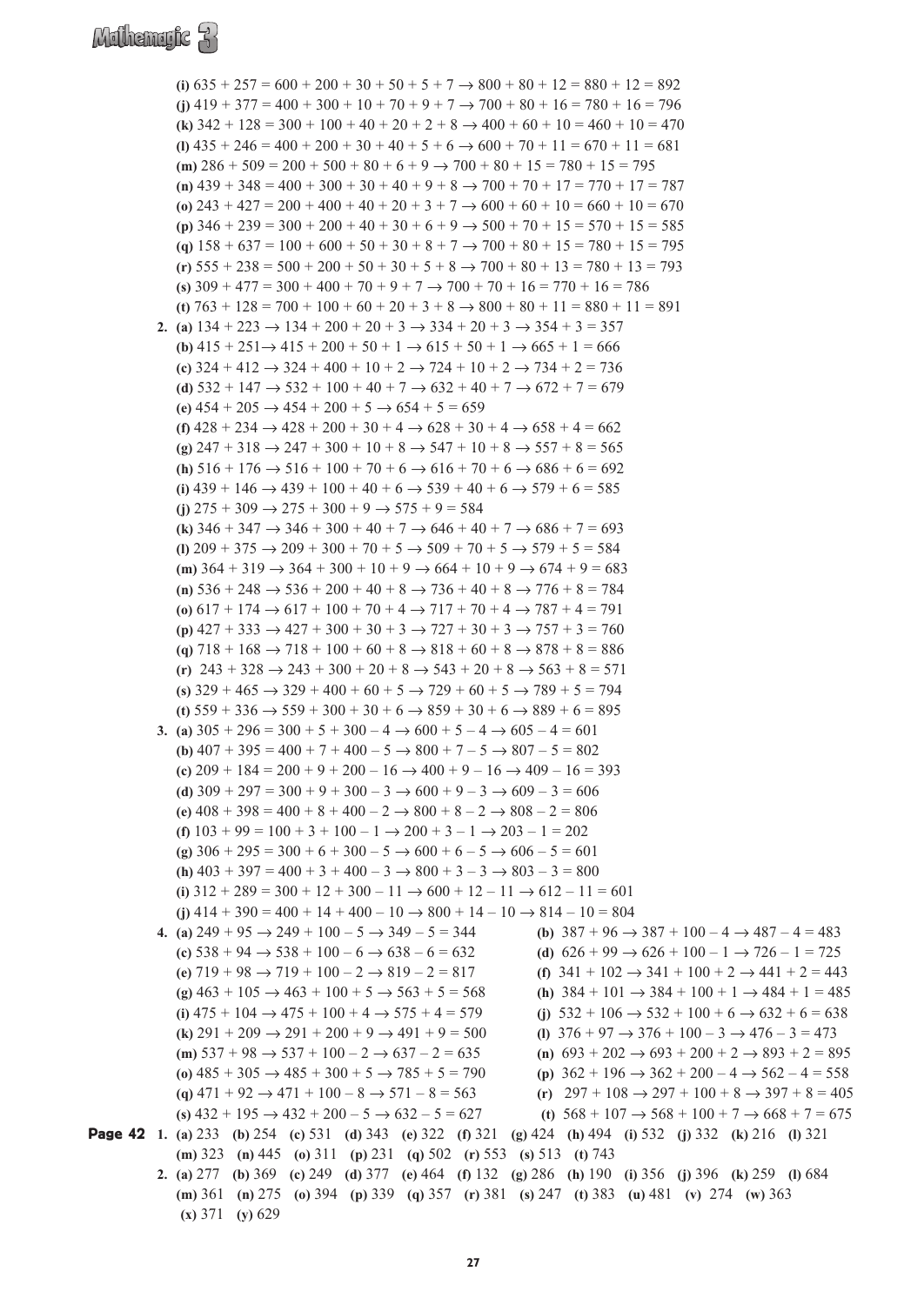|                                                                                                           | 3. (a) $34$                   | $(b)$ 38                                       | (c) $47$   |                                                                |                |                                            |                    | (d) 35 (e) 52 (f) 28 (g) 48                                                              |                 |         |                                            | ( <b>h</b> ) 16 ( <b>i</b> ) 17 ( <b>j</b> ) 36 ( <b>k</b> ) 49                                                                                           | (I) $25$                                                                                                                                            |
|-----------------------------------------------------------------------------------------------------------|-------------------------------|------------------------------------------------|------------|----------------------------------------------------------------|----------------|--------------------------------------------|--------------------|------------------------------------------------------------------------------------------|-----------------|---------|--------------------------------------------|-----------------------------------------------------------------------------------------------------------------------------------------------------------|-----------------------------------------------------------------------------------------------------------------------------------------------------|
|                                                                                                           | $(m)$ 49 (n) 68 (o) 29        |                                                |            |                                                                |                |                                            |                    |                                                                                          |                 |         |                                            |                                                                                                                                                           |                                                                                                                                                     |
|                                                                                                           |                               |                                                |            |                                                                |                |                                            |                    |                                                                                          |                 |         |                                            | 4. (a) 52 (b) 35 (c) 43 (d) 145 (e) 104 (f) 59 (g) 58 (h) 45 (i) 66 (j) 136 (k) 258 (l) 353                                                               |                                                                                                                                                     |
|                                                                                                           | (m) $357$ (n) $244$ (o) $462$ |                                                |            |                                                                |                |                                            |                    |                                                                                          |                 |         |                                            |                                                                                                                                                           |                                                                                                                                                     |
| <b>Page 43</b> 1. 56 crayons. $8 \times 7 = 56$ 2. (a) 21 (b) 42 (c) 63 (d) 35 (e) 28 (f) 56              |                               |                                                |            |                                                                |                |                                            |                    |                                                                                          |                 |         |                                            |                                                                                                                                                           |                                                                                                                                                     |
|                                                                                                           |                               |                                                |            | 3. (a) $35c$ (b) $70c$ (c) $49c$ (d) $63c$ (e) $42c$ (f) $56c$ |                |                                            |                    |                                                                                          |                 |         |                                            |                                                                                                                                                           |                                                                                                                                                     |
|                                                                                                           |                               |                                                |            |                                                                |                |                                            |                    |                                                                                          |                 |         |                                            |                                                                                                                                                           | 4. (i) (a) $7 + 7 + 7 + 7 + 7 + 7 + 7 = 49$ (b) $7 \times 7 = 49$ (ii) (a) $7 + 7 + 7 + 7 + 7 = 35$ (b) $5 \times 7 = 35$                           |
|                                                                                                           |                               |                                                |            |                                                                |                |                                            |                    | 5. $28 - 7 - 7 - 7 - 7 = 0$ I can take 7 stars from 28 stars 4 times. $28 \div 7 = 4$    |                 |         |                                            |                                                                                                                                                           |                                                                                                                                                     |
|                                                                                                           |                               |                                                |            |                                                                |                |                                            |                    | 6. $63 - 7 - 7 - 7 - 7 - 7 - 7 - 7 - 7 - 7 = 0$ 9 bags of 7 can be made. $63 \div 7 = 9$ |                 |         |                                            |                                                                                                                                                           |                                                                                                                                                     |
|                                                                                                           |                               |                                                |            | 7. 6 teams of 7 can be made. $42 \div 7 = 6$                   |                |                                            |                    |                                                                                          |                 |         |                                            |                                                                                                                                                           |                                                                                                                                                     |
| <b>Page 44</b> 8. (a) $21 \div 7 = 3$ (b) $35 \div 7 = 5$ (c) $49 \div 7 = 7$                             |                               |                                                |            |                                                                |                |                                            |                    |                                                                                          |                 |         |                                            |                                                                                                                                                           |                                                                                                                                                     |
|                                                                                                           |                               |                                                |            |                                                                |                |                                            |                    |                                                                                          |                 |         |                                            | <b>9.</b> (a) $4 \times 7 = 28$ $7 \times 4 = 28$ $28 \div 7 = 4$ $28 \div 4 = 7$ (b) $6 \times 7 = 42$ $7 \times 6 = 42$ $42 \div 7 = 6$ $42 \div 6 = 7$ | (c) $9 \times 7 = 63$ $7 \times 9 = 63$ $63 \div 7 = 9$ $63 \div 9 = 7$ (d) $10 \times 7 = 70$ $7 \times 10 = 70$ $70 \div 7 = 10$ $70 \div 10 = 7$ |
|                                                                                                           | 10. (a)                       | $\times$ 7                                     |            |                                                                | (b) $\times 7$ |                                            |                    | $\textbf{(c)} \quad \div 7$                                                              |                 | (d)     | $\div$ 7                                   |                                                                                                                                                           |                                                                                                                                                     |
|                                                                                                           | 2                             | 14                                             |            |                                                                | 5 <sup>5</sup> | 35                                         |                    | 28                                                                                       | $\overline{4}$  |         | 56                                         | 8                                                                                                                                                         |                                                                                                                                                     |
|                                                                                                           | 7                             | 49                                             |            |                                                                | 9              | 63                                         |                    | 42                                                                                       | 6               |         | 70                                         | <b>10</b>                                                                                                                                                 |                                                                                                                                                     |
|                                                                                                           | 8                             | 56                                             |            |                                                                | $\overline{4}$ | 28                                         |                    | 63                                                                                       | 9               |         | 49                                         | $7\phantom{.0}$                                                                                                                                           |                                                                                                                                                     |
|                                                                                                           | 6                             | 42                                             |            |                                                                | $\mathfrak{Z}$ | 21                                         |                    | 35                                                                                       | $\overline{5}$  |         | 14                                         | $\overline{2}$                                                                                                                                            |                                                                                                                                                     |
|                                                                                                           |                               |                                                |            |                                                                |                |                                            |                    |                                                                                          |                 |         |                                            | 11. (a) 3 (b) 5 (c) 7 (d) 9 12. (a) 4 (b) 6 (c) 8 (d) 10 13. (a) 8 (b) 5 (c) 9                                                                            |                                                                                                                                                     |
|                                                                                                           |                               |                                                |            |                                                                |                |                                            |                    | 14. (a) 4 (b) 6 (c) 7 (d) 9 15. (a) 56 (b) 35 (c) 63 (d) 42                              |                 | 16. $7$ |                                            |                                                                                                                                                           |                                                                                                                                                     |
| <b>Page 45</b> 1. (a) 20 (b) 20 (c) 40 (d) 50 (e) 50 (f) 80 (g) 90 (h) 80 (i) 100 (j) 100 (k) 130 (l) 140 |                               |                                                |            |                                                                |                |                                            |                    |                                                                                          |                 |         |                                            |                                                                                                                                                           |                                                                                                                                                     |
|                                                                                                           |                               |                                                |            |                                                                |                |                                            |                    |                                                                                          |                 |         |                                            |                                                                                                                                                           | (m) 170 (n) 190 (o) 150 (p) 260 (q) 350 (r) 450 (s) 530 (t) 760 (u) 790 (v) 810 (w) 900 (x) 990                                                     |
|                                                                                                           |                               |                                                |            |                                                                |                |                                            |                    |                                                                                          |                 |         |                                            | 2. (a) 100 (b) 100 (c) 300 (d) 300 (e) 300 (f) 300 (g) 500 (h) 400 (i) 400 (j) 500 (k) 400 (l) 500                                                        |                                                                                                                                                     |
|                                                                                                           |                               |                                                |            |                                                                |                |                                            |                    |                                                                                          |                 |         |                                            |                                                                                                                                                           | (m) 600 (n) 600 (o) 600 (p) 600 (q) 600 (r) 700 (s) 800 (t) 800 (u) 900 (v) 900 (w) 800 (x) 900                                                     |
|                                                                                                           | 3. (a) $137$                  |                                                | 140        | 100                                                            |                |                                            | ( <b>b</b> ) $513$ | 510                                                                                      | 500             |         |                                            |                                                                                                                                                           |                                                                                                                                                     |
|                                                                                                           | 154                           |                                                | 150        | 200                                                            |                |                                            | 651                | 650                                                                                      | 700             |         |                                            |                                                                                                                                                           |                                                                                                                                                     |
|                                                                                                           | 186                           |                                                | <b>190</b> | 200                                                            |                |                                            | 649                | 650                                                                                      | 600             |         |                                            |                                                                                                                                                           |                                                                                                                                                     |
|                                                                                                           | 239                           |                                                | 240        | 200                                                            |                |                                            | 850                | 850                                                                                      | 900             |         |                                            |                                                                                                                                                           |                                                                                                                                                     |
|                                                                                                           | 304                           |                                                | 300        | 300                                                            |                |                                            | 829                | 830                                                                                      | 800             |         |                                            |                                                                                                                                                           |                                                                                                                                                     |
|                                                                                                           | 465                           |                                                | 470        | 500                                                            |                |                                            | 752                | 750                                                                                      | 800             |         |                                            |                                                                                                                                                           |                                                                                                                                                     |
|                                                                                                           | 550                           |                                                | 550        | 600                                                            |                |                                            | 941                | 940                                                                                      | 900             |         |                                            |                                                                                                                                                           |                                                                                                                                                     |
|                                                                                                           | 347                           |                                                | 350        | 300                                                            |                |                                            | 888                | 890                                                                                      | 900             |         |                                            |                                                                                                                                                           |                                                                                                                                                     |
|                                                                                                           | 4. (a) $21 \rightarrow 20$    |                                                |            | (b)                                                            |                | $29 \rightarrow 30$                        |                    | (c) $43 \rightarrow$                                                                     | 40              | (d)     |                                            | $37 \rightarrow 40$                                                                                                                                       |                                                                                                                                                     |
|                                                                                                           |                               | $+47 \rightarrow 50$                           |            |                                                                |                | $+32 \rightarrow 30$                       |                    | $+26 \rightarrow 30$                                                                     |                 |         | $+43 \rightarrow 40$                       |                                                                                                                                                           |                                                                                                                                                     |
|                                                                                                           |                               | 68                                             | 70         |                                                                |                | 61 60                                      |                    | 69                                                                                       | $70\,$          |         | 80 80                                      |                                                                                                                                                           |                                                                                                                                                     |
|                                                                                                           | 5. (a) $78 \rightarrow 80$    |                                                |            | (b)                                                            |                | $63 \rightarrow 60$                        |                    | (c) $85 \to 90$                                                                          |                 |         | (d) $92 \to 90$                            |                                                                                                                                                           |                                                                                                                                                     |
|                                                                                                           |                               | $\frac{-23}{55}$ $\rightarrow$ $\frac{20}{60}$ |            |                                                                |                | $\frac{-29}{34} \rightarrow \frac{30}{30}$ |                    | $\frac{-33}{52} \rightarrow \frac{30}{60}$                                               |                 |         | $\frac{-58}{34} \rightarrow \frac{60}{30}$ |                                                                                                                                                           |                                                                                                                                                     |
|                                                                                                           |                               |                                                |            |                                                                |                |                                            |                    |                                                                                          |                 |         |                                            |                                                                                                                                                           |                                                                                                                                                     |
|                                                                                                           | 6. (a) $34 \rightarrow 30$    |                                                |            | (b)                                                            |                | $71 \rightarrow 70$                        |                    | (c) $47 \rightarrow$                                                                     | - 50            |         | (d) $65 \to 70$                            |                                                                                                                                                           |                                                                                                                                                     |
|                                                                                                           |                               | $+\frac{48}{82}$ $\rightarrow$ $\frac{50}{80}$ |            |                                                                |                | $\frac{-18}{53} \rightarrow \frac{20}{50}$ |                    | $+\frac{35}{82}$ $\rightarrow$                                                           | $\frac{40}{90}$ |         | $\frac{-24}{41} \rightarrow \frac{20}{50}$ |                                                                                                                                                           |                                                                                                                                                     |
|                                                                                                           |                               |                                                |            |                                                                |                |                                            |                    |                                                                                          |                 |         |                                            |                                                                                                                                                           |                                                                                                                                                     |
| <b>Page 46</b> 1. (a) $179 \rightarrow 200$                                                               |                               |                                                |            |                                                                |                | (b) $386 \rightarrow 400$                  |                    | (c) $283 \to 300$                                                                        |                 |         | (d) $534 \rightarrow 500$                  |                                                                                                                                                           |                                                                                                                                                     |
|                                                                                                           |                               | $+212 \rightarrow 200$                         |            |                                                                |                | $+231 \rightarrow 200$                     |                    | $+428 \rightarrow 400$                                                                   |                 |         | $+281 \rightarrow 300$                     |                                                                                                                                                           |                                                                                                                                                     |
|                                                                                                           |                               | 391                                            | 400        |                                                                | 617            | 600                                        |                    | 711                                                                                      | 700             |         |                                            | 815 800                                                                                                                                                   |                                                                                                                                                     |
|                                                                                                           | 2. (a) $425 \rightarrow 400$  |                                                |            |                                                                |                | (b) $627 \to 600$                          |                    | (c) $350 \to 400$                                                                        |                 |         | (d) $438 \rightarrow 400$                  |                                                                                                                                                           |                                                                                                                                                     |
|                                                                                                           |                               | $+378$ $\rightarrow$ 400                       |            |                                                                |                | $+258 \rightarrow 300$                     |                    | $+448 \rightarrow 400$                                                                   |                 |         | $+376 \rightarrow 400$                     |                                                                                                                                                           |                                                                                                                                                     |
|                                                                                                           |                               | 803                                            | 800        |                                                                | 885            | 900                                        |                    | 798                                                                                      | 800             |         |                                            | 814 800                                                                                                                                                   |                                                                                                                                                     |
|                                                                                                           | 3. (a) $312 \rightarrow 300$  |                                                |            | (b)                                                            |                | $168 \rightarrow 200$                      |                    | (c) $207 \to 200$                                                                        |                 | (d)     | $375 \rightarrow 400$                      |                                                                                                                                                           |                                                                                                                                                     |
|                                                                                                           |                               | $186 \rightarrow 200$                          |            |                                                                |                | 229 $\rightarrow$ 200                      |                    | $352 \rightarrow 400$                                                                    |                 |         | 299 $\rightarrow$ 300                      |                                                                                                                                                           |                                                                                                                                                     |
|                                                                                                           |                               | $+209 \rightarrow 200$                         |            |                                                                |                | $+497 \rightarrow 500$                     |                    | $+146 \rightarrow 100$                                                                   |                 |         | $+125 \rightarrow 100$                     |                                                                                                                                                           |                                                                                                                                                     |
|                                                                                                           |                               | 707                                            | 700        |                                                                | 894            | 900                                        |                    | 705                                                                                      | 700             |         |                                            | 799 800                                                                                                                                                   |                                                                                                                                                     |
|                                                                                                           | 4. $(a)$                      | $106 \rightarrow 100$                          |            | (b)                                                            |                | $355 \rightarrow 400$                      |                    | (c) $59 \to 100$                                                                         |                 | (d)     | $268 \rightarrow 300$                      |                                                                                                                                                           |                                                                                                                                                     |
|                                                                                                           |                               | 279 $\rightarrow$ 300                          |            |                                                                |                | $138 \rightarrow 100$                      |                    | $421 \rightarrow 400$                                                                    |                 |         | $148 \rightarrow 100$                      |                                                                                                                                                           |                                                                                                                                                     |
|                                                                                                           |                               | $+317 \rightarrow 300$                         |            |                                                                |                | $+94 \rightarrow 100$                      |                    | $+251 \rightarrow 300$                                                                   |                 |         | $+354 \rightarrow 400$                     |                                                                                                                                                           |                                                                                                                                                     |
|                                                                                                           |                               | 702                                            | 700        |                                                                | 587            | 600                                        |                    | 731                                                                                      | 800             |         | 770                                        | 800                                                                                                                                                       |                                                                                                                                                     |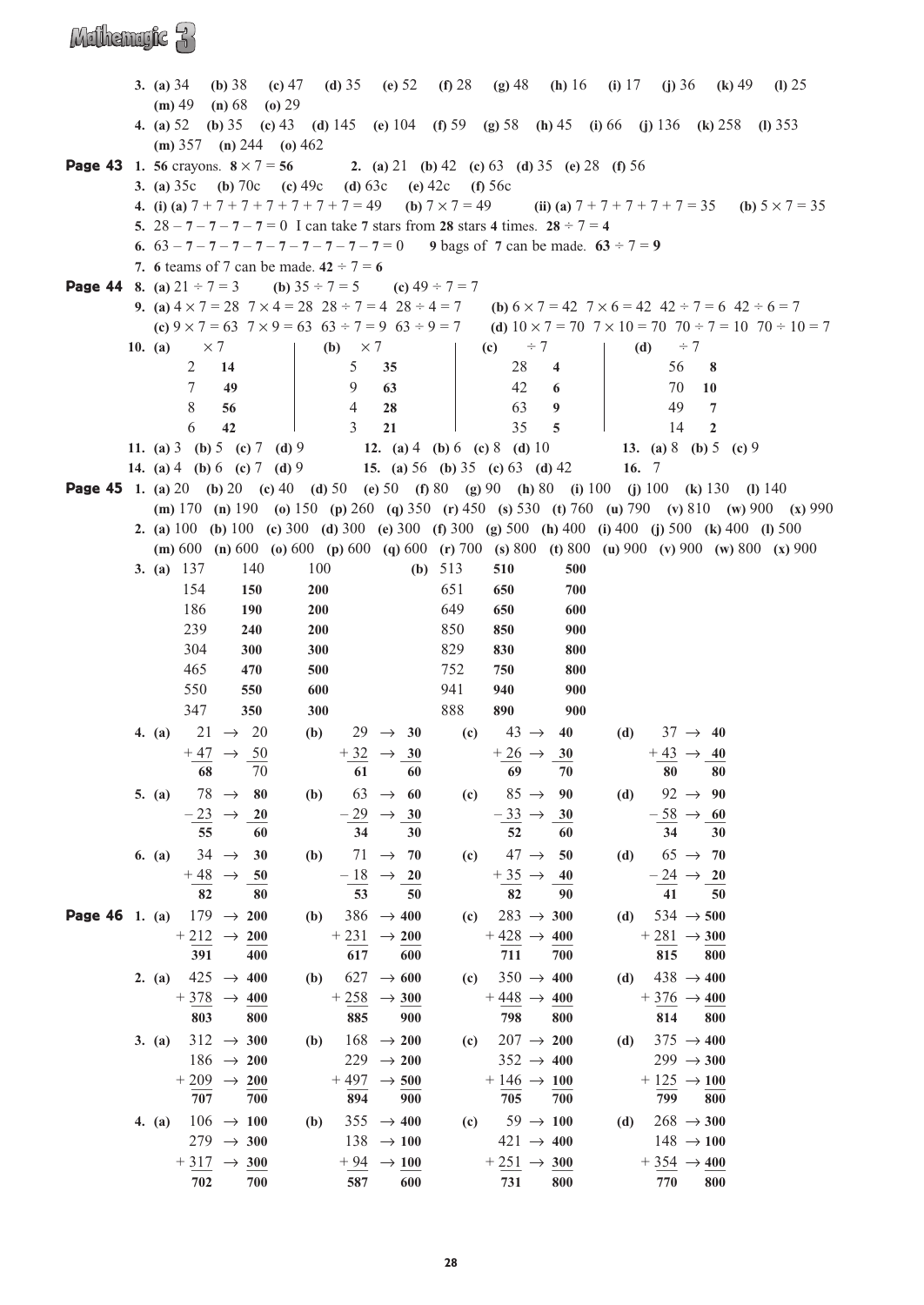### Mulhemryte 3

|         | 5. (a) $378 \rightarrow 400$<br>(c) $650 \to 700$<br>(d) $895 \rightarrow 900$<br>591 $\rightarrow$ 600<br>(b)                                                                                                                                                                                 |
|---------|------------------------------------------------------------------------------------------------------------------------------------------------------------------------------------------------------------------------------------------------------------------------------------------------|
|         | $-207 \rightarrow 200$<br>$-172 \rightarrow 200$<br>$-418 \rightarrow 400$<br>$-115 \rightarrow 100$                                                                                                                                                                                           |
|         | 263<br>300<br>384<br>400<br>478<br>500<br>477<br>500                                                                                                                                                                                                                                           |
|         | (c) $649 \to 600$<br>(d) $827 \rightarrow 800$<br>$609 \rightarrow 600$<br>732 $\rightarrow$ 700<br>6. (a)<br>(b)                                                                                                                                                                              |
|         | $-181 \rightarrow 200$<br>$-352 \rightarrow 400$<br>$-273 \rightarrow 300$<br>$-278 \rightarrow 300$                                                                                                                                                                                           |
|         | 336<br>300<br>297<br>200<br>549<br>500<br>551<br>500                                                                                                                                                                                                                                           |
|         | 7. (a) $941 \rightarrow 900$<br>(b) $851 \rightarrow 900$<br>(d) $912 \rightarrow 900$<br>(c) $702 \to 700$                                                                                                                                                                                    |
|         | $-388 \rightarrow 400$<br>$-247 \rightarrow 200$<br>$-763 \rightarrow 800$<br>$-392 \rightarrow 400$                                                                                                                                                                                           |
|         | 549<br>314<br>500<br>604<br>149 100<br>700<br>300                                                                                                                                                                                                                                              |
|         | <b>Page 47</b> 1. $43 = T$ 2. $36 = D$<br>3. $52 = R$<br>4. $59 = I$ 5. $73 = E$<br>6. $64 = A$                                                                                                                                                                                                |
|         | 7. $54 = N$ 8. $82 = S$<br>9. $32 = H$ 10. $35 = G$<br>11. $76 = K$                                                                                                                                                                                                                            |
|         | 12. $37 = W$ 13. $55 = L$ 14. $47 = O$ A STORK WITH A WOODEN LEG                                                                                                                                                                                                                               |
|         | <b>Page 48</b> 1. (a) 5 (b) 15 (c) 15ml (d) 20ml (e) 1000ml 2. (a) 20ml (b) 50ml (c) 250ml (d) 500                                                                                                                                                                                             |
|         | <b>3.</b> (a) 40ml (b) 60ml (c) 80ml (d) 100ml (e) 150ml (f) 200ml (g) 500ml (h) 750ml (i) 1000ml                                                                                                                                                                                              |
|         | <b>Page 49</b> 2. (a) 11 500ml (b) 11 500ml (c) 11 400ml (d) 11 900ml (e) 01 500ml (f) 01 900ml                                                                                                                                                                                                |
|         | <b>3.</b> (a) 01 800ml (b) 11 300ml (c) 1 litre (d) 11 300ml (e) 01 150ml (f) 01 450ml                                                                                                                                                                                                         |
|         | <b>Page 50</b> 1. (a) 6 (b) 4 (c) 7 (d) 7 $\bullet$ 2. (a) 9 (b) 7 (c) 8 (d) 9 $\bullet$ 3. (a) 3 R 1 (b) 3 R 2 (c) 4 R 3 (d) 6 R 4                                                                                                                                                            |
|         | 4. (a) 7 R 5 (b) 6 R 7 (c) 8 R 5 (d) 8 R 5 5. (a) 9 R 7 (b) 5 R 5 (c) 9 R 8 (d) 8 R 6                                                                                                                                                                                                          |
|         | 6. 6 R 4 7. 7 R 6 8. 8 R 3c 9. (a) 15 (b) 14 (c) 13 (d) 13 (e) 16 10. (a) 25 (b) 19 (c) 23 (d) 36 (e) 29                                                                                                                                                                                       |
|         | 11. (a) 21 (b) 32 (c) 14 (d) 15 (e) 17 12. (a) 18 R 2 (b) 14 R 3 (c) 13 R 4 (d) 12 R 3 (e) 14 R 5                                                                                                                                                                                              |
|         |                                                                                                                                                                                                                                                                                                |
|         | <b>Page 51</b> 13. (a) $18 R 3$ (b) $29 R 2$ (c) $48 R 1$ (d) $15 R 5$ (e) $12 R 5$<br>14. (a) 23 R 3 (b) 26 R 1 (c) 14 R 4 (d) 38 R 1 (e) 17 R 3                                                                                                                                              |
|         |                                                                                                                                                                                                                                                                                                |
|         | 15. 19 16. 13 17. 12 18. 14 R 2 19. 15 R 3 20. 15 R 2 21. 12 22. 13, 3 23. 23, 3c; 15, 5c 24. 14<br><b>Page 52</b> 1. A cones B bibs C hoops D skipping ropes E bats F small balls G hurleys H basketballs I big balls                                                                         |
|         |                                                                                                                                                                                                                                                                                                |
|         | 2. tomatoes peas cabbages; peas cabbages tomatoes; cabbages tomatoes peas<br><b>Page 53</b> 1. (a) 1 (b) 3 (c) 6                                                                                                                                                                               |
|         | <b>Page 56</b> 1. (a) triangle (b) circle (c) oval (d) rectangle (e) hexagon (f) square (g) semi-circle (h) irregular hexagon                                                                                                                                                                  |
|         |                                                                                                                                                                                                                                                                                                |
|         |                                                                                                                                                                                                                                                                                                |
|         | 2. (a) rectangle (b) circle (c) oval (d) triangle (e) rectangle (f) semi-circle (g) square (h) hexagon                                                                                                                                                                                         |
|         | 3. (a) triangle (b) hexagon (c) square (d) semi-circle (e) rectangle                                                                                                                                                                                                                           |
|         | <b>Page 57</b> 4. (a) false (b) true (c) false (d) true (e) true (f) true 5. (a) true (b) false (c) true (d) false (e) false (f) true                                                                                                                                                          |
|         | 7. $4, 4, 8$<br>6. 1, 4, 9, 14<br>8.6                                                                                                                                                                                                                                                          |
| Page 58 | $f = \epsilon 1, \epsilon 2, 50c, 20c$ $o = \epsilon 3.70$ $x = 370c$ ; $b = \epsilon 2, \epsilon 2, 50c, 10c, 5c$ $e = \epsilon 4.65$ $e = 465c$ ;                                                                                                                                            |
|         | $\mathbf{b} = \in 1, 20c, 20c, 2c, 5c$ $\mathbf{a} = \in 1.47$ $\mathbf{t} = 147c;$ $\mathbf{f} = 50c, 20c, 2c, 2c, 10c, 5c$ $\mathbf{l} = \in 0.89$ $\mathbf{y} = 89c;$                                                                                                                       |
|         | $p = 20c$ , 10c, 10c, 10c, 2c, 2c, 1c $i = 0.55$ $g = 55c$ ; $e = 20c$ , 20c, 20c, 2c, 1c $e = 0.63$ $l = 63c$ ;                                                                                                                                                                               |
|         | $a = 50c$ , 20c, 2c, 20c, 20c, 5c, 1c $n = \text{\textsterling}1.18$ $t = 118c$ ; $o = 20c$ , 5c, 5c, 2c, 1c, 2c, 1c, 2c                                                                                                                                                                       |
|         | $w = \text{\textsterling}0.38$ $l = 38c$                                                                                                                                                                                                                                                       |
|         | fox bee bat fly pig eel ant owl                                                                                                                                                                                                                                                                |
|         | <b>Page 59</b> 1. (a) €1.84 (b) €1.82 (c) €1.87 (d) €1.83 (e) €1.80 (f) €1.89 (g) €1.86 (h) €1.81 (i) €1.88 (j) €1.85                                                                                                                                                                          |
|         | $a \in 1.84$ $g \in 1.86$ $i \in 1.88$ $f \in 1.89$ $h \in 1.81$ $d \in 1.83$ $j \in 1.85$ $c \in 1.87$<br>$e \in 1.80$ $b \in 1.82$                                                                                                                                                           |
|         | 2. two, one, ten                                                                                                                                                                                                                                                                               |
| Page 60 | blue, yellow, red; yellow, red, blue; red, blue, yellow                                                                                                                                                                                                                                        |
|         | (i) Dasher = carrots $Flyer = hay$<br>Whizz $=$ nuts                                                                                                                                                                                                                                           |
|         | (ii) Dasher = $\epsilon$ 250 Flyer = $\epsilon$ 200 Whizz = $\epsilon$ 300                                                                                                                                                                                                                     |
|         | (iii) Dasher = black Flyer = grey Whizz = white                                                                                                                                                                                                                                                |
|         | <b>Page 61</b> 1. (a) 30 (b) 28 (c) 27 (d) 32 2. (a) 72 (b) 70 (c) 6 (d) 0 3. (a) 0 (b) 38 (c) 260 (d) 750                                                                                                                                                                                     |
|         | 4. (a) $4 \times 9 = 36$ $9 \times 4 = 36$ (b) $7 \times 8 = 56$ $8 \times 7 = 56$ (c) $10 \times 6 = 60$ $6 \times 10 = 60$                                                                                                                                                                   |
|         | (d) $8 \times 0 = 0$ $0 \times 8 = 0$<br>5. $7 \times 3 = (5 \times 3) + (2 \times 3) = 21$                                                                                                                                                                                                    |
|         | (b) $8 \times 5 = (2 \times 5) + (6 \times 5) = 40$ (c) $7 \times 6 = (6 \times 6) + (1 \times 6) = 42$<br>6. (a) $9 \times 3 = (4 \times 3) + (5 \times 3) = 27$                                                                                                                              |
|         | (d) $9 \times 10 = (2 \times 10) + (7 \times 10) = 90$                                                                                                                                                                                                                                         |
|         | 7. (a) $16 \times 4 = (10 \times 4) + (6 \times 4) = 64$<br>(b) $15 \times 5 = (10 \times 5) + (5 \times 5) = 75$                                                                                                                                                                              |
|         | (c) $19 \times 3 = (10 \times 3) + (9 \times 3) = 57$<br>(d) $13 \times 7 = (10 \times 7) + (3 \times 7) = 91$                                                                                                                                                                                 |
|         | 8. (a) $(10 \times 5) + (4 \times 5) = 14 \times 5$<br>(b) $(10 \times 7) + (9 \times 7) = 19 \times 7$<br>(c) $(20 \times 3) + (5 \times 3) = 25 \times 3$<br>9. (a) $40 \times 9 = 360$ (b) $90 \times 8 = 720$ (c) $70 \times 12 = 840$<br>(d) $(30 \times 8) + (7 \times 8) = 37 \times 8$ |